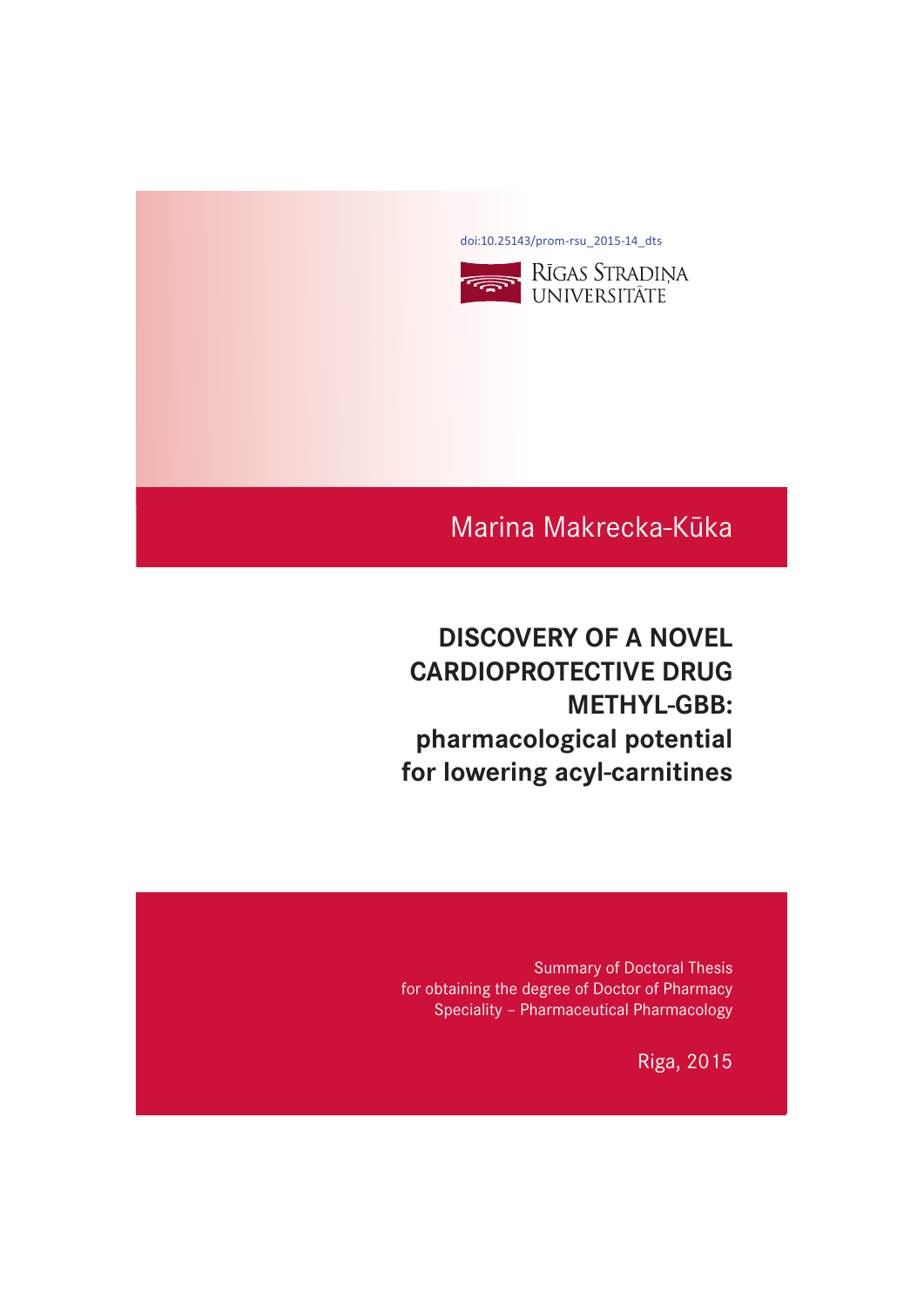

Marina Makrecka-Kūka

# DISCOVERY OF A NOVEL CARDIOPROTECTIVE DRUG METHYL-GBB: pharmacological potential for lowering acyl-carnitines

Summary of Doctoral Thesis for obtaining the degree of Doctor of Pharmacy

Speciality - Pharmaceutical Pharmacology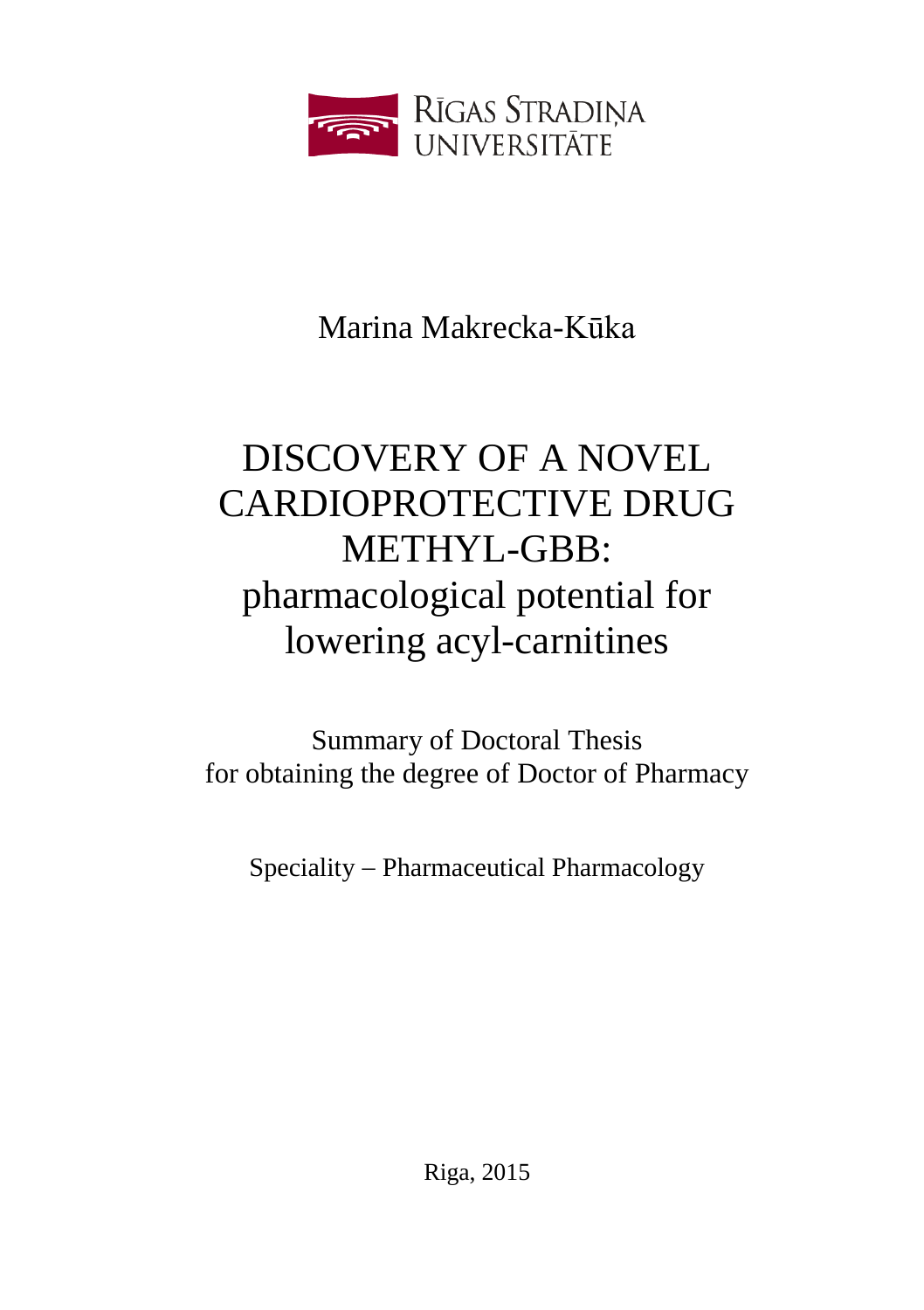Doctoral thesis performed at:

 Laboratory of Pharmaceutical Pharmacology, Latvian Institute of Organic Synthesis

Scientific supervisor:

*Dr. pharm.,* Associate Professor **Maija Dambrova**, Rīga Stradiņš University, Department of Pharmaceutical Chemistry Head of Laboratory of Pharmaceutical Pharmacology, Latvian Institute of Organic Synthesis

Official reviewers:

*Dr. habil. biol.,* Professor **Ruta Muceniece**, University of Latvia *Dr. biol.,* Assistant Professor **Renāte Ranka**, Rīga Stradiņš University, Latvia *MD, PhD,* Professor **Boris Z. Simkhovich**, Good Samaritan Hospital, Heart Institute (United States of America)

Defence of the Doctoral Thesis will take place at the public session of the Doctoral Committee of Pharmacy on 21 August 2015 at 12.00 in the Senate Hall, 16 Dzirciema Street, Rīga Stradiņš University.

Doctoral thesis is available in the library of RSU and RSU homepage: www.rsu.lv





The doctoral studies were supported by European Social Fund project No. 2009/0147/1DP/1.1.2.1.2/09/IPIA/VIAA/009 "Support for the Acquisition of Doctoral Study Programmes and Scientific Degree at Rīga Stradinš University"

Secretary of the Doctoral Committee: *Dr. pharm*., Assistant Professor **Dace Bandere**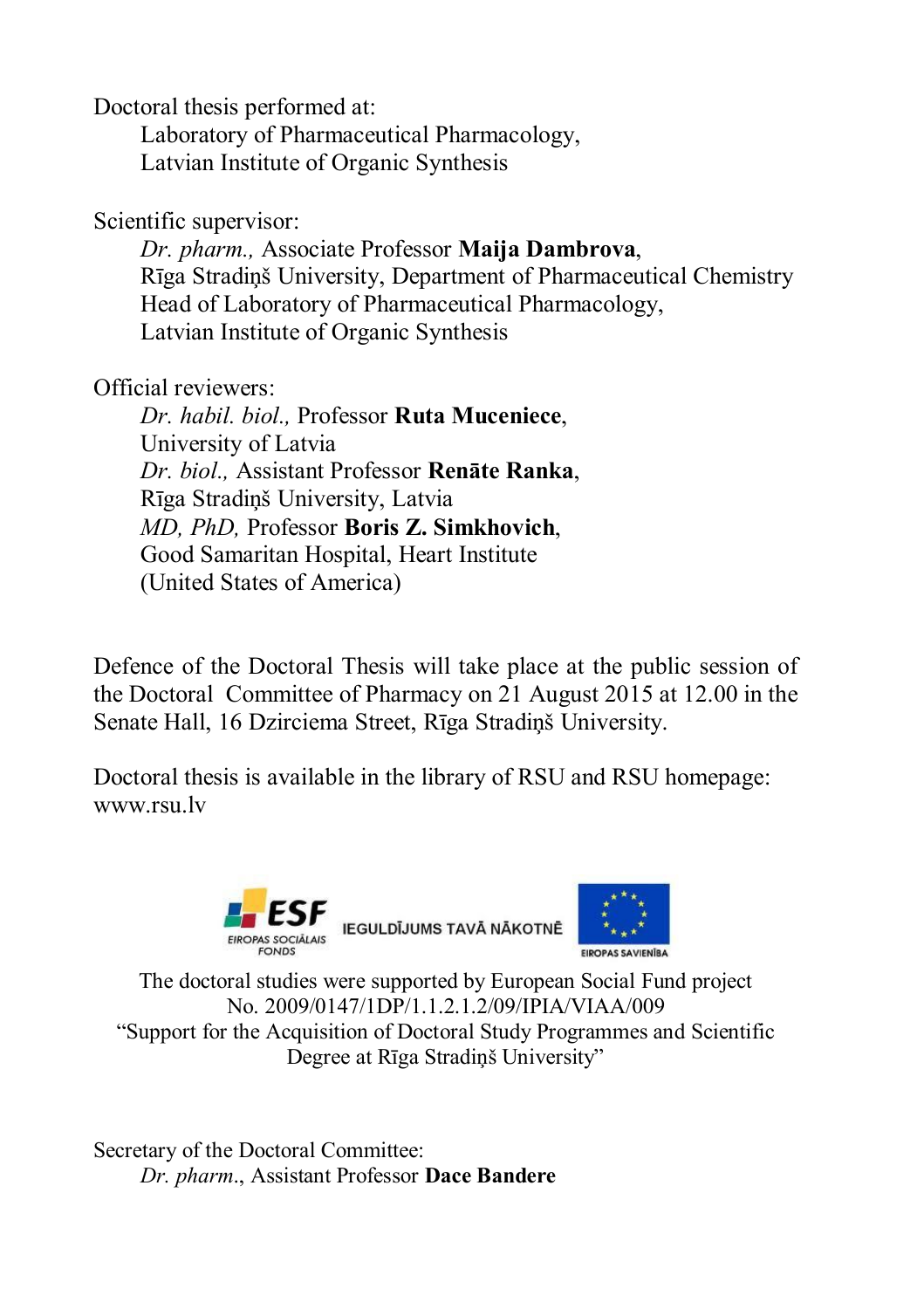# **TABLE OF CONTENTS**

| 1.2.1.2. Oxidation of energy substrates in the isolated cardiac            |  |
|----------------------------------------------------------------------------|--|
| mitochondria and tissue homogenates 10                                     |  |
| 1.2.1.3. Respiration measurements in the isolated                          |  |
| mitochondria and permeabilized cardiac fibers 10                           |  |
| 1.2.1.4. BBOX activity and OCTN2-mediated transport of                     |  |
|                                                                            |  |
| 1.2.1.5. L-carnitine and administrated compound                            |  |
| concentrations in cardiac tissues and plasma 12                            |  |
|                                                                            |  |
| 1.2.2.1. Oxidation of energy substrates in the isolated rat heart  12      |  |
| 1.2.2.2. Ex vivo and in vivo rat heart infarction study 13                 |  |
|                                                                            |  |
|                                                                            |  |
| 2.1. The effects of energy metabolism pattern on myocardial infarction  14 |  |
| 2.1.1. The effects of fasted and fed states on myocardial infarction 14    |  |
| 2.1.2. Differences in the energy metabolism pattern between                |  |
|                                                                            |  |
| 2.2. The regulation of energy metabolism by long-chain acyl-carnitines 17  |  |
| 2.2.1. The effects of fasting on the concentrations of mitochondrial       |  |
| energy substrates in plasma and cardiac tissue 17                          |  |
| 2.2.2. Substrate competition in isolated cardiac mitochondria 18           |  |
| 2.2.3. The effects of long-chain acyl-carnitines on glucose                |  |
|                                                                            |  |
| 2.3. The effects of sodium pivalate treatment on energy metabolism  21     |  |
| 2.3.1. The effects of sodium pivalate treatment on                         |  |
|                                                                            |  |
| 2.3.2. The effects of sodium pivalate treatment on L-carnitine-            |  |
| dependent enzymes and mitochondrial energy metabolism  22                  |  |
| 2.4. The effects of OCTN2 and BBOX inhibitors on L-carnitine               |  |
|                                                                            |  |
|                                                                            |  |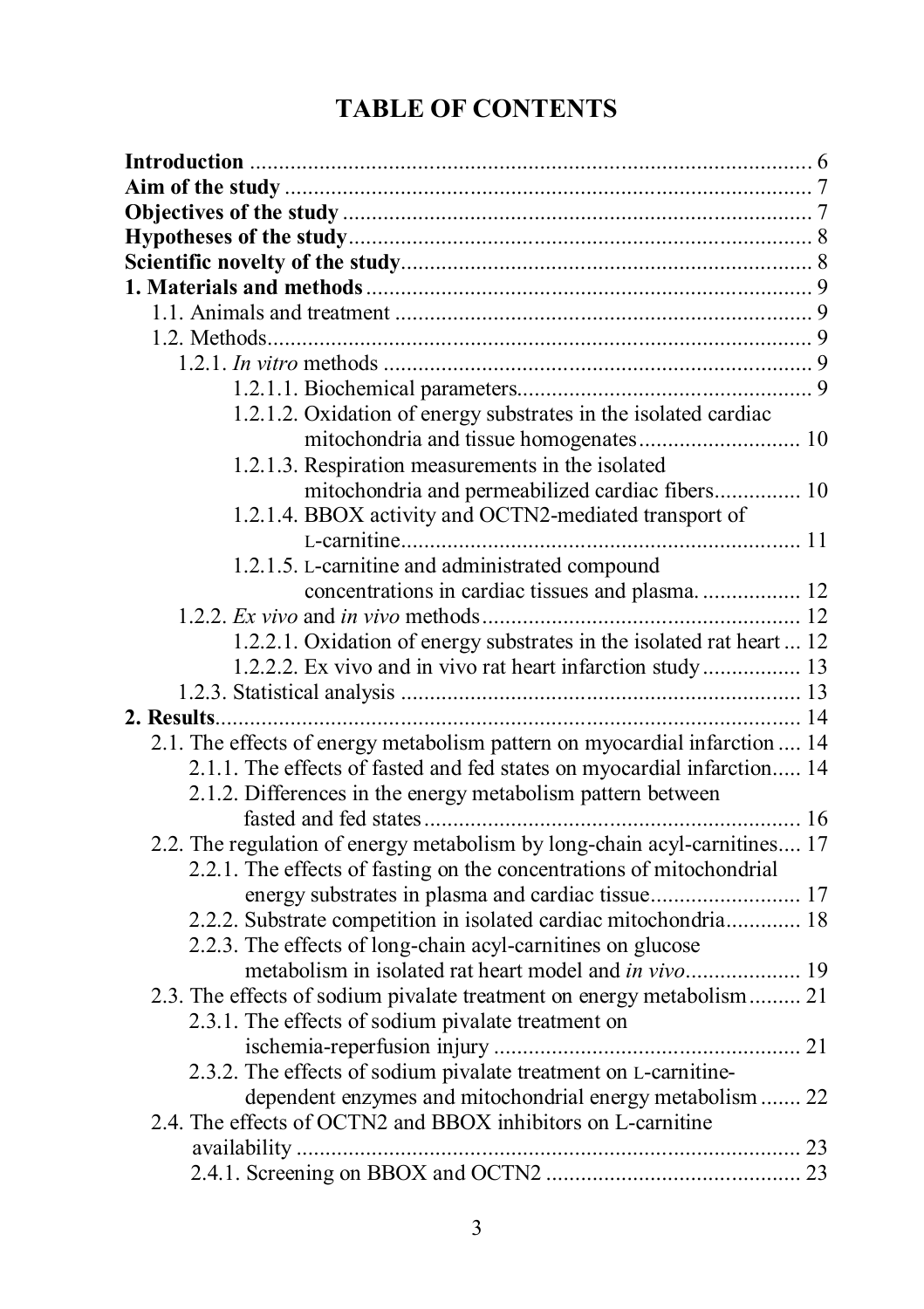| 2.4.2. The selection of BBOX and OCTN2 inhibitors for further              |    |
|----------------------------------------------------------------------------|----|
|                                                                            | 25 |
| 2.4.3. The influence of long-term administration of OCTN2                  |    |
| and BBOX inhibitors on L-carnitine content in the heart                    |    |
|                                                                            | 26 |
| 2.4.4. The anti-infarction activity of OCTN2 and BBOX                      |    |
|                                                                            | 28 |
| 2.5. The effects of long-term treatment of OCTN2 and BBOX inhibitor,       |    |
| Methyl-GBB, on energy metabolism and ischemia-reperfusion injury 29        |    |
| 2.5.1. The effects of Methyl-GBB treatment on L-carnitine                  |    |
|                                                                            | 29 |
| 2.5.2. The effects of Methyl-GBB treatment on the cardiac                  |    |
|                                                                            |    |
| 2.5.3. The effects of Methyl-GBB treatment on the FA and glucose           |    |
|                                                                            |    |
| 2.5.4. The effects of Methyl-GBB treatment on the cardiac                  |    |
|                                                                            |    |
|                                                                            |    |
| 3.1. The association of cardiac energy metabolism pattern with the outcome |    |
|                                                                            |    |
| 3.2. The role of long-chain acyl-carnitines in the regulation of cardiac   |    |
|                                                                            |    |
| 3.3. The reduction of L-carnitine availability as a cardioprotective drug  |    |
|                                                                            |    |
| 3.3.1. The effects of pivalate treatment on cardiac energy metabolism      |    |
|                                                                            |    |
| 3.3.2. The effects of BBOX and OCTN2 inhibitors on L-carnitine             |    |
| availability and cardiac ischemia-reperfusion injury 44                    |    |
| 3.4. The reduction of L-carnitine availability as a tool to prevent        |    |
| acyl-carnitine accumulation and achieve cardioprotection 46                |    |
|                                                                            |    |
|                                                                            |    |
|                                                                            |    |
|                                                                            |    |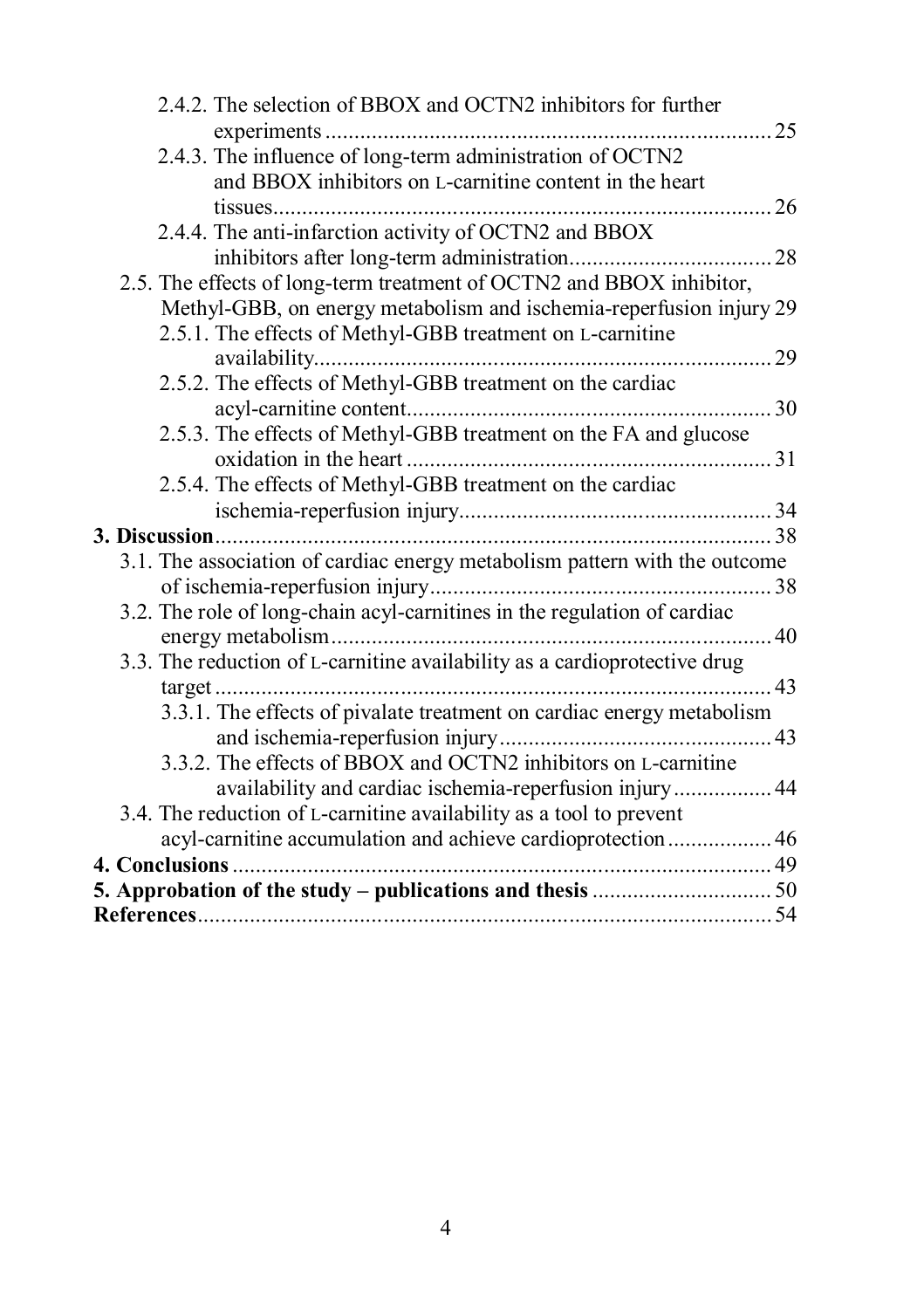### **ABBREVIATIONS**

ADP – adenosine diphosphate

AR – area at risk

BBOX – γ-butyrobetaine dioxygenase

BSA – bovine serum albumin

Chloro-GBB – 4-((chloromethyl)dimethylammonio)butanoate

CoA – coenzyme A

CPT I – carnitine palmitoyltransferase I

CrAT – carnitine acetyltransferase

Dimethyl-GBB – 4-[diethyl(methyl)ammonio]butanoate

DMEM – Dulbecco's Modified Eagle Medium

ECG – electrocardiography

Et-Me-meldonium  $-3-(1,1,2-$ trimethyl-1-propylhydrazin-1-ium-2-

yl)propanoate

FA – fatty acids

GBB –  $\gamma$ -butyrobetaine

GBB-phoshinate – (3-(trimethylammonio)propyl)phosphinate

HEK293 – human embryonic kidney cell line

 $IC_{50}$  – half maximal inhibitory concentration

KH buffer – Krebs-Henseleit buffer

 $K_m$  – Michaelis constant

LAD – left anterior descending coronary artery

LEAK state – respiration state induced by inhibition of adenine nucleotide translocator

Methyl-GBB – 4-(ethyldimethylammonio)butanoate

OCTN 2 – organic cation transporter type 2

OXPHOS state – ADP-stimulated mitochondrial respiration

PDH – pyruvate dehydrogenase

UPLC MS/MS – ultra-performance liquid chromatography tandem massspectrometry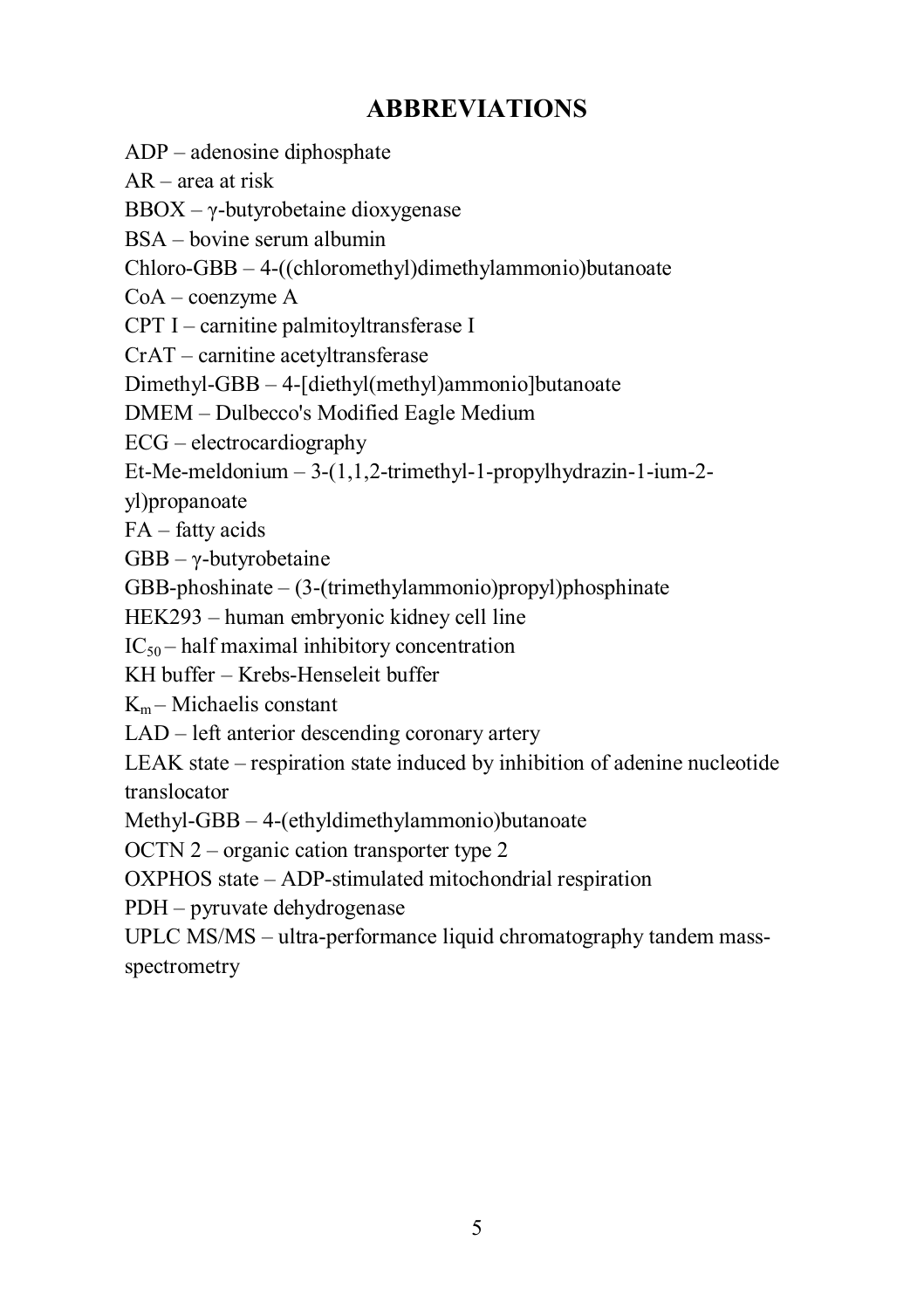#### **INTRODUCTION**

Ischemic heart disease is the major cause of disability and death in millions of people annually (*Go*, 2014; *Moran*, 2014; *Nichols*, 2013; *Nowbar*, 2014). The important pathological consequences of ischemic heart disease arise from impaired cellular energy metabolism. The most important energy substrates in the heart are fatty acids (FAs) and glucose (*Stanley*, 2005). The hearts of healthy subjects possess exceptional metabolic flexibility and are able to switch rapidly between available energy substrates. Glucose and FAs compete with each other to enter oxidative metabolism in mitochondria (*Randle*, 1998). Growing evidence suggests that the pharmacological regulation of cardiac energy metabolism by the inhibition of FA oxidation and/or the stimulation of glucose oxidation can improve cardiac function in ischemic or failing hearts (*Fillmore*, 2014; *Jaswal*, 2011; *Wang*, 2007). Thus, a better understanding of the regulation of cardiac energy metabolism pathways can provide novel strategies for the treatment of ischemic heart disease.

L-carnitine, a cofactor of acyltransferases, participates in the regulation of mitochondrial energy metabolism. The most well-known function of L-carnitine is to facilitate the transport of long-chain FAs into mitochondria via carnitine palmitoyltransferase I (CPT I) for further β-oxidation. Another L-carnitine-dependent enzyme, carnitine acetyltransferase (CrAT), regulates the acetylCoA/free CoA ratio, which is essential for pyruvate dehydrogenase activity. In addition, changes in the L-carnitine concentration may also influence acyl-carnitine availability. However, the role of acyl-carnitine is currently limited to the transport of the acyl moiety, and the possible effects of acyl-carnitines in cardiac energy metabolic pathways remain unclear.

Despite previous studies indicating that a reduction in L-carnitine availability seems to be beneficial for the optimization of cardiac energy metabolism (*Kuka*, 2012; *Liepinsh*, 2008, 2011, 2013a), the effects of a

6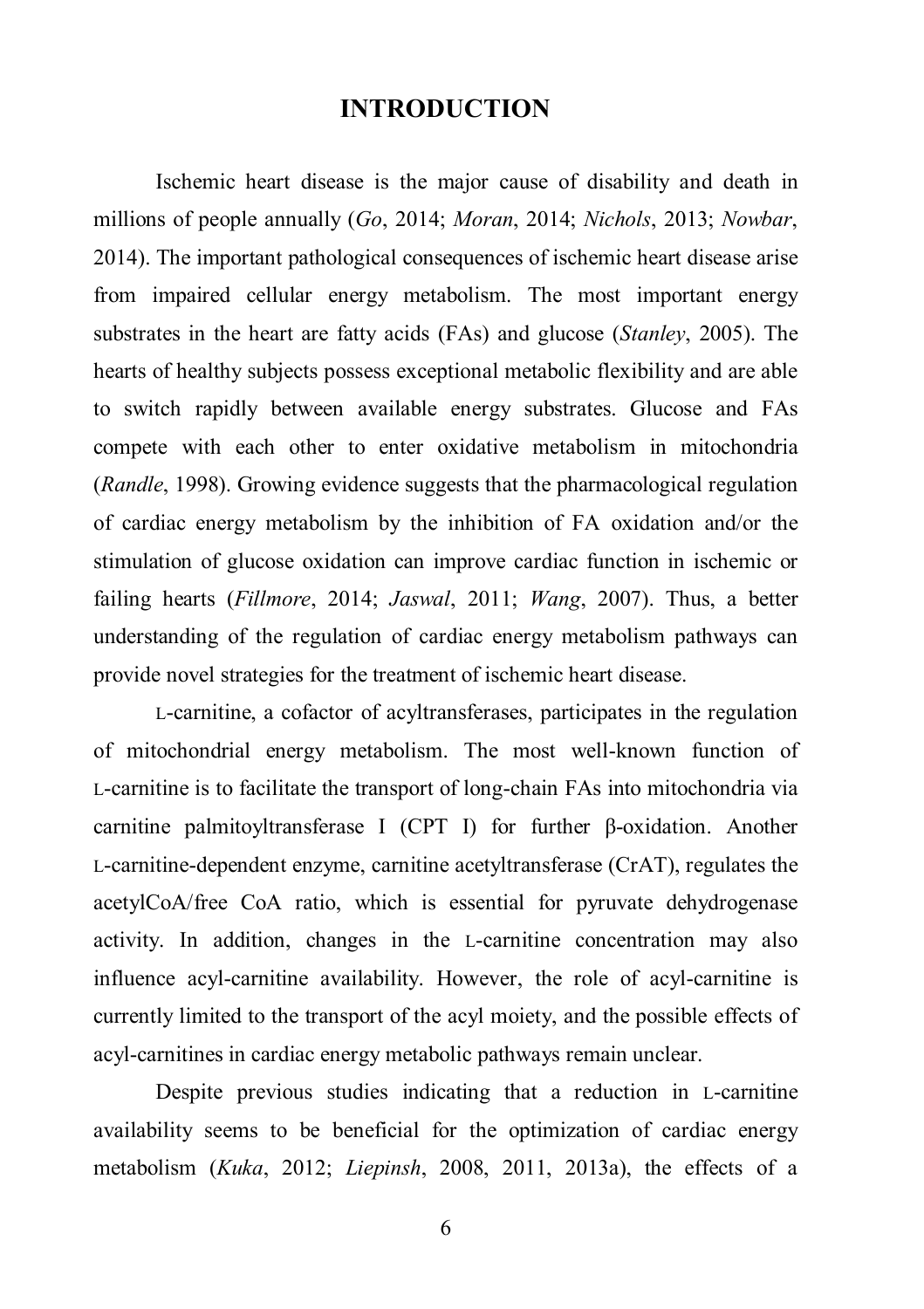decrease in the L-carnitine concentration in cardiac tissues during ischemiareperfusion injury are not fully understood. Further studies are necessary to clarify the roles of L-carnitine and particularly, of its metabolites, in the regulation of cardiac energy metabolism and to elucidate whether the L-carnitine system can be considered to be a drug target for the treatment of ischemic heart disease.

#### **Aim of the study**

To discover novel drug targets in the L-carnitine system for the regulation of energy metabolism to achieve cardioprotection in experimental animal models of cardiac ischemia-reperfusion injury.

### **Objectives of the study**

- 1. To determine how changes in energy metabolism pattern affect the outcome of cardiac ischemia-reperfusion injury under different nutritional states.
- 2. To determine the effects of long-chain acyl-carnitines on glucose metabolism (pyruvate/lactate) in cardiac mitochondria under physiological conditions.
- 3. To study the effects of sodium pivalate, an L-carnitine-lowering agent, on cardiac functionality and mitochondrial energy metabolism.
- 4. To determine whether the inhibition of  $\gamma$ -butyrobetaine dioxygenese (BBOX) or organic cation transporter 2 (OCTN2) is the most effective strategy for decreasing the L-carnitine concentration and protect the heart against acute ischemia–reperfusion injury.
- 5. To determine whether pharmacologically decreasing the L-carnitine concentration is an effective strategy for decreasing the accumulation of long-chain acyl-carnitines to protect the heart against acute ischemia– reperfusion injury.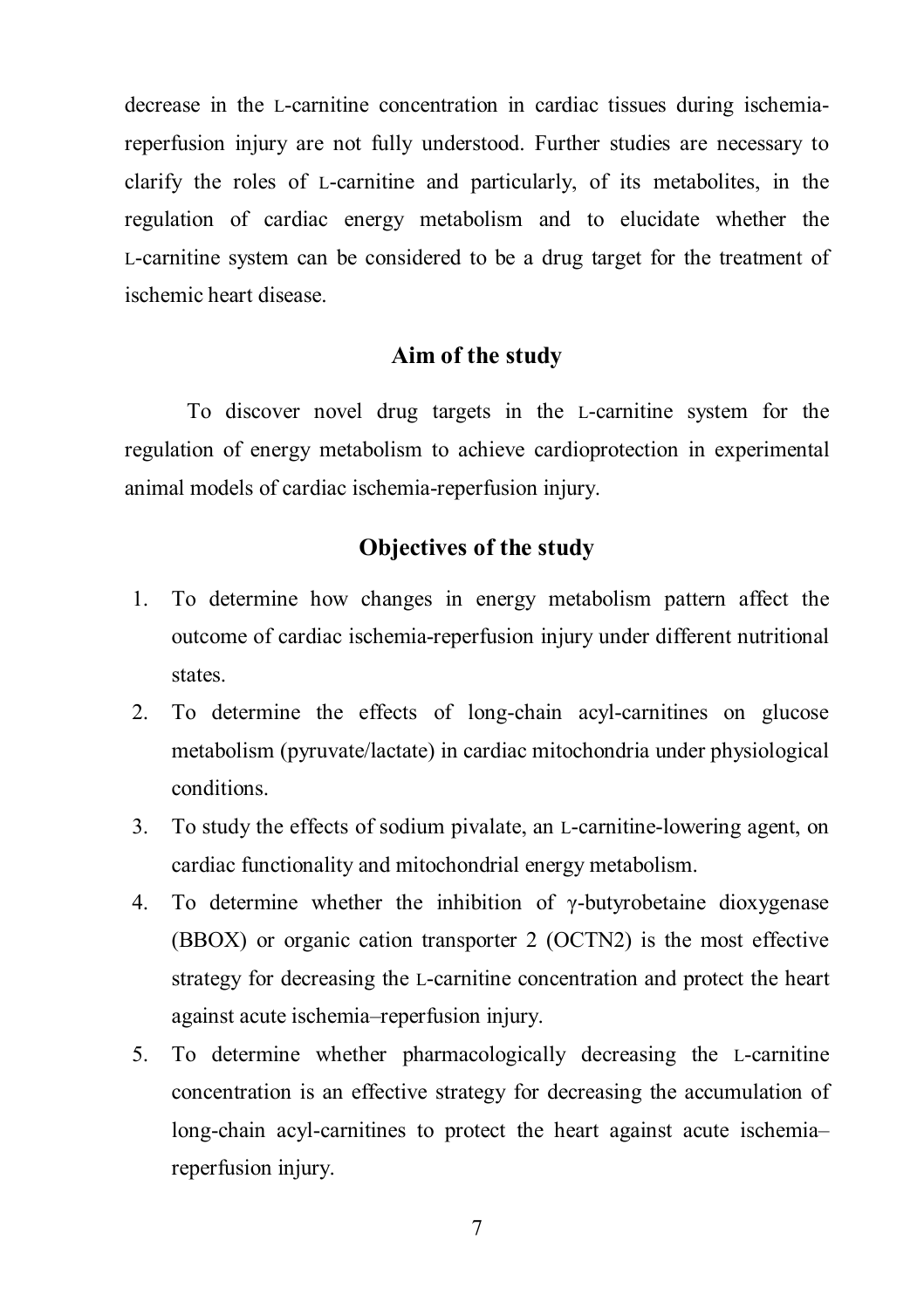#### **Hypotheses of the study**

- 1. The accumulation of long-chain acyl-carnitines impairs glucose metabolism, thereby increasing the severity of cardiac ischemiareperfusion injury.
- 2. The reduction in L-carnitine availability diminishes the accumulation of long-chain acyl-carnitines, stimulates glucose oxidation and protects the heart against ischemia-reperfusion injury.

### **Scientific novelty of the study**

The roles of L-carnitine and its metabolites, long-chain acyl-carnitines, in the regulation of cardiac energy metabolism and the outcome of cardiac ischemia-reperfusion injury were studied, with the following findings:

- 1. The long-chain acyl-carnitine concentration determines the energy metabolism pattern in the heart. In addition, the accumulation of longchain acyl-carnitines impairs glucose metabolism and increases the severity of cardiac ischemia-reperfusion injury.
- 2. For the first time, the anti-infarction activities of the BBOX and OCTN2 inhibitors were compared, demonstrating that OCTN2 is the most effective strategy for decreasing L-carnitine availability and protecting the heart against ischemia-reperfusion injury.
- 3. A novel inhibitor of OCTN2 and BBOX, the cardioprotective agent Methyl-GBB, was discovered. Its mechanism of action is based on reducing the long-chain acyl-carnitine concentrations in cardiac tissues and mitochondria by decreasing L-carnitine availability.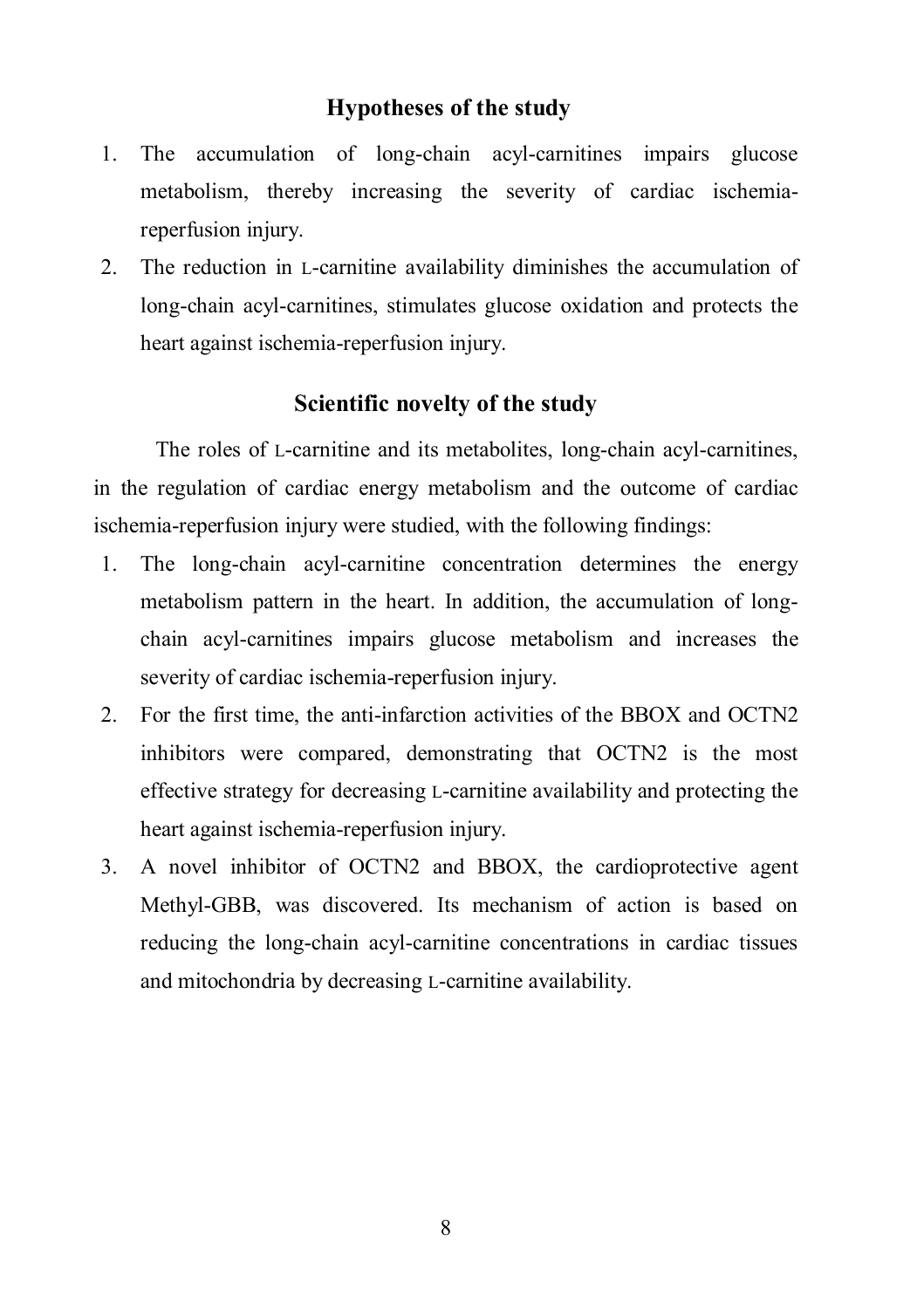### **1. MATERIALS AND METHODS**

#### **1.1. Animals and treatment**

Male *Wistar* rats (Laboratory of Experimental Animals, Riga Stradins University, Latvia), *Goto-Kakizaki* and *Wistar-Kyoto* rats (Taconic Farms, USA) and *ICR* mice (Harlan, Netherlands) were used for the experiments. The experimental procedures were performed in accordance with the European Community Directive 2010/63/EU guidelines and local laws and policies and were approved by the Latvian Animal Protection Ethical Committee, Food and Veterinary Service, Riga, Latvia. For the energy metabolism studies Wistar and Goto-Kakizaki rats were randomly separated into two experimental groups. Rats in the 'fed' group had unlimited access to food, whereas those in the 'fasted' group were deprived of food for 18 h prior to the start of the experiment. Wistar rats received a 40 mM sodium pivalate pH 7.0 (approx. 500 mg/kg) as their drinking water to study the effects of L-carnitine lowering compounds on energy metabolism. In order to compare the effects of selective inhibitors of L-carnitine biosynthesis or transport the selected compounds (Chloro-GBB, Dimethyl-GBB, Et-Me-meldonium, GBB-phoshinate) were administrated *per os* at a dose of 20 mg/kg. To study the cardioprotective effects of the leading compound, Methyl-GBB at doses 1, 5, 10, 20 mg/kg was administrated *per os*. Meldonium at dose 100 mg/kg *per os* was used as a control for the comparison.

#### **1.2. Methods**

#### **1.2.1.** *In vitro* **methods**

#### **1.2.1.1. Biochemical parameters**

The concentrations of free fatty acids and triglycerides were measured using commercially available enzymatic kits from Wako (Neuss, Germany) and Instrumentation Laboratory (Lexington, Massachusetts, USA). The plasma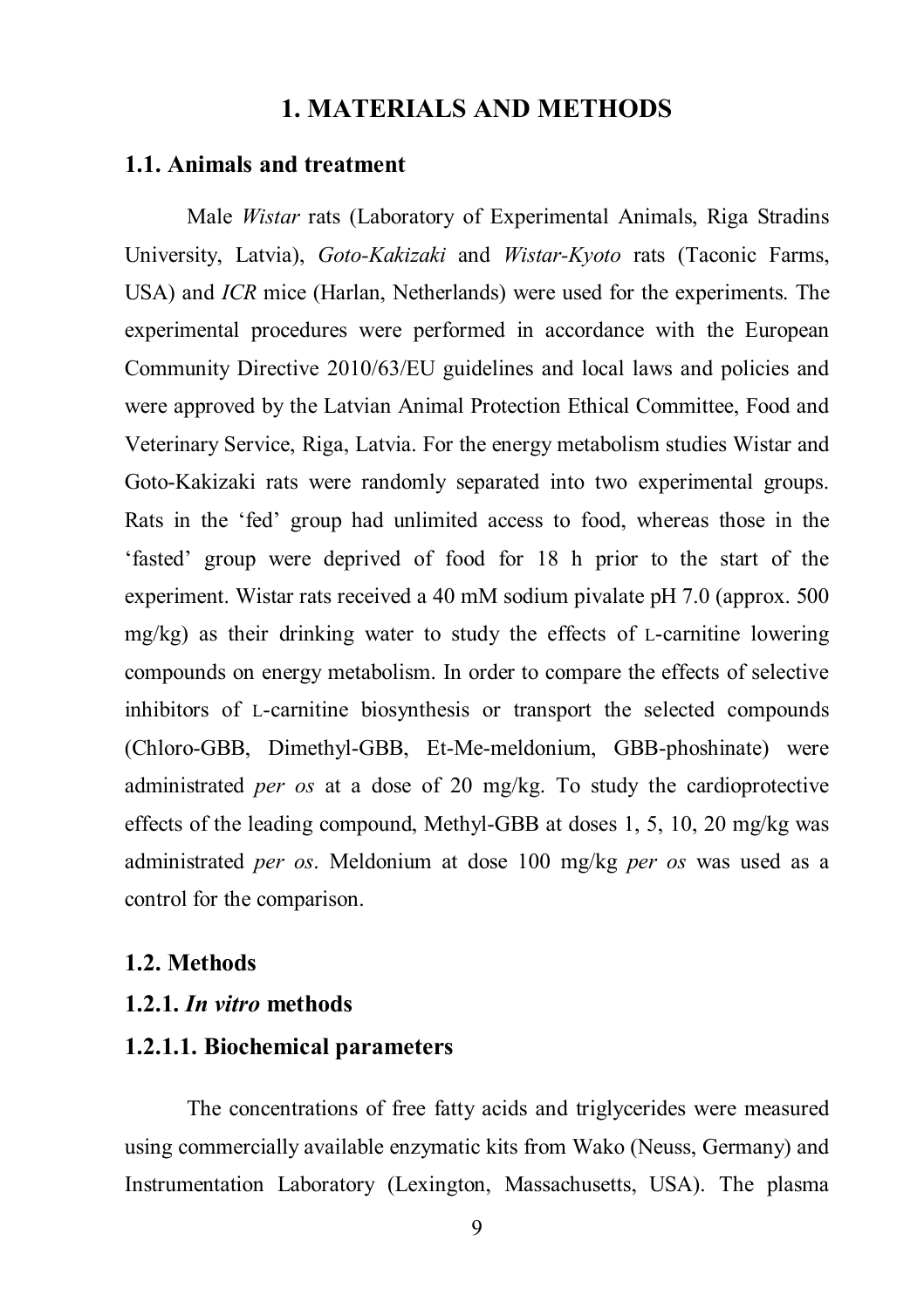glucose and insulin concentration were determined using kit from Instrumentation Laboratory and Sensitive Rat Insulin RIA kit (Millipore, Billerica, USA), respectively. Lactate level was measured in samples using enzymatic kit from Roche Diagnostics (Mannheim, Germany). The FA profile was determined by gas chromatography/mass spectrometry of FA methyl esters as previously described (*Liepinsh*, 2013a). Acyl-carnitine and acylCoA levels in heart tissue homogenates and plasma samples were determined simultaneously in one run using a UPLC MS/MS method. The sample extraction was performed as previously described (*Blachnio-Zabielska*, 2011).

### **1.2.1.2. Oxidation of energy substrates in the isolated cardiac mitochondria and tissue homogenates**

Mitochondria were isolated from cardiac tissues as previously described (*Kuka*, 2012). The oxidation rates of mitochondrial substrates were determined using respective radiolabelled substrate as described previously (*Campbell*, 2004; *Yoshida*, 2007). The mitochondrial and peroxisomal rates of palmitate oxidation were determined in cardiac tissue homogenate using  $[1 - {}^{14}C]$ palmitate as described previously (*Degrace*, 2004), with the exception that specified L-carnitine concentration was used in the assay.

### **1.2.1.3. Respiration measurements in the isolated mitochondria and permeabilized cardiac fibers**

Mitochondria were isolated from cardiac tissues as previously described (*Kuka*, 2012). The mitochondrial respiration was measured using a Clark-type electrode. To determine the CPT I-dependent oxidation of FAs, palmitoylCoA and specified L-carnitine concentrations (found in the cardiac tissue after the treatment) were used for the respiration measurements. Palmitoyl-carnitine was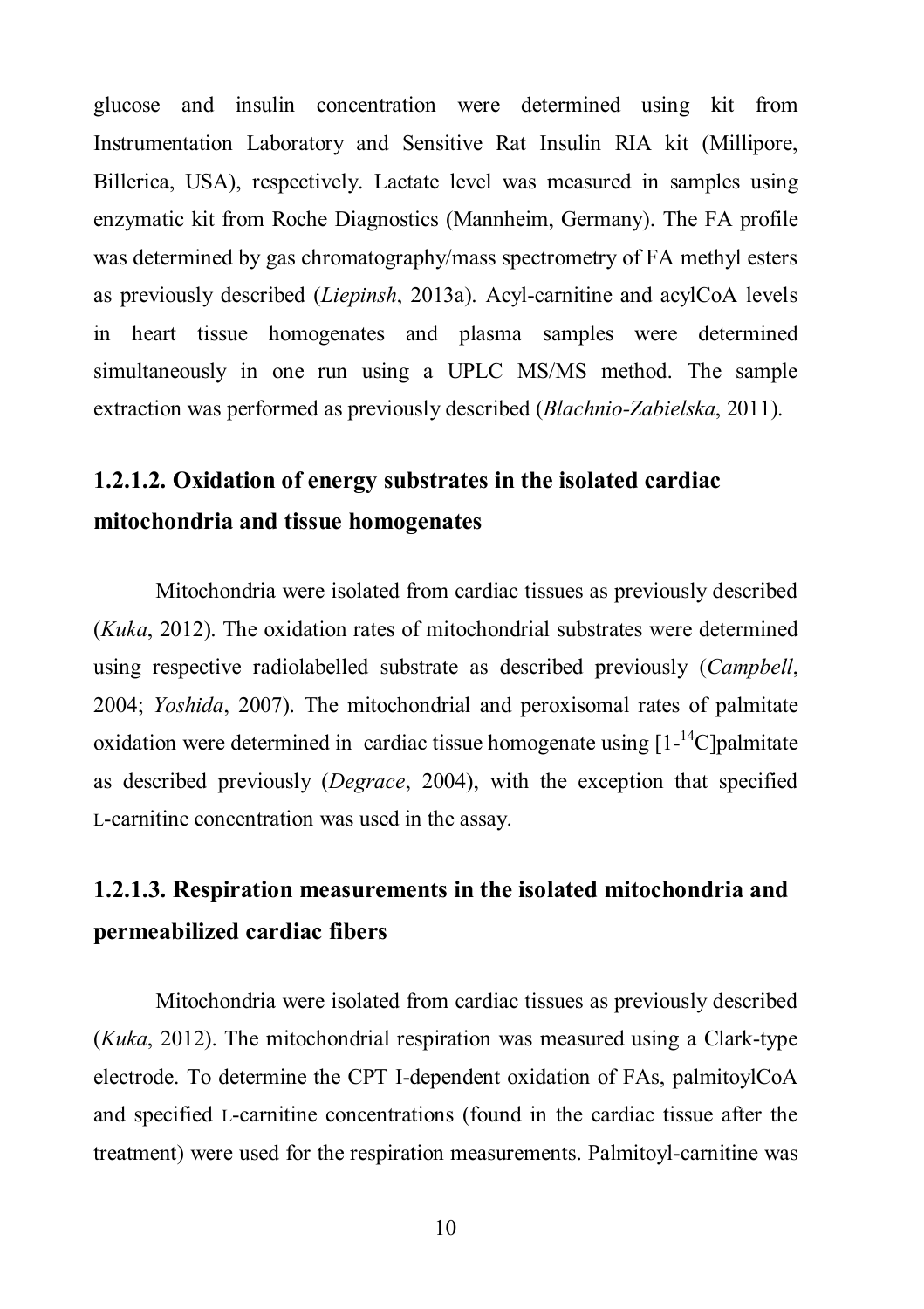used as a substrate to determine CPT I-independent FA oxidation. Pyruvate + malate were used as substrates to measure pyruvate metabolism. In addition, the CPT I and CrAT activities were measured in isolated cardiac mitochondria as described previously (*Kuka,* 2012; *Jaudzems,* 2009).

To assess mitochondrial function after ischemia-reperfusion injury, isolated rat hearts were subjected to 20 min of no-flow ischemia following 120 min reperfusion, and then cardiac fibers were prepared as described previously (*Kuka*, 2012). Respiration rates of cardiac fibers were measured at 37 °C with Clark-type electrode using pyruvate + malate (6 mM + 6 mM) as substrates. ADP-stimulated respiration (OXPHOS state) was achieved by adding 0.2 mM ADP. To determine the uncoupling of oxidative phosphorylation, LEAK state respiration was measured after the addition of 5 µM carboxyatractyloside.

### **1.2.1.4. BBOX activity and OCTN2-mediated transport of L-carnitine**

The BBOX activity was assayed as described previously (*Tars*, 2010). The human recombinant BBOX or rat liver homogenate  $(1:10 \, (w/v)$  in PBS) were used as enzyme sources. The reaction was initiated by adding GBB, and to ensure the linear rate range the mixture was incubated at 37 ºC for 30 min (human BBOX) or 120 min (rat liver BBOX).

The transport of L-carnitine was measured as  $L$ -[N-methyl- $3H$ ]-carnitine hydrochloride uptake by human embryonic kidney cells (HEK293). The assay was performed in 24-well plates in DMEM/F-12 medium. The cells were pre-incubated with the tested compounds for 15 min at 37  $^{\circ}$ C. The uptake was initiated by the simultaneous addition of unlabeled L-carnitine (10 µM) and L-[N-methyl- ${}^{3}$ H]-carnitine (4 nM, 12 kBq/ml). After incubation for 60 min at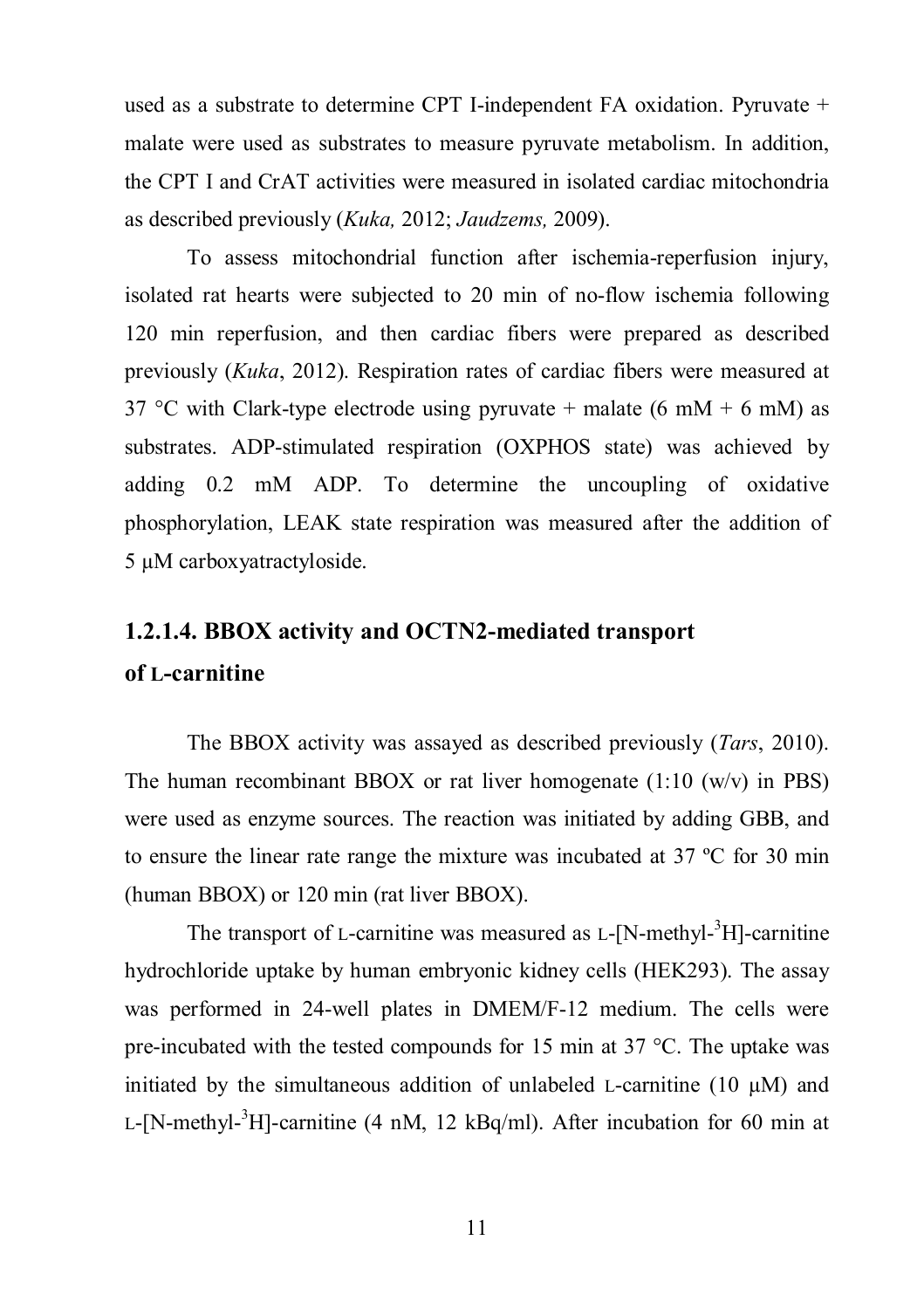37 °C, the medium was removed and the cells were washed, lysed and radioactivity in cell lysate was measured.

### **1.2.1.5. L-carnitine and administrated compound concentrations in cardiac tissues and plasma.**

Determination of L-carnitine, Chloro-GBB, Dimethyl-GBB, Et-Me-meldonium, GBB-phosphinate and Methyl-GBB concentrations in cardiac tissues and plasma were performed by UPLC/MS/MS using the positive ion electrospray mode as described previously (*Dambrova*, 2008).

#### **1.2.2.** *Ex vivo* **and** *in vivo* **methods**

### **1.2.2.1. Oxidation of energy substrates in the isolated rat heart**

The rates of radiolabelled glucose, lactate and palmitate oxidation were measured in different sets of Wistar rat hearts as previously described (*Lopaschuk*, 1997) with modifications. Briefly, the rat hearts were retrogradely perfused with the respective oxygenated Krebs-Henseleit (KH) buffer solution 'fed'('high insulin') supplemented with 10 mM glucose, 0.3 mM sodium palmitate bound to 2% BSA, 2 mM lactate, 0.2 mM pyruvate and 3 ng/ml insulin, or with KH buffer solution 'fasted' ('low insulin') supplemented with 5 mM glucose, 1.2 mM sodium palmitate bound to 2% BSA, 1 mM lactate, 0.1 mM pyruvate and 0.3 ng/ml insulin. Glucose and lactate oxidation rates were determined by measuring the  ${}^{14}CO_2$  released from the metabolism of [U-<sup>14</sup>C]glucose or [1-<sup>14</sup>C]lactate, respectively. Palmitate oxidation was determined by measuring  ${}^{3}H_{2}O$  released from [9,10- ${}^{3}H$ ]palmitate. Substrate uptake in the heart was calculated from the amount of radiolabelled substrate oxidized during the perfusion and the amount found in the cardiac tissue at the end of the perfusion.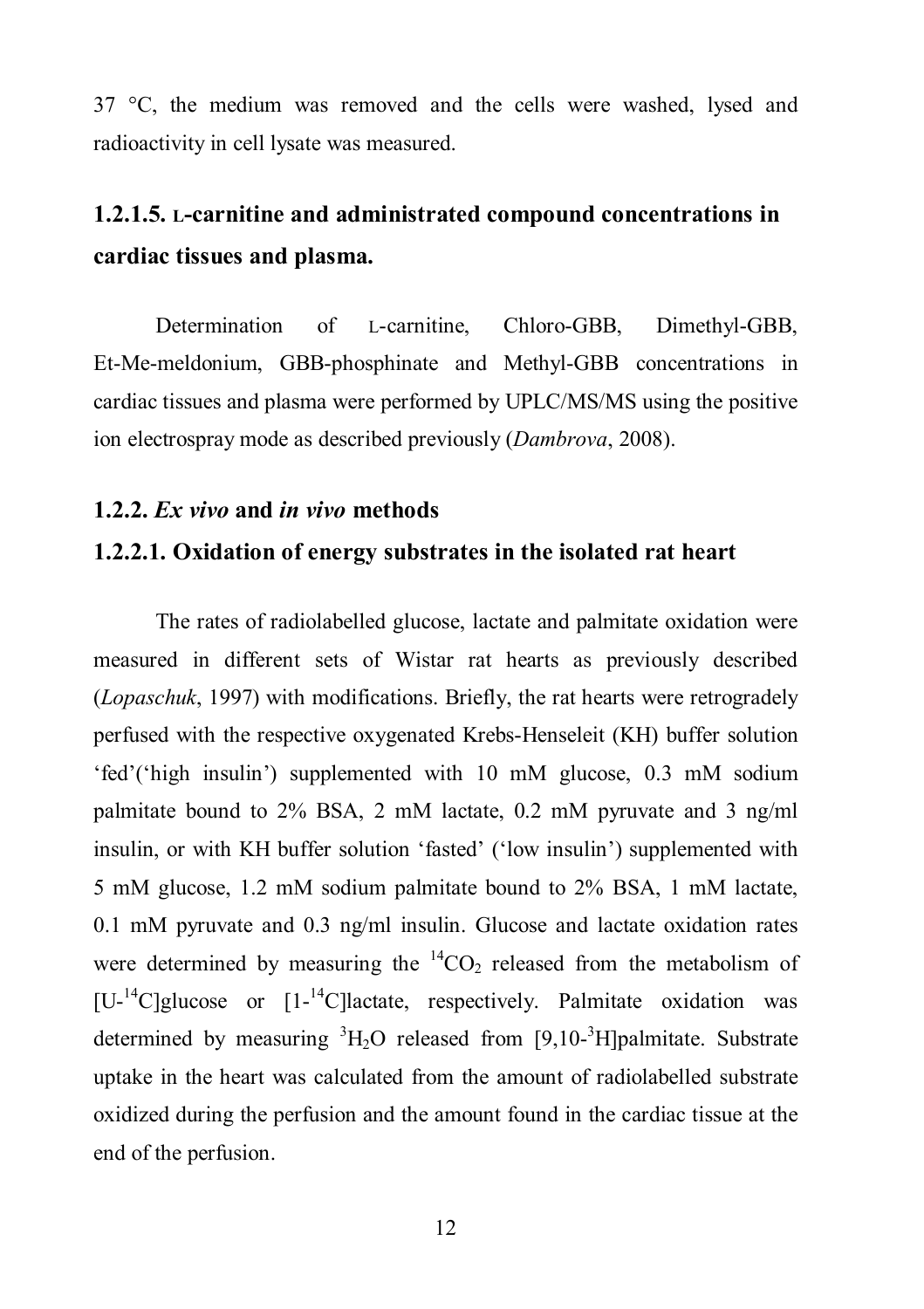#### **1.2.2.2.** *Ex vivo* **and** *in vivo* **rat heart infarction study**

The isolated heart infarction study was performed according to the Langendorff technique as described previously (*Kuka*, 2012).

*In vivo* infarction study was done as follows: after onset of anaesthesia, animals were intubated and ventilated, the chest was opened, and a polypropylene thread was placed around the LAD. The animals were allowed to adapt for 10 minutes. The coronary artery was occluded for 30 min. Successful occlusion was confirmed by ischemia-induced alterations in the ECG. Afterwards, the chest and skin were closed. After 24 h following the induction of reperfusion, the experimental animals was anaesthesid, the heart was excised and stained as described previously (*Liepinsh*, 2013b).

### **1.2.3. Statistical analysis**

All data are expressed as the mean  $\pm$  standard error of the mean (SEM). For statistical analysis, the Student's t-test, Mann-Whitney U-test, Chi-Square test or a one-way ANOVA with Tukey`s test were used. Spearman's and Pearson's correlation analysis were used to examine the relationship between the compound inhibition potency on BBOX and OCTN2 and OCTN2 inhibitor  $IC_{50}$  value and the L-carnitine content in heart tissues. P values less than 0.05 were considered to be statistically significant. Logistic regression analysis was used to determine  $IC_{50}$  values of the tested compounds. Statistical calculations were performed using Prism 5.03 software (GraphPad, San Diego, California).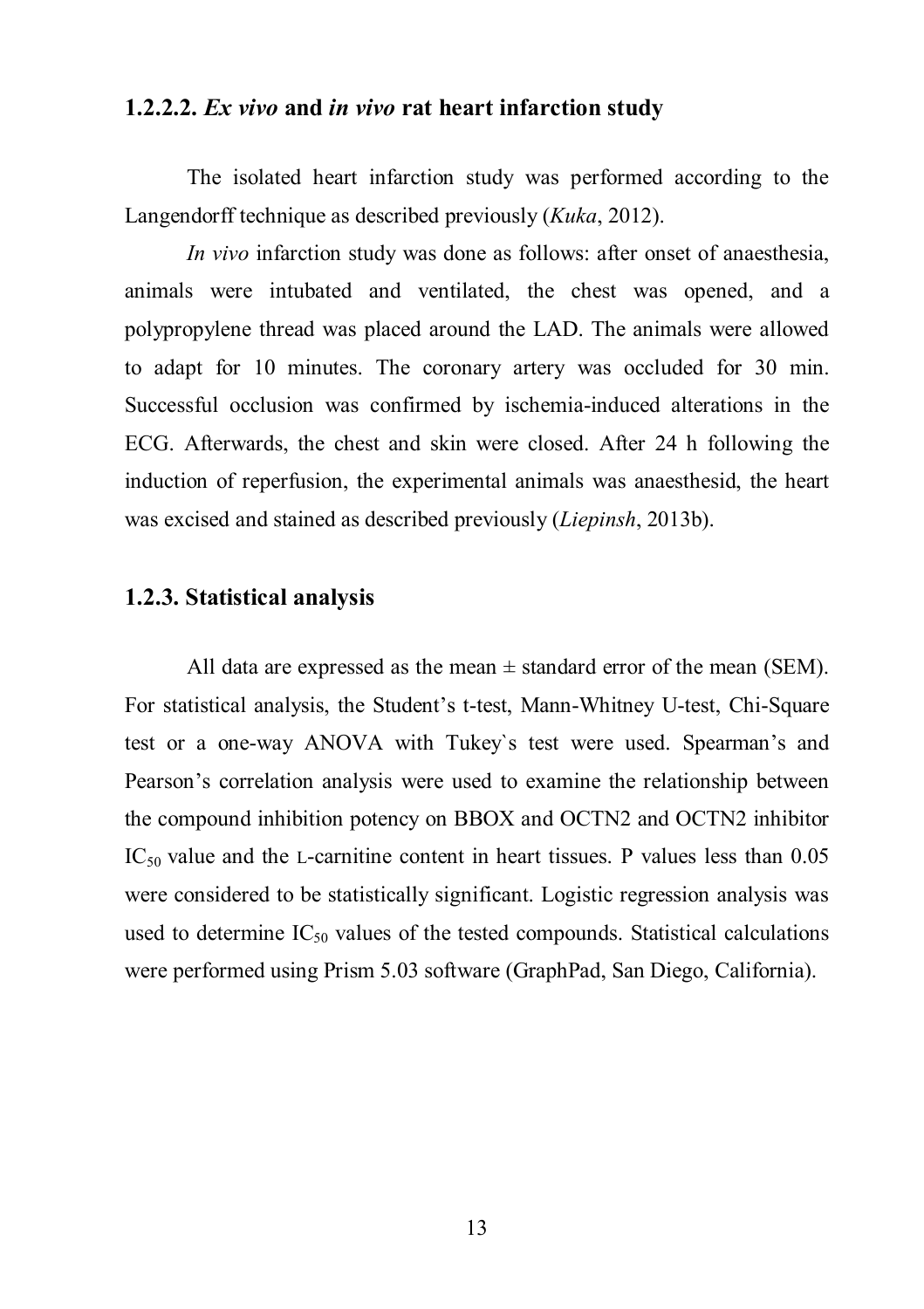### **2. RESULTS**

### **2.1. The effects of energy metabolism pattern on myocardial infarction**

#### **2.1.1. The effects of fasted and fed states on myocardial infarction**

The effects of fasted and fed states on infarct size were studied in an isolated rat heart infarction model. To mimic both states *ex vivo* in the isolated heart model, hearts from fasted and fed rats were perfused with 2 different solutions consisting of plasma components in concentrations found in the fed and fasted states (Table 2.1.) 'Fed' buffer solution contained higher concentrations of glucose, lactate and insulin, but lower concentration of palmitate, compared to 'fasted' buffer solution.

 $Table 2.1$ 

|                  | Fasted          | Fed               |
|------------------|-----------------|-------------------|
| Glucose, mM      | $5.0 \pm 0.4$   | $8.5 \pm 0.2*$    |
| Fatty acids, mM  | $0.85 \pm 0.09$ | $0.40 \pm 0.03*$  |
| Lactate, mM      | $1.2 \pm 0.1$   | $1.8 \pm 0.1*$    |
| Insulin, $ng/ml$ | $0.22 \pm 0.05$ | $2.96 \pm 0.48^*$ |

**The concentrations of biochemical components in plasma of fed and fasted rats**

The presented results are mean  $\pm$  SEM of at least 8 rats. \*Significantly different from the fasted group (Student's t-test,  $P \le 0.05$ ).

The infarct size in fed Wistar rat hearts was almost 2-fold (46%) smaller than that observed in fasted rat hearts (Figure 2.1.). A similar effect was achieved when hearts from fasted rats were perfused with 'fed' buffer containing higher concentrations of glucose, insulin and lactate (Fasted+'fed' buffer group)).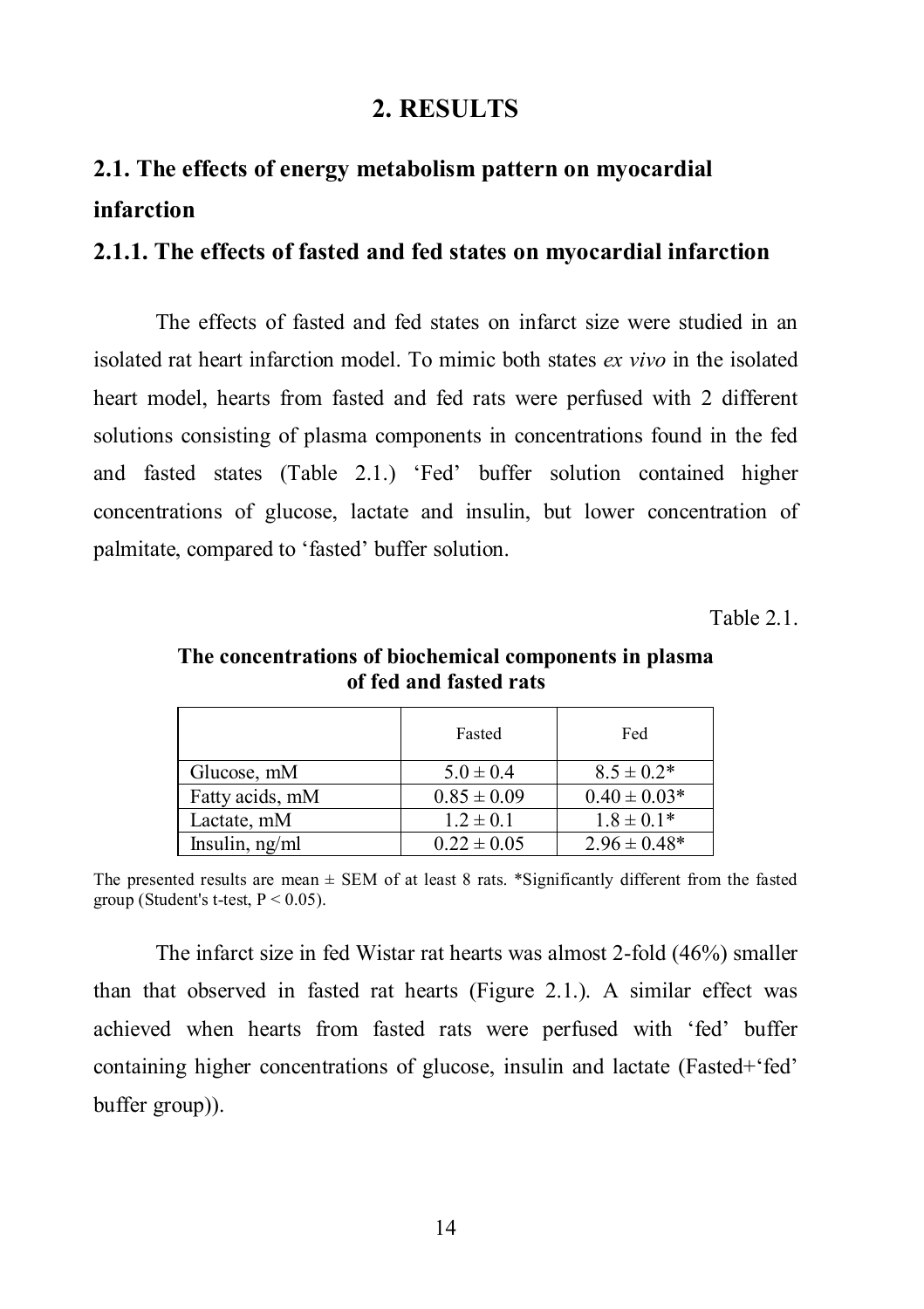

Figure 2.1. **Differences in the myocardial infarct size in hearts from fasted and fed rats**

The effects of fasted and fed states on infarct size were studied also in the model of type 2 diabetes, Goto-Kakizaki rats. Similar to Wistar rats, there was almost a 2-fold difference in the infarct size in Goto-Kakizaki rats between hearts from fed and fasted animals. As a result of insulin resistance, the infarct size in hearts from fed and fasted Goto-Kakizaki rats was 20-50% larger than in Wistar rat hearts (Figure 2.2.).



Figure 2.2. **Differences in myocardial infarct size in hearts from Wistar and diabetic Goto-Kakizaki rats**

The presented results are mean  $\pm$  SEM of 5 rats. \*Significantly different from the respective fasted group (Tukey's test,  $P < 0.05$ ).

The presented results are mean  $\pm$  SEM of 8 rats. \*Significantly different from the fasted group (Tukey's test,  $P < 0.05$ )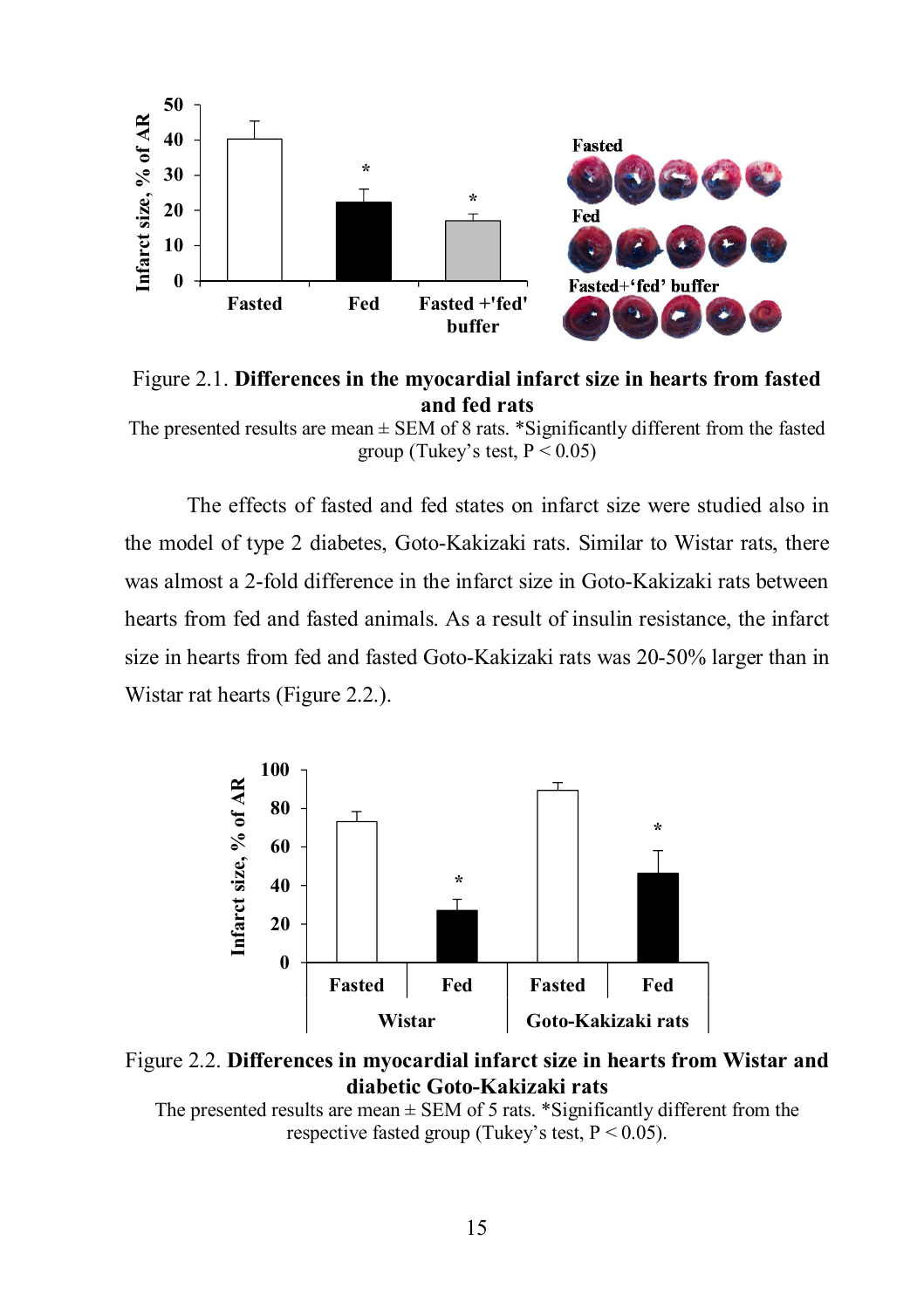# **2.1.2. Differences in the energy metabolism pattern between fasted and fed states**

In order to determine cardioprotective effect-underlying changes in substrate utilization pattern in the fed state, glucose, lactate and FA oxidation rates were measured in hearts isolated from fasted and fed rats.





The presented results are mean  $\pm$  SEM of at least 8 rats. \*Significantly different from the fasted group (Student's t-test,  $P < 0.05$ ).

In the fasted state, the oxidation of glucose and lactate was very limited (Figure 2.3.A and B). In contrast, glucose and lactate oxidation rates were increased by 5- and 4-fold (Figure 2.3.A and B), respectively, although the circulating concentrations of glucose and lactate were only 2-fold higher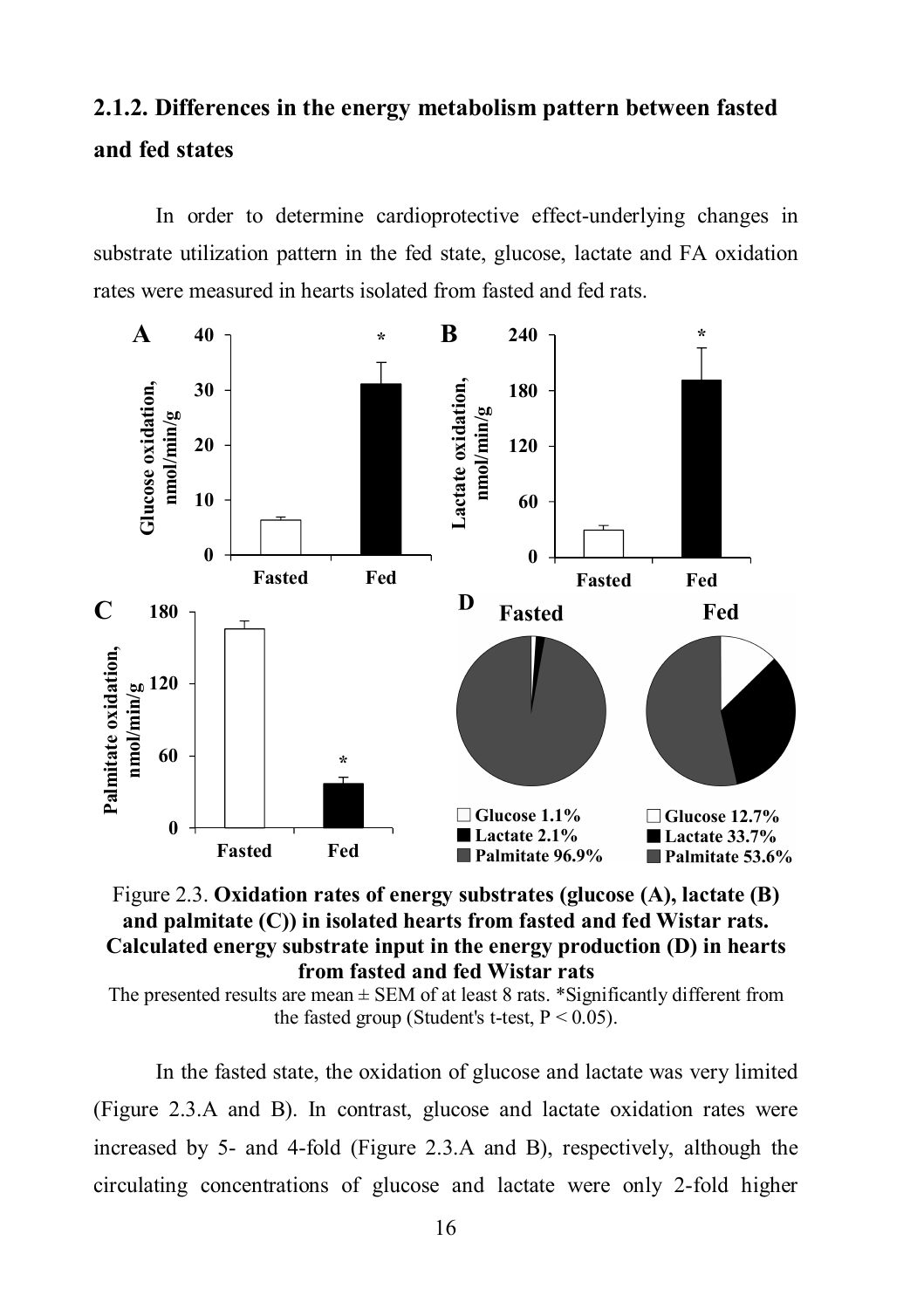(Table 2.1.) in the fed state relative to the fasted state. Thus, the increase in glucose, lactate and pyruvate oxidation rates directly depends on insulin signalling and indirectly on circulating glucose and lactate concentrations (Table 2.1.).

In contrast to glucose oxidation, FA oxidation depends on the levels of circulating FAs (Table 2.1.). The 3-fold reduction in the labelled palmitate oxidation rate was observed in the fed state compared to the fasted state (Figure 2.3.C). In the fasted state, FA oxidation overrides glucose and lactate oxidation and prevails as the predominant energy source (Figure 2.3.D). An increased circulating concentration of insulin and consequential stimulation of glucose metabolism together with lower FA load determine the protection against ischemia-reperfusion injury in the fed state.

### **2.2. The regulation of energy metabolism by long-chain acyl-carnitines**

# **2.2.1. The effects of fasting on the concentrations of mitochondrial energy substrates in plasma and cardiac tissue**

Despite a significant difference in the content of biochemical components in the plasma of fed and fasted animals (Table 2.1), the contents of lactate and long-chain FAs in cardiac tissues were similar in the fed and fasted states, at  $15.5 \pm 0.7$  vs  $14 \pm 0.6$  µmol/g and  $450 \pm 30$  vs  $520 \pm 28$  nmol/g, respectively. In the fasted state the contents of activated long-chain FAs in the form of acyl-carnitines and acylCoAs  $(73 \pm 8 \text{ and } 2.4 \pm 0.1 \text{ mmol/g})$ respectively) were significantly 4.9- and 3.6-fold higher as compared to the fed state. The total amount of saturated long-chain acyl-carnitines was 23- and 31 fold higher than the total content of saturated acylCoAs in the fed and fasted states, respectively.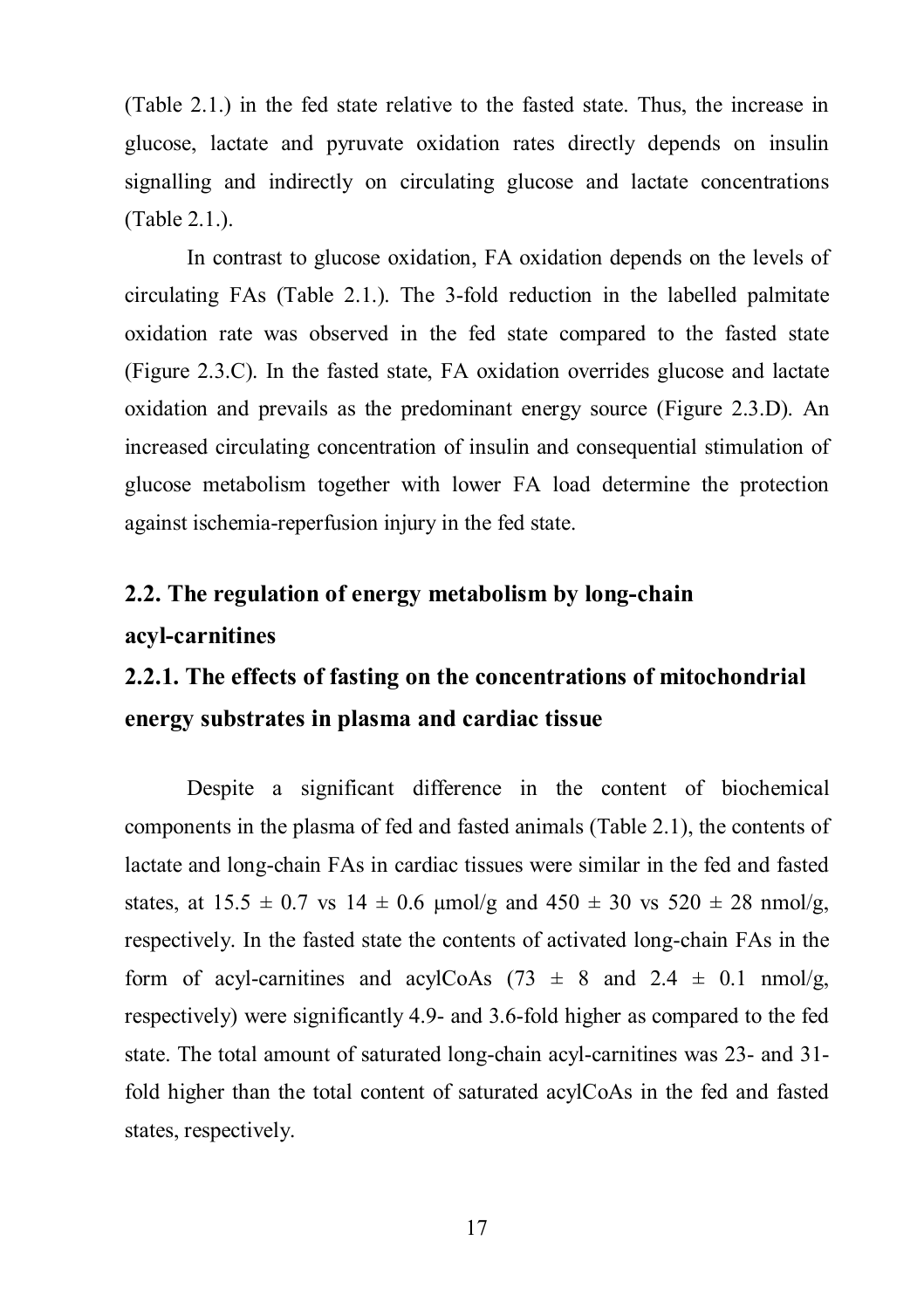#### **2.2.2. Substrate competition in isolated cardiac mitochondria**

Measurements of pyruvate, lactate and palmitate oxidation in mitochondria showed that oxidation rates are highly dependent on the concentrations of these substrates (Figure 2.4. and 2.5.). Overall, the oxidation rate of pyruvate was 2-fold higher than the oxidation rate of lactate when similar substrate concentrations were used. An examination of the dependence of lactate and pyruvate metabolism on the palmitoyl-carnitine content demonstrated that palmitoyl-carnitine effectively reduced the rates of pyruvate and lactate oxidation in mitochondria in a dose-dependent manner (Figure 2.4.).



Figure 2.4. **The effects of palmitoyl-carnitine (PC) on pyruvate (A) and lactate (B) oxidation in isolated cardiac mitochondria** The presented results are mean  $\pm$  SEM of 5 rats. \*Significantly different from the

Control (Student's t-test,  $P < 0.05$ ).

The inhibitory effect of palmitoyl-carnitine was more pronounced in the case of lactate metabolism (Figure 2.4.). Thus, 20  $\mu$ M palmitoyl-carnitine reduced the oxidation rate of pyruvate in a similar manner as  $5 \mu M$  palmitoylcarnitine decreased the oxidation rate of lactate. In the presence of 10 or 20  $\mu$ M palmitoyl-carnitine, the oxidation rate of lactate was severely depressed by more than 3-fold (Figure 2.4.B). Furthermore, pyruvate, but not lactate, was able to significantly reduce the palmitate oxidation rate in mitochondria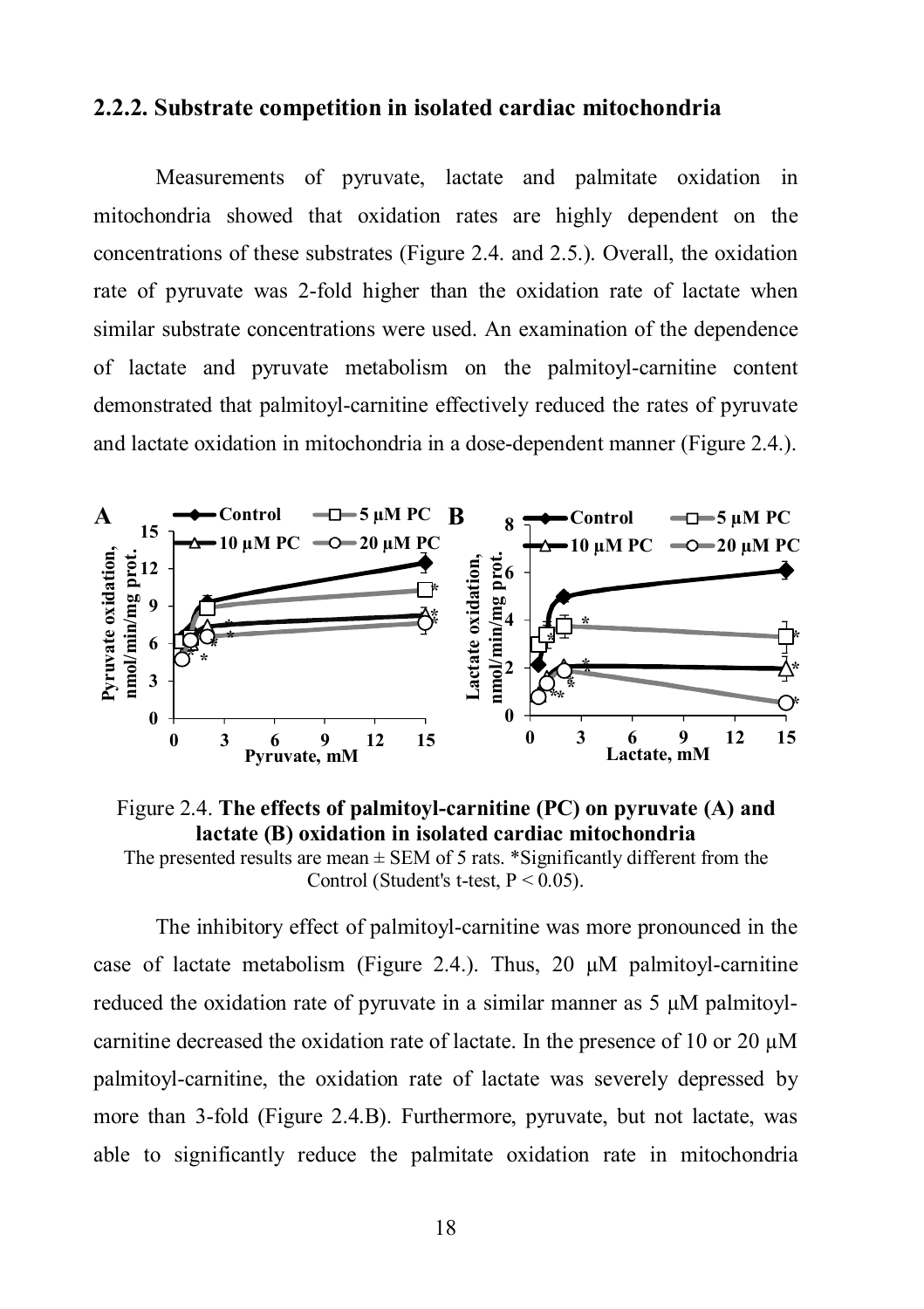(Figure 2.5.). These results show that pyruvate and FAs can effectively compete for energy production pathways at the mitochondrial level; however, only the physiological content of acyl-carnitines has an impact on pyruvate and lactate oxidation in the mitochondria.



Figure 2.5. **The effects of pyruvate (A) and lactate (B) on FA oxidation in isolated cardiac mitochondria**

The presented results are mean  $\pm$  SEM of 5 rats. \*Significantly different from the Control (Student's t-test,  $P < 0.05$ ).

#### **2.2.3. The effects of long-chain acyl-carnitines on glucose**

### **metabolism in isolated rat heart model and** *in vivo*

 $\overline{a}$ 

In order to determine the effects of long-chain acyl-carnitines on glucose utilization in the heart, we measured glucose uptake and oxidation rates in isolated rat hearts perfused<sup>1</sup> with or without 20  $\mu$ M palmitoyl-carnitine. The increase in long-chain acyl-carnitine content induced by perfusion with palmitoyl-carnitine had no effect on glucose uptake rate in the isolated heart (Figure 2.6.A). However, the glucose oxidation rate was significantly decreased by 47% in palmitoyl-carnitine-treated hearts (Figure 2.6.B).

<sup>&</sup>lt;sup>1</sup> KH buffer solution supplemented with 10 mM glucose, 0.3 mM sodium palmitate bound to 1% BSA, 2 mM lactate, 0.2 mM pyruvate and 3 ng/ml insulin.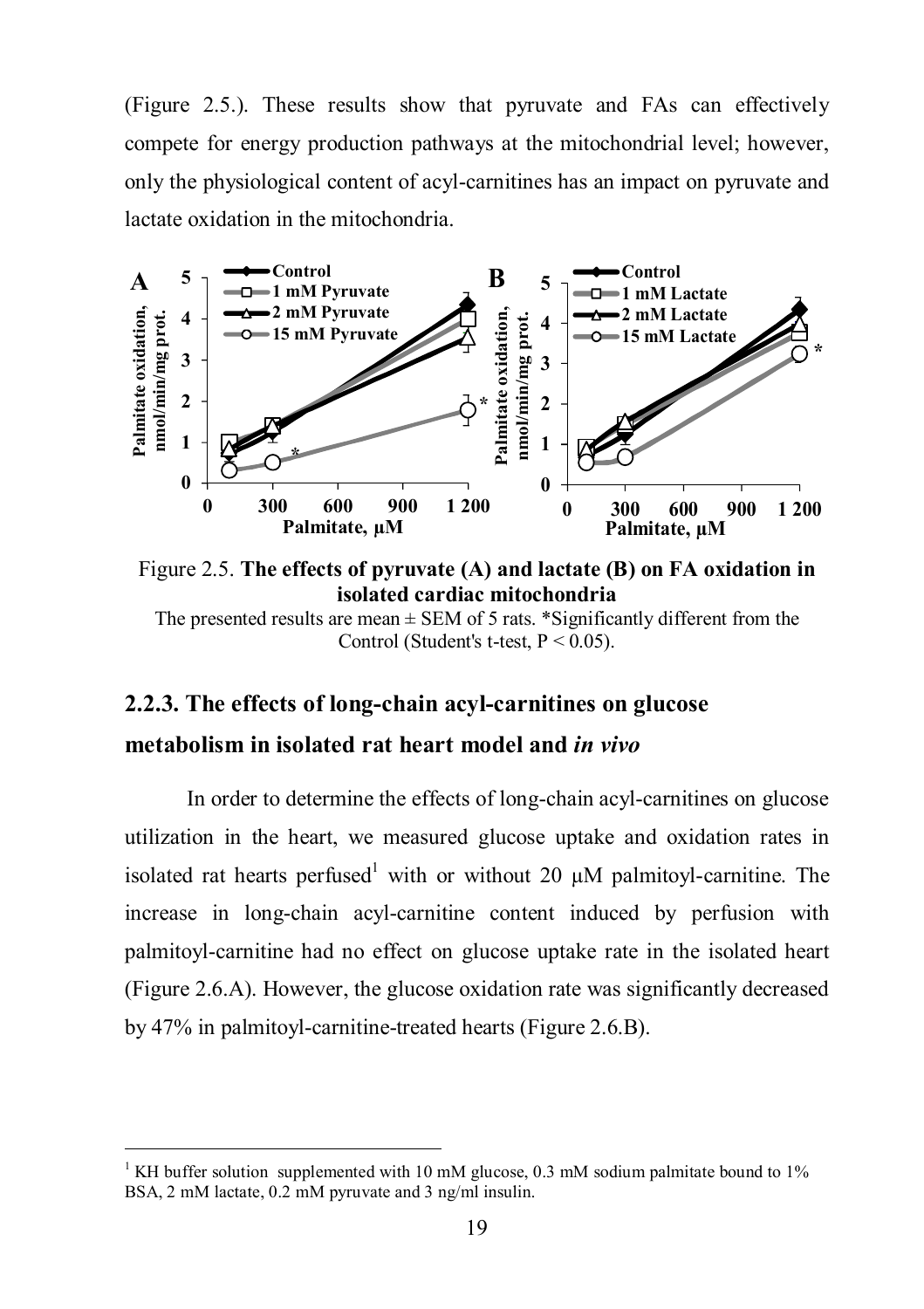



```
The presented results are mean \pm SEM of 8 rats. *Significantly different from the
        Control group (Student's t-test, P < 0.05).
```


Figure 2.7. **The effects of acute palmitoyl-carnitine administration on glucose utilization** *in vivo*

In addition, the single dose of palmitoyl-carnitine significantly increased the blood glucose concentration at all tested time points by 31-35% compared to control group (Figure 2.7.). Taken together, these results demonstrate that increased concentration of long-chain acyl-carnitines impairs glucose utilization.

The presented results are mean  $\pm$  SEM of 5 mice. \*Significantly different from the Control group (Student's t-test,  $P \le 0.05$ ).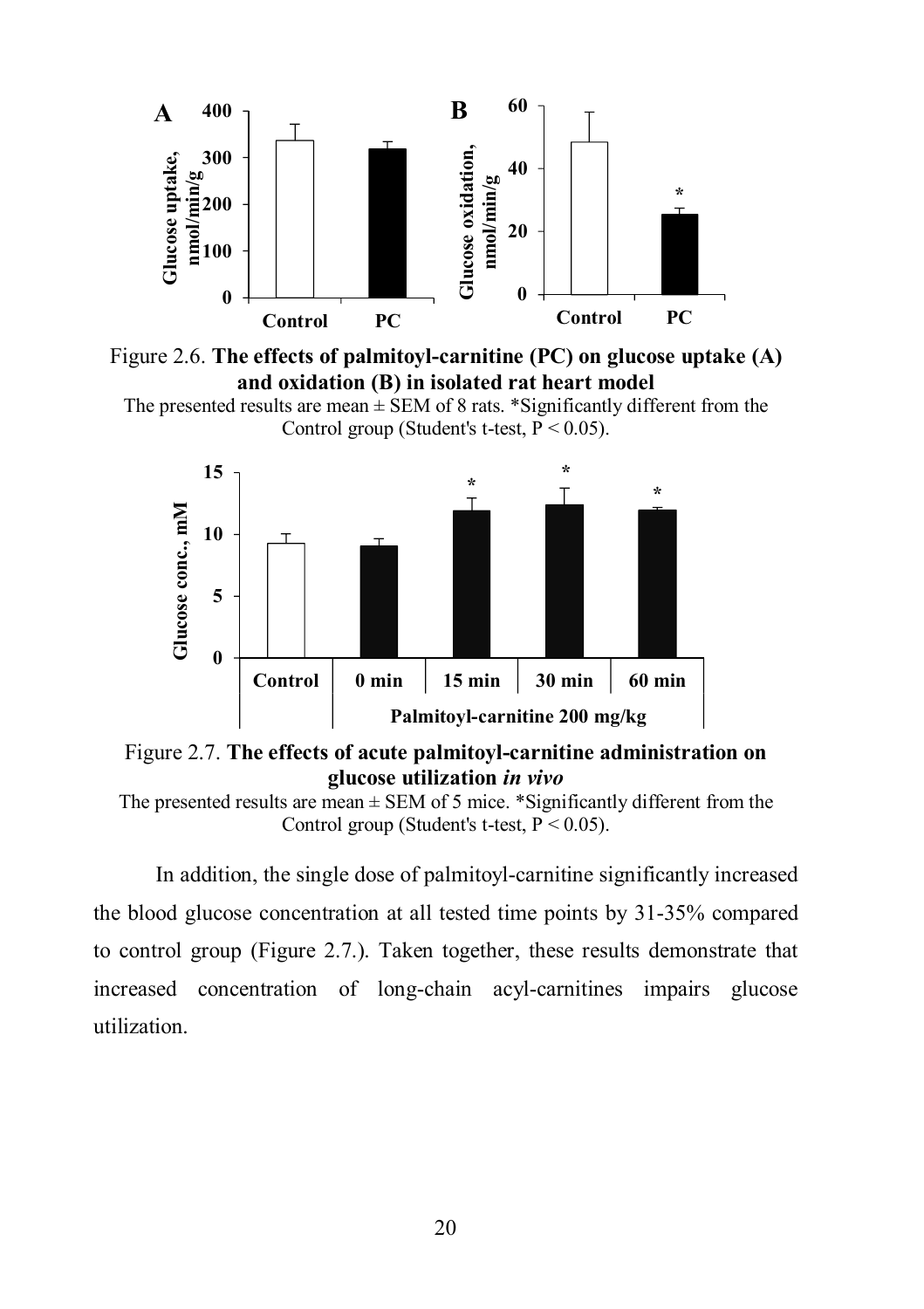#### **2.3. The effects of sodium pivalate treatment**

#### **on energy metabolism**

In order to study the association of the decrease in L-carnitine content with cardioprotection, rats were treated with sodium pivalate (40 mM in drinking water for 14 days (500 mg/kg/day)), and the effects of the treatment on cardiac functionality and mitochondrial energy metabolism were studied.

### **2.3.1. The effects of sodium pivalate treatment on ischemiareperfusion injury**

Although the treatment with sodium pivalate significantly decreased L-carnitine concentration in the cardiac tissues by 37%, the infarct size after treatment with sodium pivalate was  $64 \pm 2.7\%$  and did not differ from the control group (Figure 2.8.). In addition, the treatment with sodium pivalate had no effect on cardiac functional parameters (data not shown).



Figure 2.8. **The effects of sodium pivalate treatment on L-carnitine content in cardiac tissues (A) and infarct size (B)** The presented results are mean  $\pm$  SEM of 10 rats. \*Significantly different from the

Control group (Student's t-test,  $P < 0.05$ ).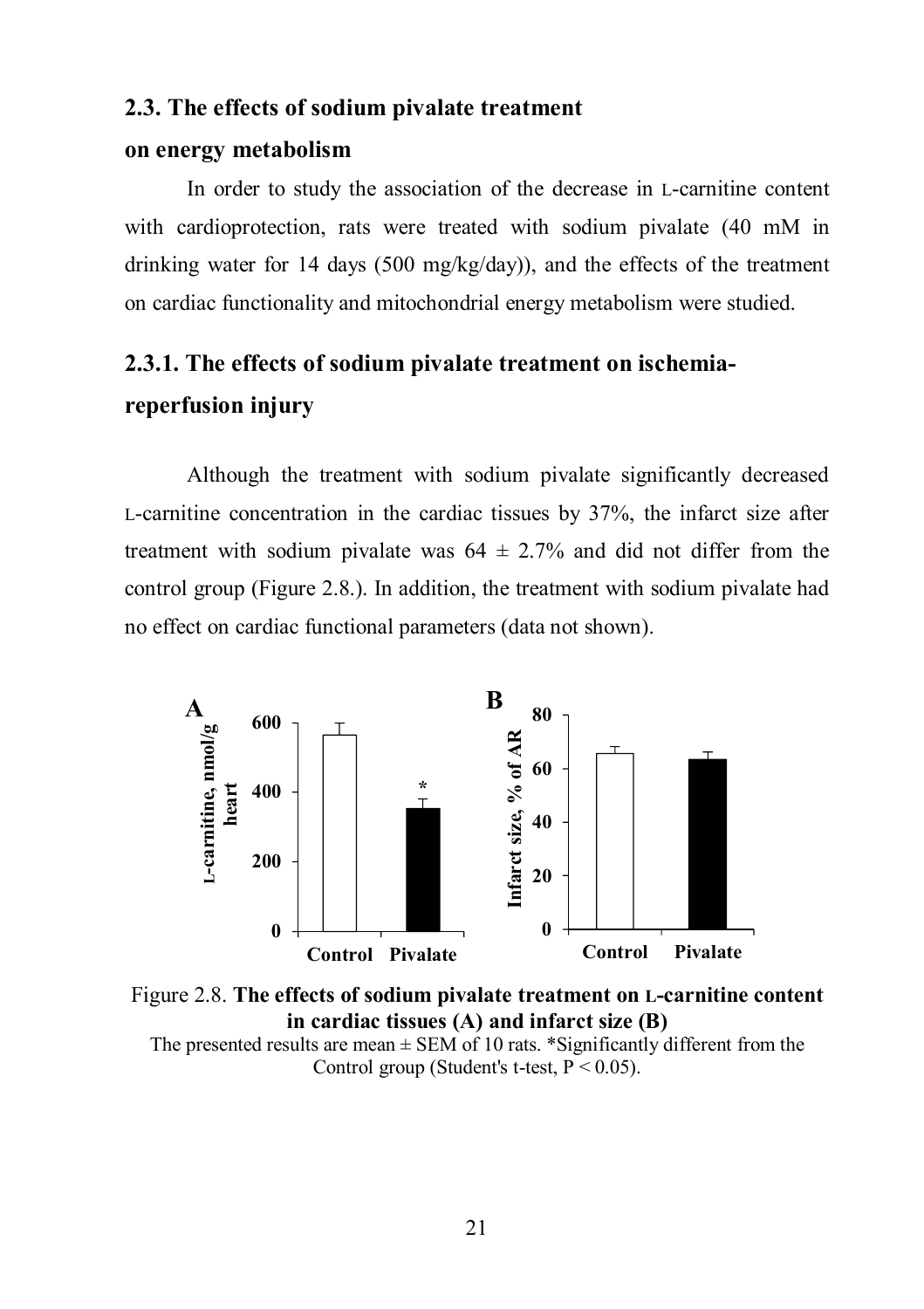### **2.3.2. The effects of sodium pivalate treatment on L-carnitinedependent enzymes and mitochondrial energy metabolism**

To study the possible mechanisms behind the lack of cardioprotection after sodium pivalate treatment, L-carnitine dependent enzyme activities were measured in isolated cardiac mitochondria. CPT I activity was significantly decreased by 30% in the pivalate group compared to the control group (Figure 2.9.A). Similarly, CrAT activity was significantly decreased by 34% in the pivalate group compared to the control group (Figure 2.9.A).







After the 14-day treatment with sodium pivalate, the CPT I-dependent mitochondrial respiration on palmitoylCoA was decreased by  $35\%$  (p = 0.07) (Figure 2.9.B). The respiration on pyruvate/malate after treatment with sodium pivalate was significantly decreased by 28% (Figure 2.9.B). Taken together, obtained results demonstrate that sodium pivalate treatment inhibits both fatty acid and pyruvate metabolism, thus it prevents any metabolic shift and lacks cardioprotective effect.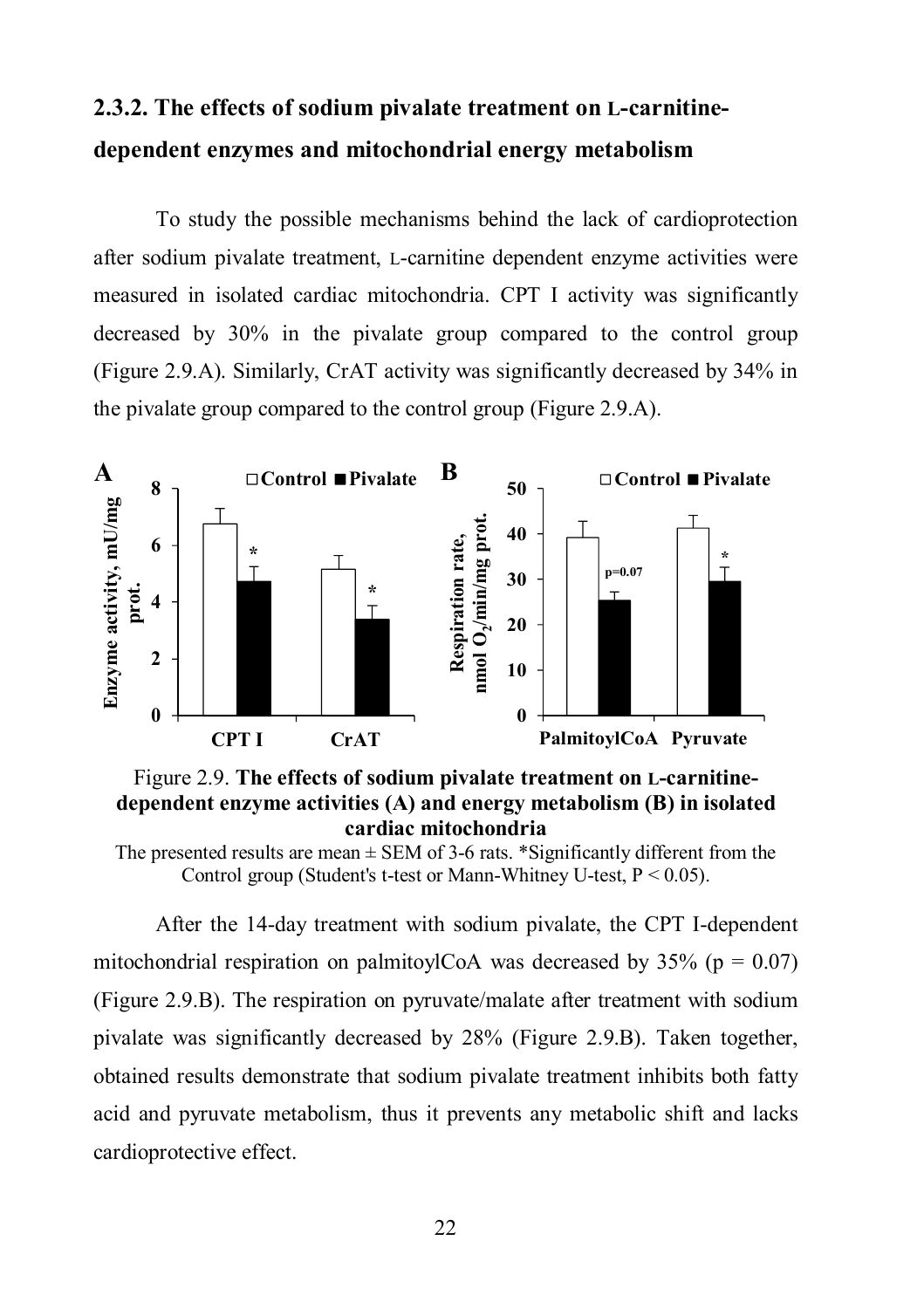# **2.4. The effects of OCTN2 and BBOX inhibitors on L-carnitine availability**

### **2.4.1. Screening on BBOX and OCTN2**

In order to identify an effective target to decrease L-carnitine availability, 50 compounds (analogues of meldonium and GBB) were synthesized (*Tars*, 2014) and screened for the ability to inhibit L-carnitine biosynthesis (BBOX enzyme) and transport (OCTN2-mediated).The inhibition potency of meldonium analogues on BBOX activity and OCTN2-mediated L-carnitine transport is represented in Table 2.2. The inhibition potency of GBB analogues on BBOX activity and OCTN2-mediated L-carnitine transport is represented in Table 2.3.

Table 2.2.

| No. | Structure                                   | Rat liver BBOX<br>$IC_{50}$ , $\mu$ M | Human BBOX<br>$IC_{50}$ , $\mu$ M | OCTN2 $IC_{50}$ , $\mu$ M |  |
|-----|---------------------------------------------|---------------------------------------|-----------------------------------|---------------------------|--|
|     | Meldonium                                   | $26 \pm 2$                            | 62 (Tars, 2010)                   | $62 \pm 5$                |  |
|     | Modifications of the nitrogen at position 4 |                                       |                                   |                           |  |
| 10  | ∑Ńt' <sub>N</sub>                           | $0.17 \pm 0.12$                       | $0.09 \pm 0.05$                   | $54 \pm 9$                |  |
| 11  |                                             | $10.0 \pm 2.0$                        | $7.2 \pm 2.7$                     | $12.4 \pm 2.5$            |  |
| 12  | Et-Me-meldonium                             | $6.7 \pm 4.4$                         | $3.1 \pm 1.8$                     | $97 \pm 5$                |  |

**Inhibition potency of meldonium analogues on BBOX activity and OCTN2-mediated L-carnitine transport**

The IC<sub>50</sub> values are presented as mean  $\pm$  SD of 3 independent experiments.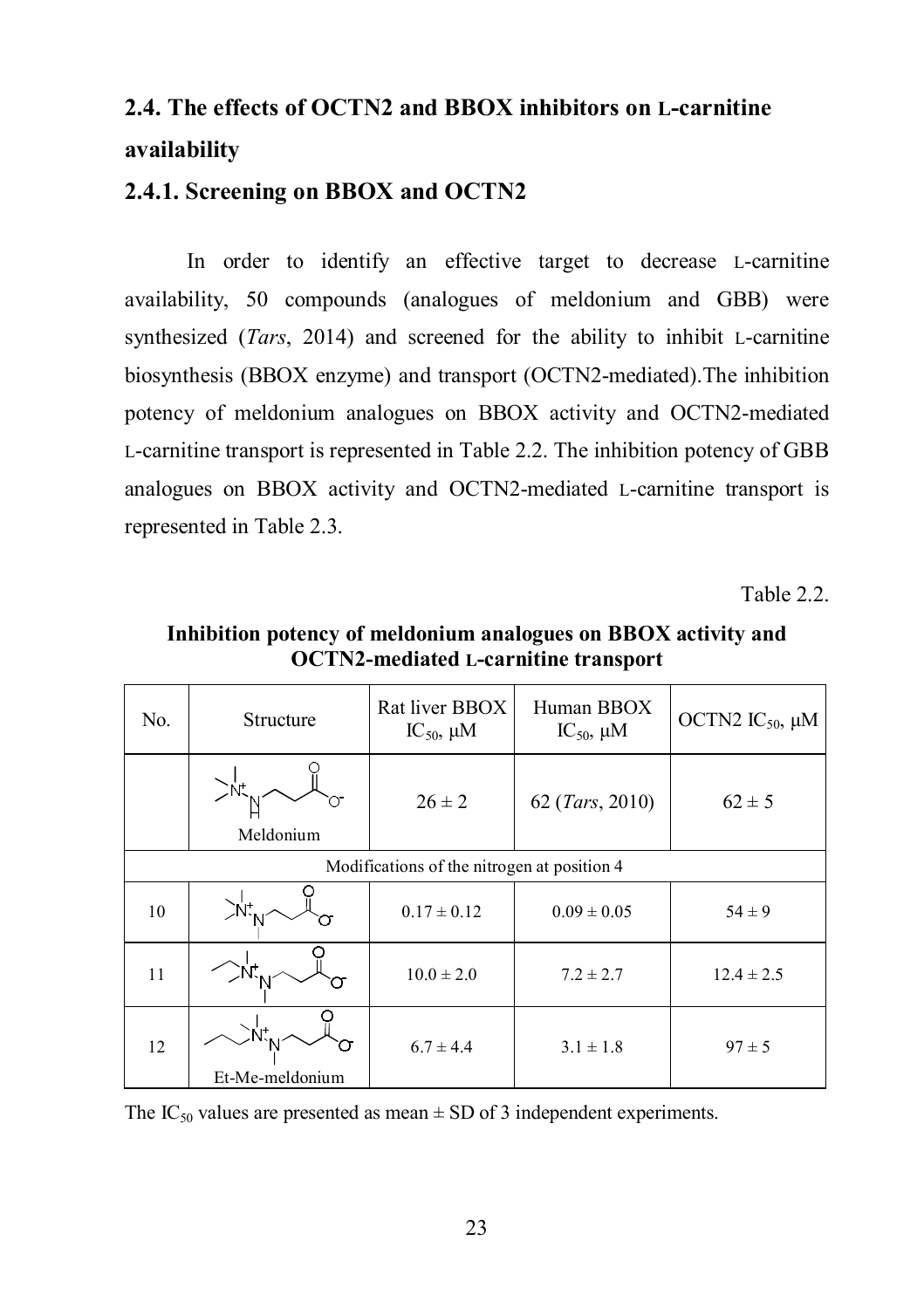#### **Inhibition potency of GBB analogues on BBOX activity and OCTN2 mediated L-carnitine transport**

| No.                              | Structure           | Rat liver BBOX<br>$IC_{50}$ , $\mu M$        | Human BBOX<br>$IC_{50}$ , $\mu M$ | OCTN2 $IC_{50}$ , $\mu$ M |
|----------------------------------|---------------------|----------------------------------------------|-----------------------------------|---------------------------|
|                                  | O<br><b>GBB</b>     |                                              |                                   | $3.9 \pm 0.1$             |
|                                  |                     | Modifications of the trimethylammonium group |                                   |                           |
| 16                               | Methyl-GBB          | $2.8 \pm 0.6$                                | $3.3 \pm 1.8$                     | $3 \pm 0.3$               |
| 19                               | Ńt.<br>Dimethyl-GBB | >1000                                        | $100 \pm 36$                      | $14.6 \pm 3.0$            |
| 20                               |                     | $34 \pm 6$                                   | $5.7 \pm 1.6$                     | $4.8 \pm 1.4$             |
| 21                               |                     | $49 \pm 8$                                   | $127 \pm 32$                      | $1.9 \pm 0.5$             |
| 22                               |                     | $30 \pm 12$                                  | $2.7 \pm 0.8$                     | $12.7 \pm 1.1$            |
| 24                               |                     | $3.1 \pm 0.6$                                | $2.1 \pm 0.7$                     | $2.4 \pm 0.5$             |
| 30                               | сг<br>OН            | $1.40 \pm 0.03$                              | $0.49 \pm 0.24$                   | $4.4 \pm 1.0$             |
| 31                               | n<br>'Nt            | $168 \pm 18$                                 | >1000                             | $36 \pm 6$                |
| 33                               | Q.<br>Chloro-GBB    | $95 \pm 3$                                   | $268 \pm 54$                      | $4.2 \pm 2.5$             |
| 36                               | CF<br>Ë<br>OH       | $0.78 \pm 0.36$                              | $0.61 \pm 0.22$                   | $7 \pm 1.8$               |
| 37                               | CL.<br>ЮH           | $1.0 \pm 0.2$                                | $0.26 \pm 0.13$                   | $33 \pm 6$                |
| Modifications of the core region |                     |                                              |                                   |                           |
| 41                               | O                   | $452 \pm 13$                                 | $343 \pm 117$                     | $26 \pm 3$                |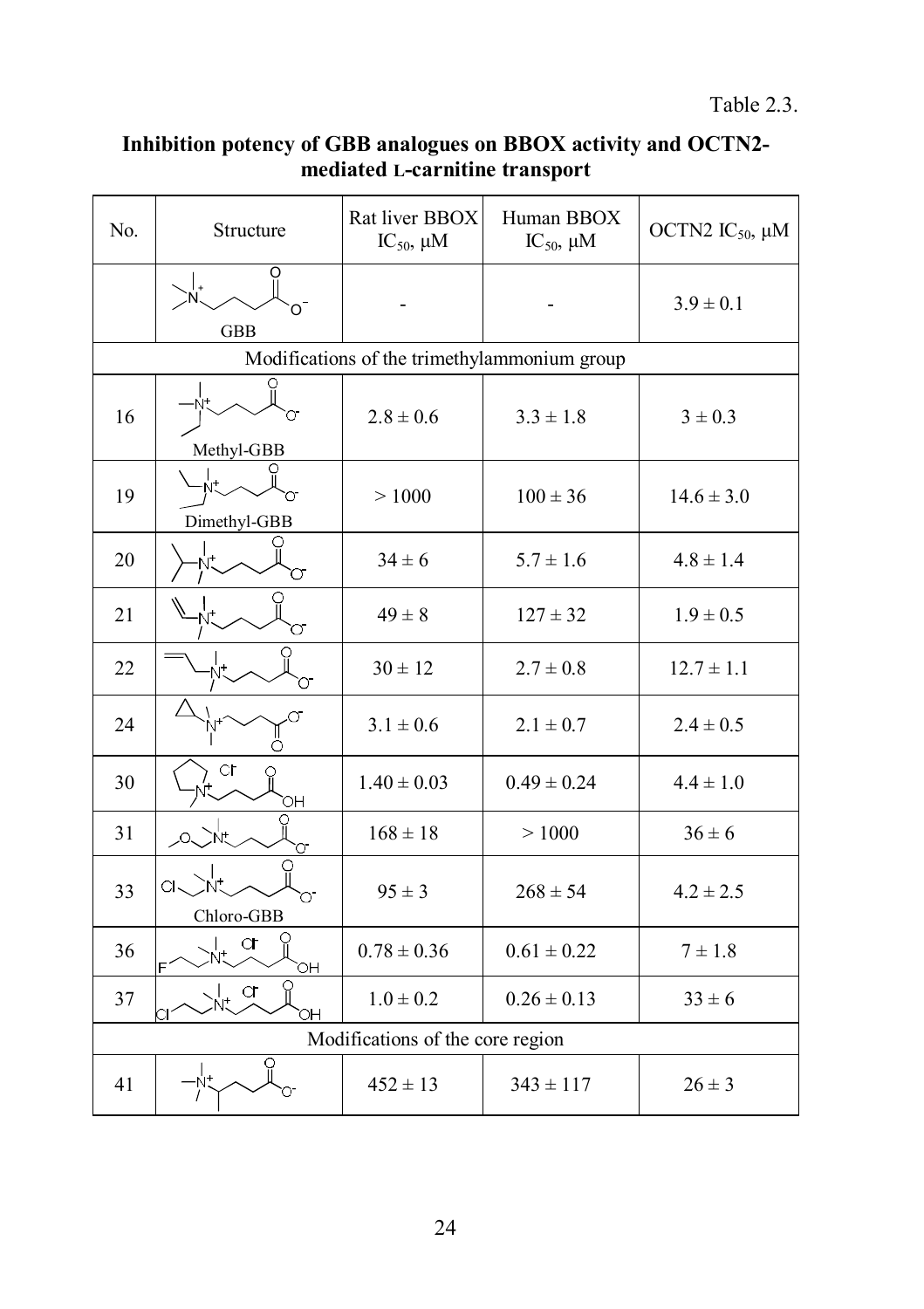Table 2.3. (continued)

| No.                                  | Structure       | Rat liver BBOX<br>$IC_{50}$ , $\mu$ M | Human BBOX<br>IC <sub>50</sub> , $\mu$ M | OCTN2 IC <sub>50</sub> , µM |  |
|--------------------------------------|-----------------|---------------------------------------|------------------------------------------|-----------------------------|--|
| 43                                   | `N.             | >1000                                 | >1000                                    | $7.7 \pm 3.0$               |  |
| Modifications of the carboxylic acid |                 |                                       |                                          |                             |  |
| 46                                   | NО              | $10.2 \pm 5.8$                        | $0.10 \pm 0.03$                          | >100                        |  |
| 47                                   | GBB-Phosphinate | $0.8 \pm 0.1$                         | $0.52 \pm 0.35$                          | $850 \pm 122$               |  |

The IC<sub>50</sub> values are presented as mean  $\pm$  SD of 3 independent experiments.

23 compounds displayed superior human BBOX inhibition relative to the meldonium. The most active compounds (No. **10** and **46**) were more than 600 times better BBOX inhibitors than meldonium. 35 compounds had the same potency or were more potent OCTN2 inhibitors than meldonium. The most active compounds (No. 21 and 24) had  $IC_{50}$  values approximately 30 times better than the  $IC_{50}$  value of meldonium. The very strong correlation is present between compound inhibitory potency on rat liver and human recombinant enzyme ( $r = 0.876$ ,  $p < 0.0001$ ), indicating that synthesized compounds have very similar effectiveness in both species. No relationship between compound inhibitory potency of BBOX and OCTN2 was observed (rat liver BBOX  $r = 0.172$ ,  $p = 0.23$ ; human BBOX  $r = 0.033$ ,  $p = 0.82$ ).

## **2.4.2. The selection of BBOX and OCTN2 inhibitors for further experiments**

To compare L-carnitine biosynthesis and transport as targets to reduce L-carnitine availability *in vivo*, for further experiments four compounds with a very different  $IC_{50}$  values on BBOX or OCTN2 were selected (Figure 2.10.). Chloro-GBB and Dimethyl-GBB were relatively potent inhibitors of OCTN2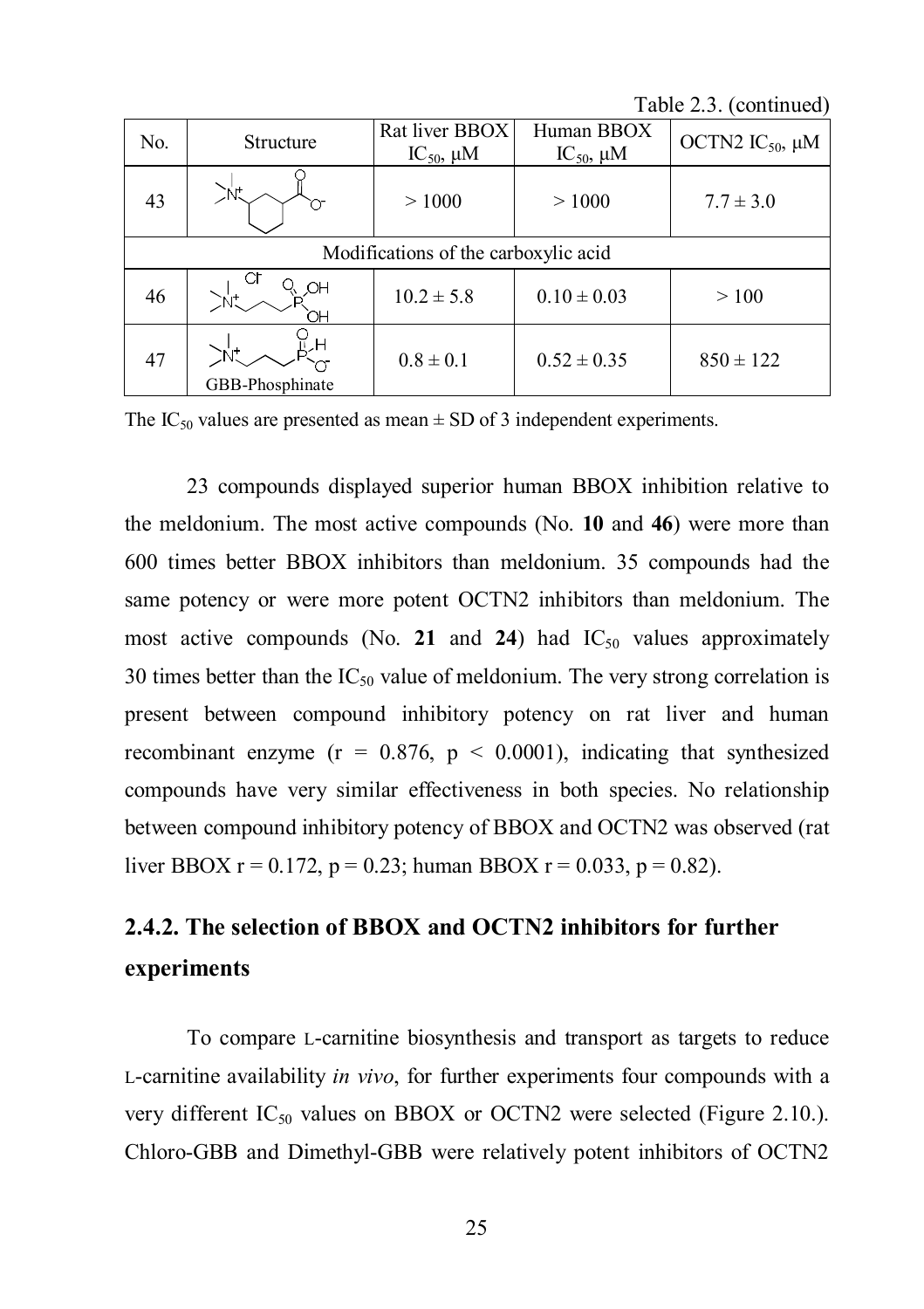and weak inhibitors of BBOX (human and rat liver) with  $IC_{50}$  values for OCTN2 of 4.2 μM and 14.6 μM, respectively. In contrast, Et-Me-meldonium and GBB-phosphinate were relatively potent inhibitors of BBOX and weak inhibitors of OCTN2 with  $IC_{50}$  values for BBOX (rat liver) of 6.7  $\mu$ M and 0.8 μM, respectively and IC<sub>50</sub> values for OCTN2 of 97 μM and 850 μM, respectively.



Figure 2.10. **The effect of selected compounds on BBOX activity (A) and OCTN2-mediated L-carnitine transport in HEK293 cells (B)** The presented results are mean  $\pm$  SD of at least 3 independent experiments.

### **2.4.3. The influence of long-term administration of OCTN2 and BBOX inhibitors on L-carnitine content in the heart tissues**

The average content of L-carnitine in the rat heart tissues was  $715 \pm 29$  nmol/g (Figure 2.11.). The long-term inhibition (14 days) of OCTN2 more effectively reduced the L-carnitine content in the heart compared to the inhibition of BBOX. Thus, the most pronounced decrease in L-carnitine content was induced by the most potent of the tested OCTN2 inhibitors, Chloro-GBB, which decreased L-carnitine content by 90% (Figure 2.11.). Dimethyl-GBB, which has a 3-fold lower potency relative to Chloro-GBB, decreased L-carnitine content by 35%. In comparison, administration of a very weak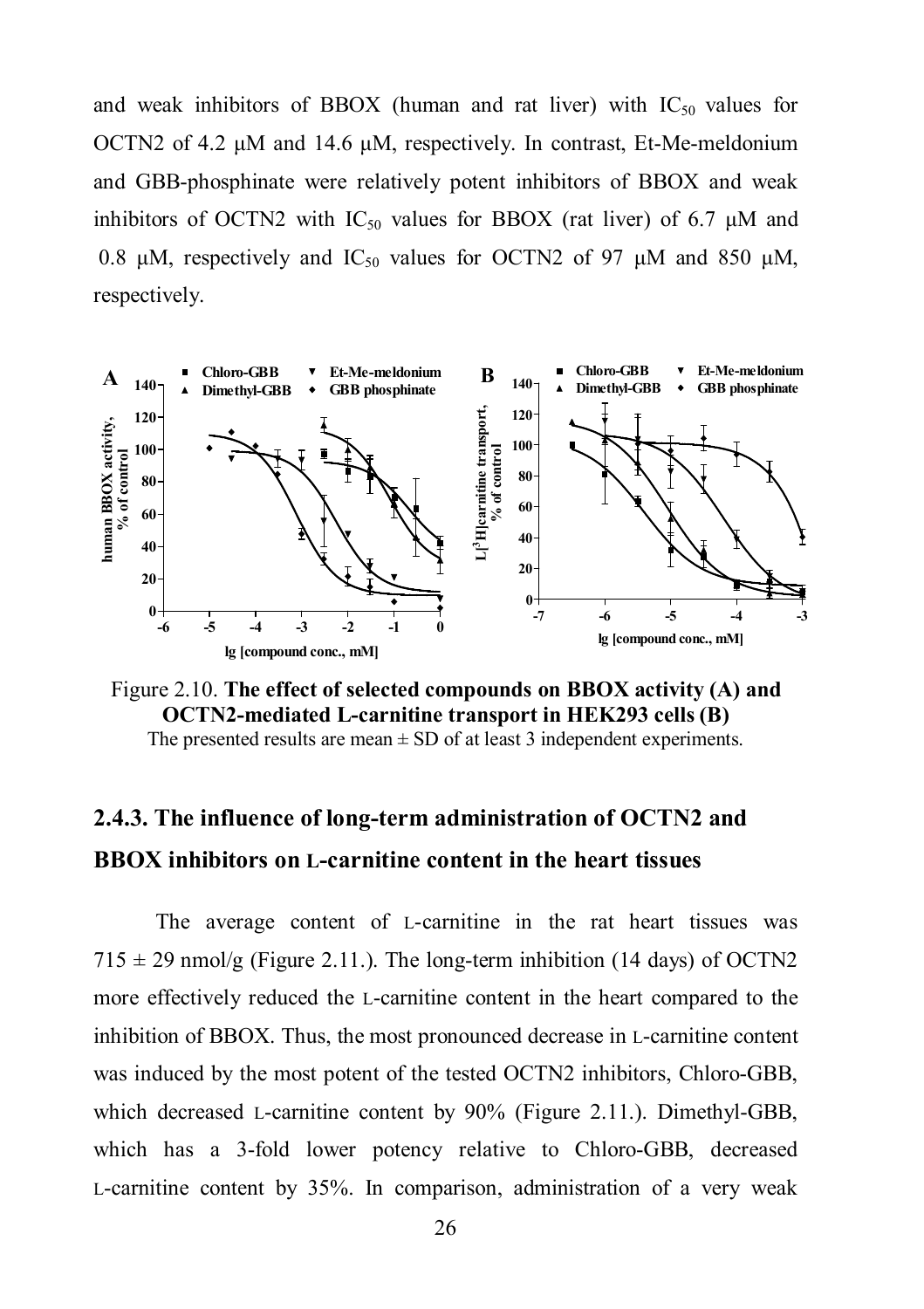OCTN2 inhibitor, Et-Me-meldonium, decreased L-carnitine content in the heart tissues only by 20%. GBB-phosphinate did not inhibit OCTN2 and therefore did not induce any changes in L-carnitine content in the heart tissues although it is the most potent inhibitor of BBOX used in this study (Figure 2.10.).





The presented results are mean  $\pm$  SEM of 8-10 rats. \*Significantly different from control group (Tukey's test  $P < 0.05$ ).

Along with the four selected compounds (Chloro-GBB, Dimethyl-GBB, Et-Me-meldonium, GBB-phosphinate), we tested also the long-term administration of 12 additional compounds (**24**, **16**, **30**, **20**, **36**, **43**, **11**, **22**, **41**, **37**, **10**, meldonium listed in Tables 2.2. and 2.3.) for the effects on L-carnitine content in the heart tissues. The reference compound meldonium as a relatively weak OCTN2 inhibitor did not induce any decrease of L-carnitine content in the heart tissues at the dose 20 mg/kg (Figure 2.11.). In addition, a significant and strong correlation between the  $IC_{50}$  values for OCTN2 of these compounds and the decrease of L-carnitine content in the heart tissues was found ( $r = 0.854$ ;  $p \le 0.0001$ ). In comparison, IC<sub>50</sub> values of tested compounds for BBOX did not correlate with the decrease of L-carnitine content in the heart tissues  $(r=0.0603)$ .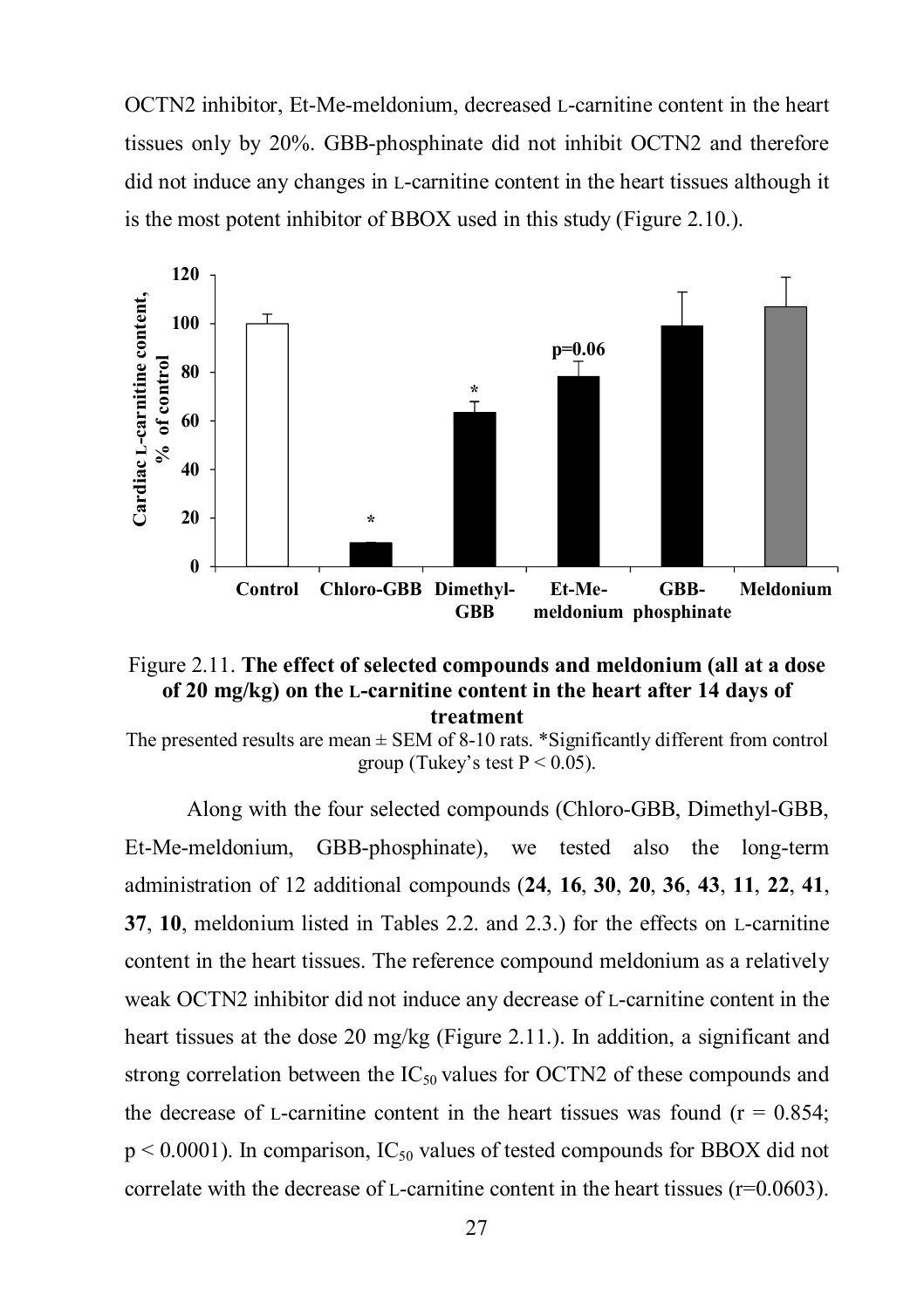### **2.4.4. The anti-infarction activity of OCTN2 and BBOX inhibitors after long-term administration**

After a 14-day treatment with Chloro-GBB, the infarct size in the rat hearts was significantly decreased by 35% (Figure 2.12.). Another OCTN2 inhibitor, Dimethyl-GBB, decreased the infarct size by only 17%, and this weaker effect might be related to the insufficient decrease in L-carnitine content. BBOX inhibitors did not influence L-carnitine content and therefore at the tested dose did not decrease the infarct size in the rat hearts (Figure 2.12.). Similarly, the reference compound meldonium at a dose of 20 mg/kg did not induce a decrease in the infarct size even after long-term treatment (Figure 2.12.).





The presented results are mean  $\pm$  SEM of 8-10 rats. \*Significantly different from control group (Tukey's test  $P < 0.05$ ).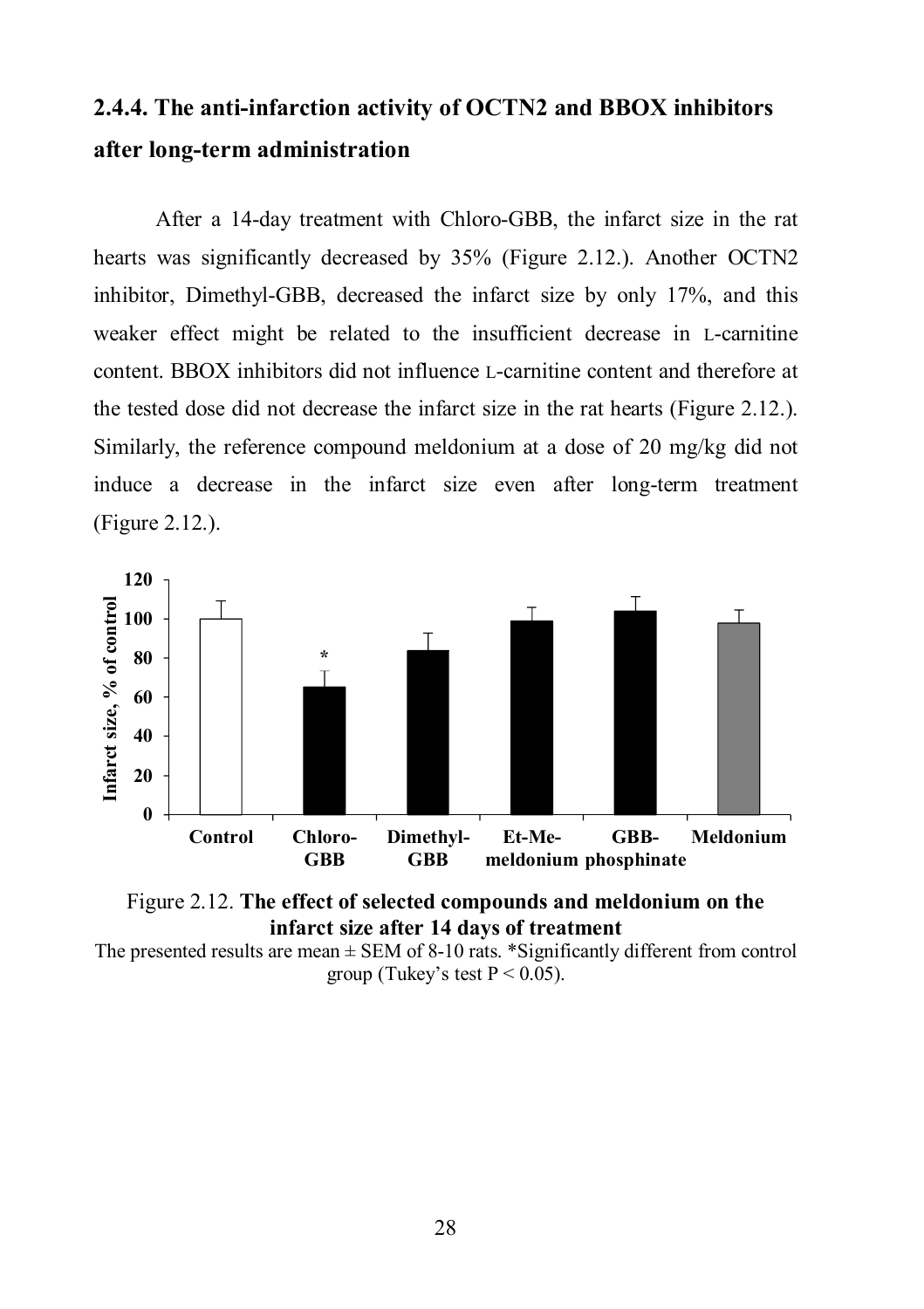# **2.5. The effects of long-term treatment of OCTN2 and BBOX inhibitor, Methyl-GBB, on energy metabolism and ischemiareperfusion injury**

# **2.5.1. The effects of Methyl-GBB treatment on L-carnitine availability**

The effects of Methyl-GBB on the L-carnitine system can be explained by the inhibition of both BBOX and OCTN2 (Table 2.3.). In comparison to meldonium, Methyl-GBB is 8 times more potent at inhibiting L-carnitine synthesis by BBOX (IC<sub>50</sub> 3  $\mu$ M vs 26  $\mu$ M) and 20 times more potent at inhibiting L-carnitine transport by OCTN2 ( $IC_{50}$  3  $\mu$ M vs 62  $\mu$ M). Methyl-GBB not only inhibits L-carnitine transport by OCTN2, but itself is transported by OCTN2. Therefore a high affinity of Methyl-GBB to OCTN2 ensures that Methyl-GBB is easily transported into the tissues. After the 14 day treatment at doses of 1, 5 and 20 mg/kg Methyl-GBB concentrations in the heart were 47, 185 and 221 nmol/g heart, respectively (Figure 2.13.A). Concentration of Methyl-GBB in the heart increased in a time dependent manner (Figure 2.13.B) reaching a maximum after 14 days of treatment. As shown in Figure 2.13.A, treatment with meldonium for 2 weeks at a dose of 100 mg/kg induced a significant decrease in the L-carnitine heart content by 75%. In comparison, Methyl-GBB treatment at doses of 1, 5 and 20 mg/kg decreased the L-carnitine content in the heart by 42%, 84% and 95%, respectively.

To study the time-dependent effects of Methyl-GBB on L-carnitine content, we measured the concentration of L-carnitine cardiac tissues after 3, 7 and 14-day administrations of Methyl-GBB. As shown in Figure 2.13.B, Methyl-GBB decreased L-carnitine content in the heart in a time-dependent manner.

29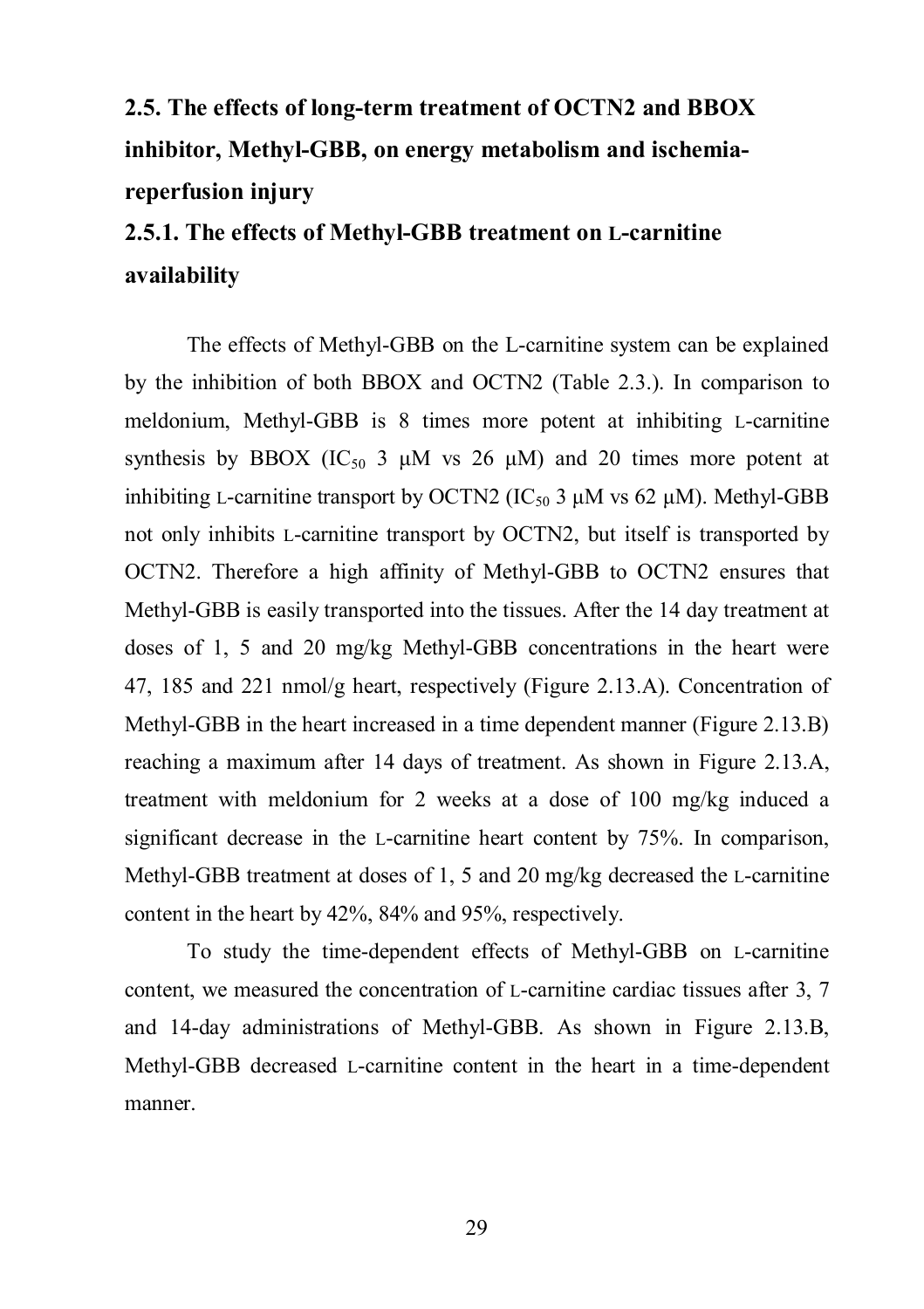

Figure 2.13. **Contents of L-carnitine and compound in cardiac tissues after 14 days of treatment by meldonium (100 mg/kg) or Methyl-GBB (1, 5 and 20 mg/kg) (A) and after 3, 7, 14 days of treatment by Methyl-GBB at a dose of 5 mg/kg (B)**

The presented results are mean  $\pm$  SEM of 5 rats. \*Significantly different from Control group (Tukey's test  $P < 0.05$ ),  $\text{\textsuperscript{#}S}$  ignificantly different from meldonium group (Tukey's test  $P < 0.05$ ).

# **2.5.2. The effects of Methyl-GBB treatment on the cardiac acylcarnitine content**

In Methyl-GBB treated hearts the acyl-carnitine content was significantly decreased both in heart and mitochondria (Figure 2.14.A and B). Methyl-GBB treatment induced significant up to 50-fold reduction in the content of long-chain acyl-carnitines. Thus, the link between decrease in the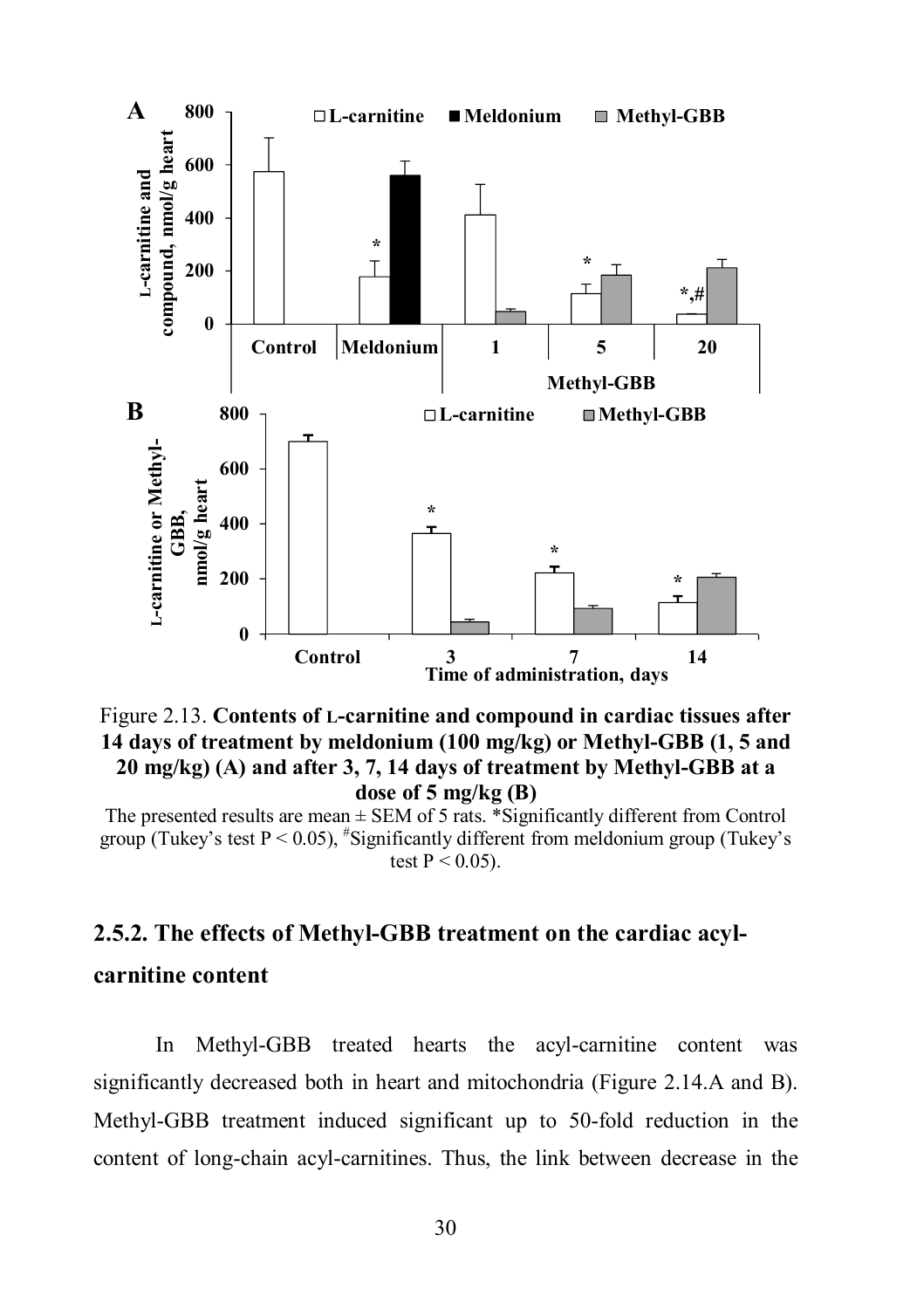content of L-carnitine and preserved mitochondrial function during reperfusion is related to the decreased content of long-chain acyl-carnitines.



Figure 2.14. **The effects of a long-term Methyl-GBB (10 mg/kg) treatment on cardiac (A) and mitochondrial (B) content of acyl-carnitine**

The presented results are mean  $\pm$  SEM of 5-8 rats. \*Significantly different from Control group (Student's t-test  $P < 0.05$ ).

# **2.5.3. The effects of Methyl-GBB treatment on the FA and glucose oxidation in the heart**

Initially, the effects of Methyl-GBB on the metabolism of FAs were determined in mitochondria and peroxisomes. The treatment with Methyl-GBB significantly reduced both mitochondrial and peroxisomal palmitate oxidation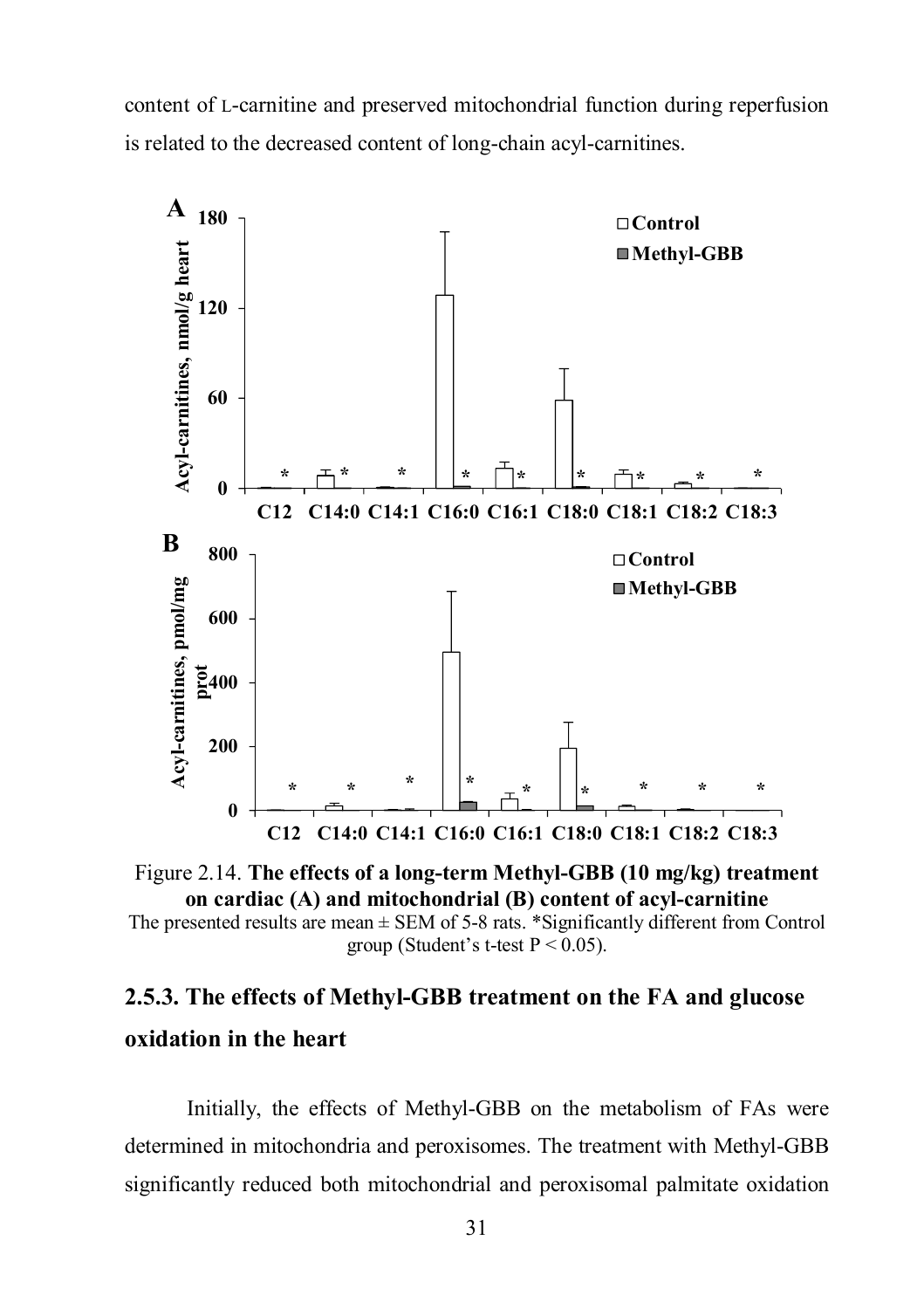rates by 44% and 53%, respectively (Figure 2.15.A). After the 14-day Methyl-GBB treatment, the L-carnitine-dependent mitochondrial respiration rate with palmitoylCoA was significantly decreased by 27% (Figure 2.15.B), but the treatment had no effect on the L-carnitine-independent mitochondrial respiration rate with palmitoyl-carnitine (Figure 2.15.C).



Figure 2.15. **The effects of a long-term Methyl-GBB (10 mg/kg) treatment on mitochondrial and peroxisomal [<sup>14</sup>C]palmitate oxidation rates (A) and mitochondrial L-carnitine-dependent respiration with 10 µM palmitoylCoA (B) and L-carnitine-independent oxidation with 10 µM palmitoyl-carnitine (C)**

The presented results are mean  $\pm$  SEM of 5-6 rats. \*Significantly different from Control group (Student's t-test  $P < 0.05$ ).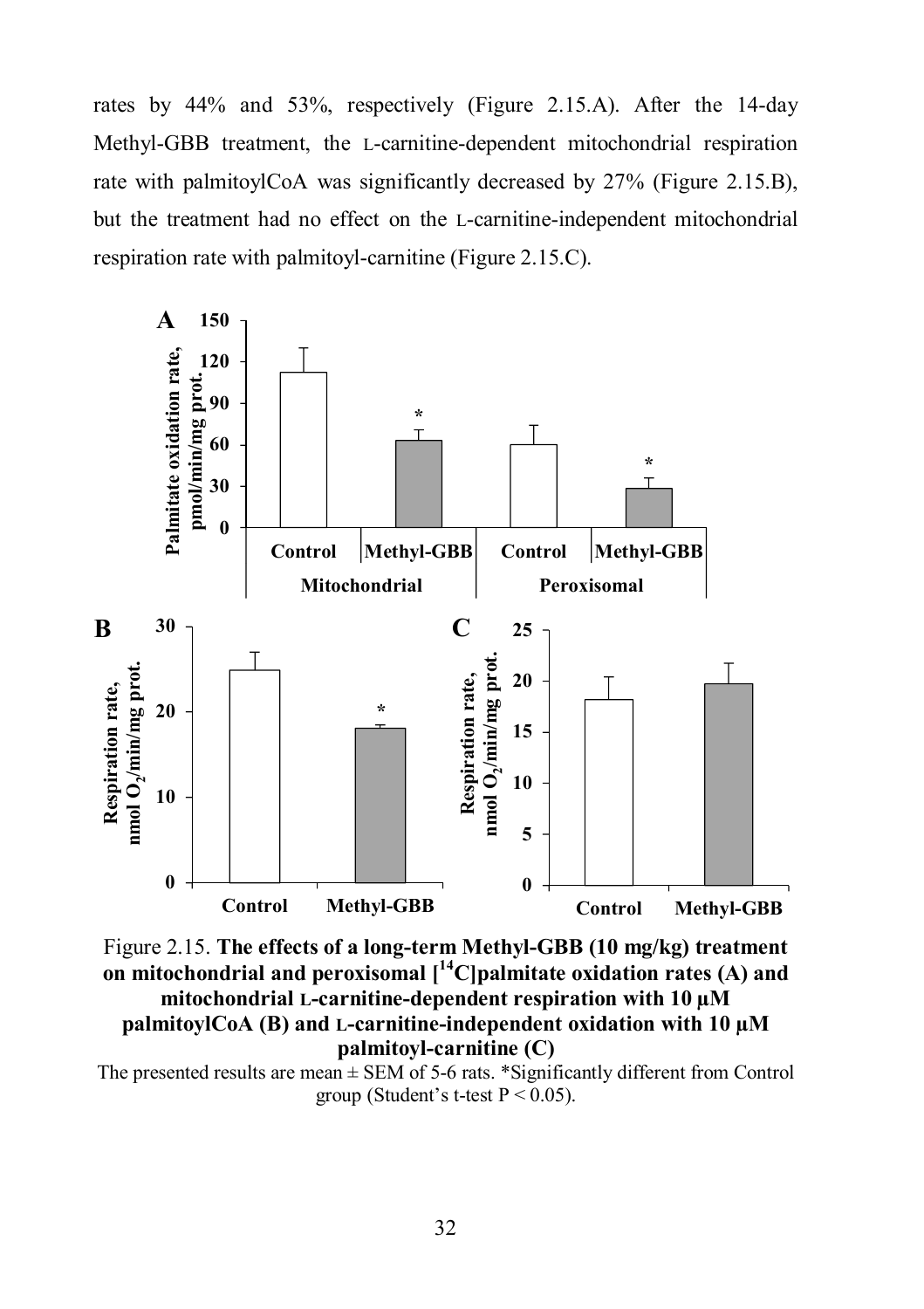Then the effects of Methyl-GBB on the metabolism of FA were determined in an isolated heart. In contrast to the previously observed effects of meldonium (*Liepinsh*, 2013a), the oxidation rate of labelled palmitate in the isolated heart was significantly decreased by 40% (Figure 2.16.A). An increase in FA oxidation was observed after reperfusion in Methyl-GBB treated group (Figure 2.16.A). In addition, the Methyl-GBB treatment reduced the labelled palmitate concentration in the mitochondria and, thus, also reduced the risk of FA accumulation (Figure 2.16.B).



Figure 2.16. **The effects of long-term Methyl-GBB (10 mg/kg) treatment on [ <sup>3</sup>H]palmitate oxidation in isolated heart (A) and mitochondrial [ <sup>3</sup>H]palmitate content (B)**

The presented results are mean  $\pm$  SEM of 5-6 animals. \*Significantly different from Control group (Student's t-test  $P < 0.05$ ).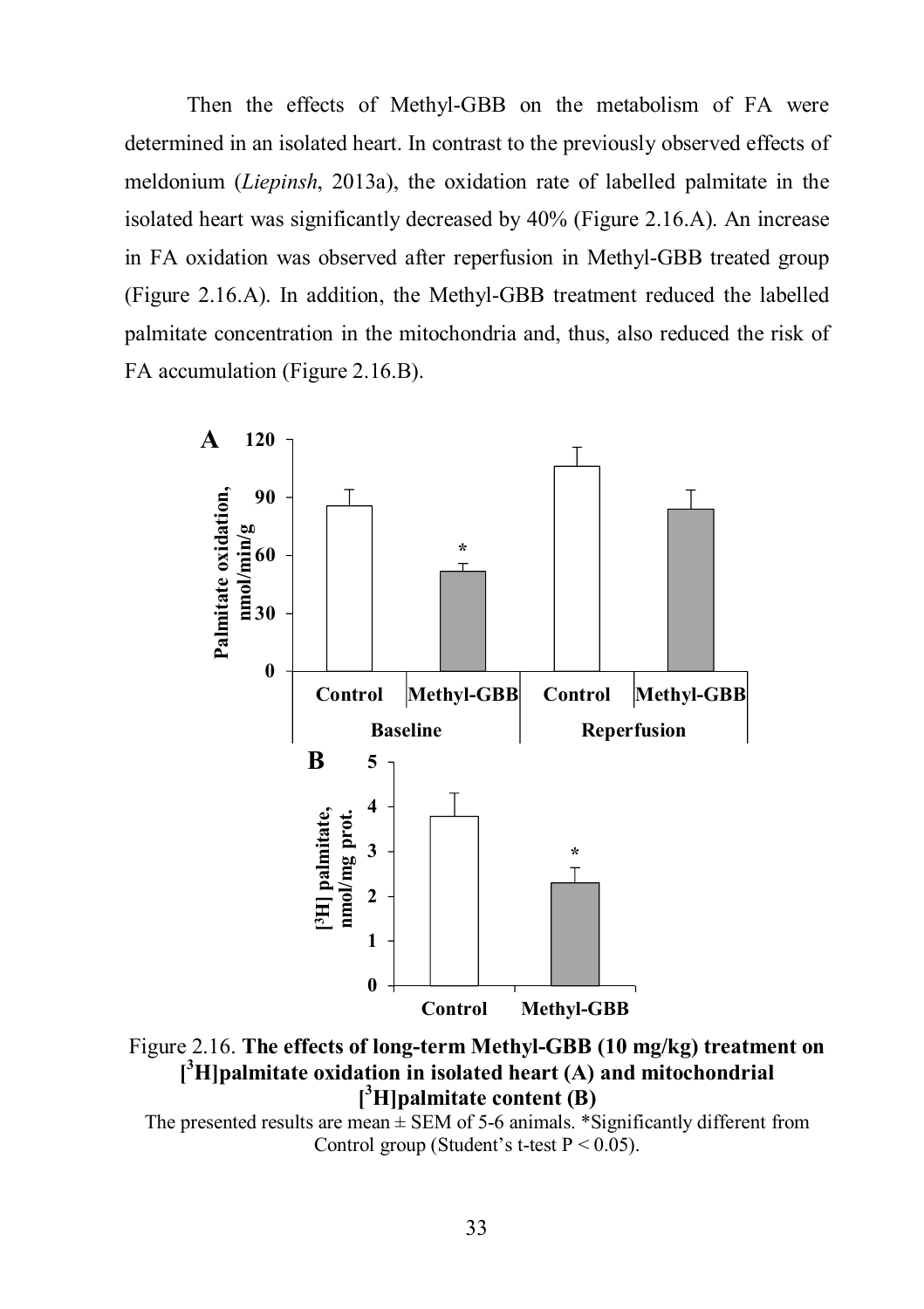

Figure 2.17. **The effects of long-term Methyl-GBB (10 mg/kg) treatment on basal and insulin stimulated [<sup>14</sup>C]glucose oxidation (A), [ <sup>14</sup>C]lactate uptake and oxidation (B) in the isolated rat heart**

The presented results are mean  $\pm$  SEM of 5-6 rats. \*Significantly different from Control group (Student's t-test  $P < 0.05$ ).

Treatment with Methyl-GBB induced a reduction in FA oxidation and in turn stimulated glucose oxidation (Figure 2.17.A). We observed a significant 2-fold increase in glucose oxidation in the Methyl-GBB-treated isolated rat hearts perfused with low and high concentrations of insulin. Similarly, Methyl-GBB treatment induced an increase in lactate uptake and oxidation rates in isolated hearts (Figure 2.17.B). Thus, Methyl-GBB treatment induces a partial switch of energy production from long-chain FAs to glucose oxidation.

# **2.5.4. The effects of Methyl-GBB treatment on the cardiac ischemia-reperfusion injury**

The anti-infarction effect of the meldonium and Methyl-GBB was investigated in both an isolated rat heart *in vitro* ischemia-reperfusion model and *in vivo*. As observed in Figure 2.18.A, meldonium treatment at a dose of 100 mg/kg decreased the infarct size by 25% compared to the Control group infarct size. Methyl-GBB at doses of 5 and 20 mg/kg had significantly better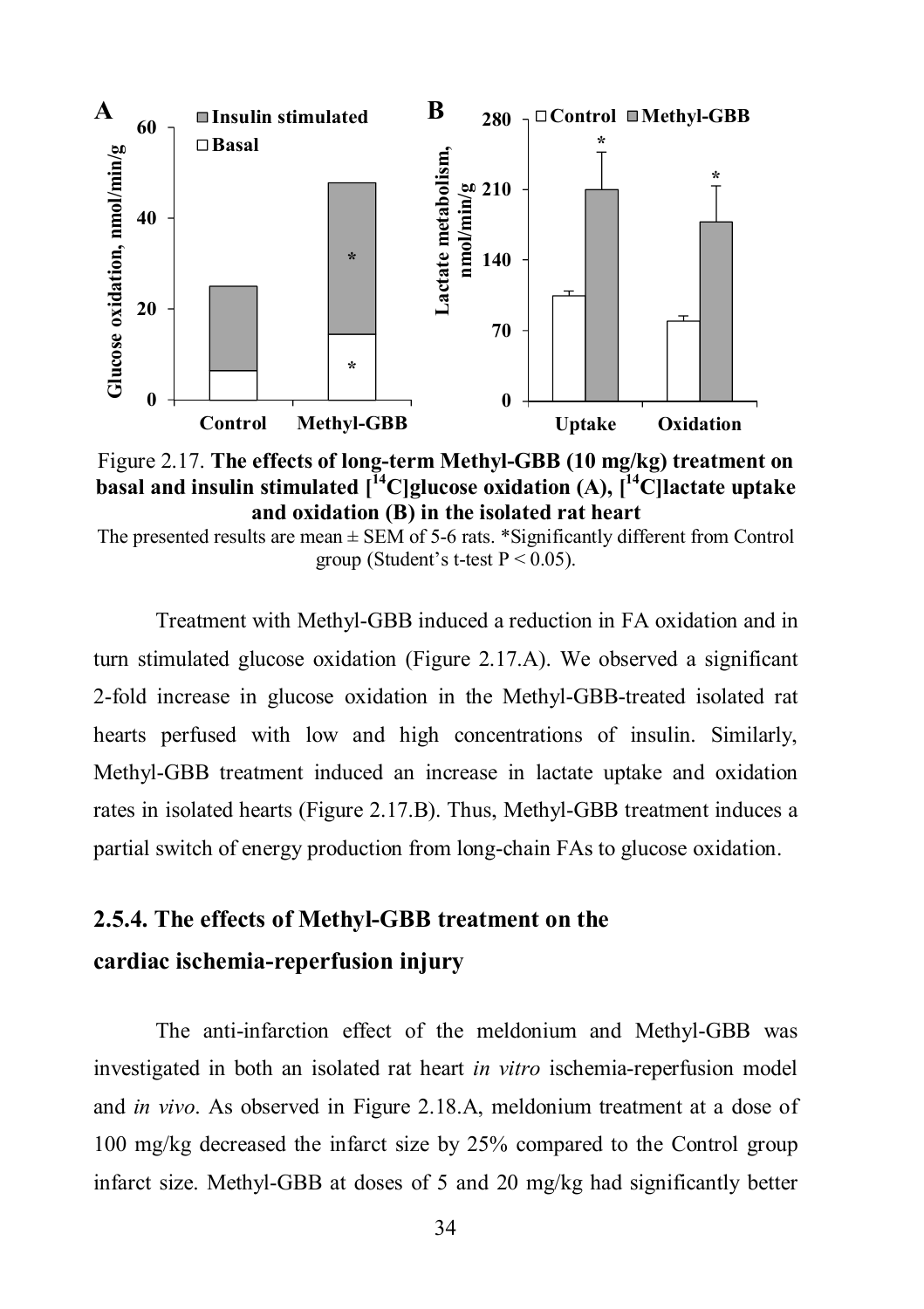effects and decreased the infarct size by 45-48%. Thus, Methyl-GBB with a dose 20 times lower is almost 2 times more effective than meldonium.



Figure 2.18. **The effects of meldonium (100 mg/kg) and Methyl-GBB (1, 5 and 20 mg/kg) on the infarct size after 14 days of treatment (A). The effects of Methyl-GBB (5 mg/kg) on the infarct size after 3, 7, 14 days of treatment (B)**

The presented results are mean  $\pm$  SEM of 8-10 rats. \*Significantly different from Control group (Tukey's test  $P < 0.05$ ),  $*$ Significantly different from meldonium group (Tukey's test  $P < 0.05$ ).

It was shown previously that meldonium exhibits significant cardioprotective effects only after 14 days of treatment (*Liepinsh*, 2006); therefore, the time-dependent effects of Methyl-GBB administration were tested. After 7 days of treatment, Methyl-GBB significantly decreased the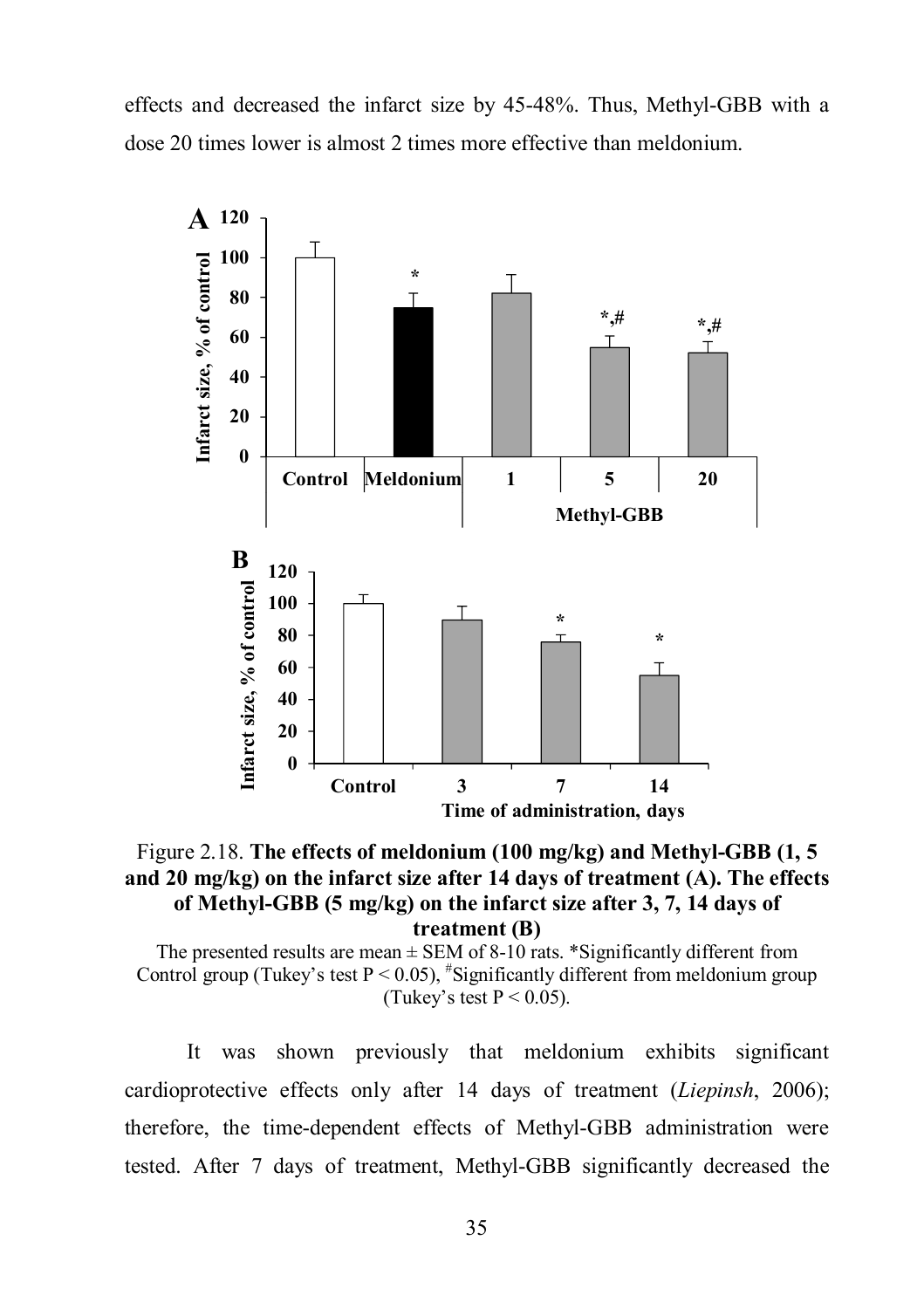infarct size by 24% (Figure 2.18.B). Overall, similar to meldonium, long-term treatment with Methyl-GBB is required to provide maximal cardioprotection.



#### Figure 2.19. **The effects of Methyl-GBB (20 mg/kg) treatment on ADP-stimulated mitochondrial respiration (OXPHOS state) (A) and uncoupling of oxidative phosphorylation (LEAK state) (B) in cardiac fibers isolated after ischemia-reperfusion**

The presented results are mean  $\pm$  SEM of 5 rats. \*Significantly different from normoxia (Tukey's test  $P < 0.05$ ), "Significantly different from ischemic control group (Tukey's test  $P < 0.05$ ).

The ischemia-reperfusion induced a 2.8-fold decrease in OXPHOS state respiration and a 40% increase in LEAK state respiration (Figure 2.19.). The Methyl-GBB treatment significantly protected against the ischemia-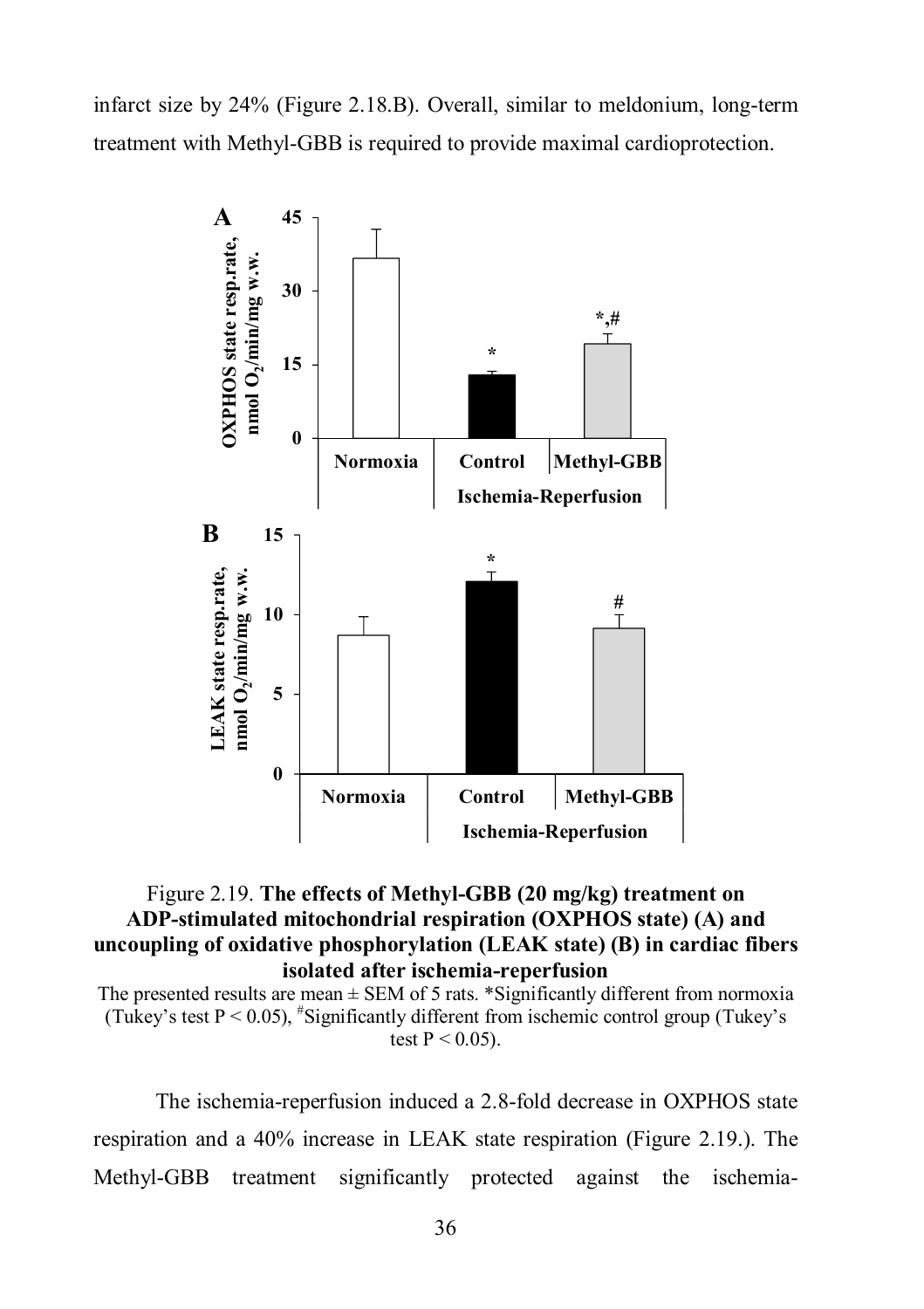reperfusion-induced mitochondrial dysfunction. Mitochondria respiration rate at OXPHOS state were increased by 50% compared to ischemic control (Figure 2.19.A). According to LEAK state respiration measurement, Methyl-GBB completely protected against ischemia-reperfusion induced mitochondrial uncoupling (Figure 2.19.B).

In the *in vivo* myocardial infarction model, the effects of a 14-day pretreatment with Methyl-GBB at doses of 10 and 20 mg/kg were evaluated. Treatment with Methyl-GBB attenuated, in a dose-dependent manner, the infarct size by 18% to 45% in Wistar rats undergoing LAD occlusion and reperfusion *in vivo* (Figure 2.20.A). Moreover, Methyl-GBB treatment improved the 24-h survival of rats by 20-30% (Figure 2.20.B).





The presented results are mean  $\pm$  SEM at least 7 rats. \*Significantly different from control group (Tukey's test  $P < 0.05$ ).

Thus, Methyl-GBB administration possesses cardioprotective effects in experimental models of ischemia-reperfusion injury *ex vivo* and *in vivo*.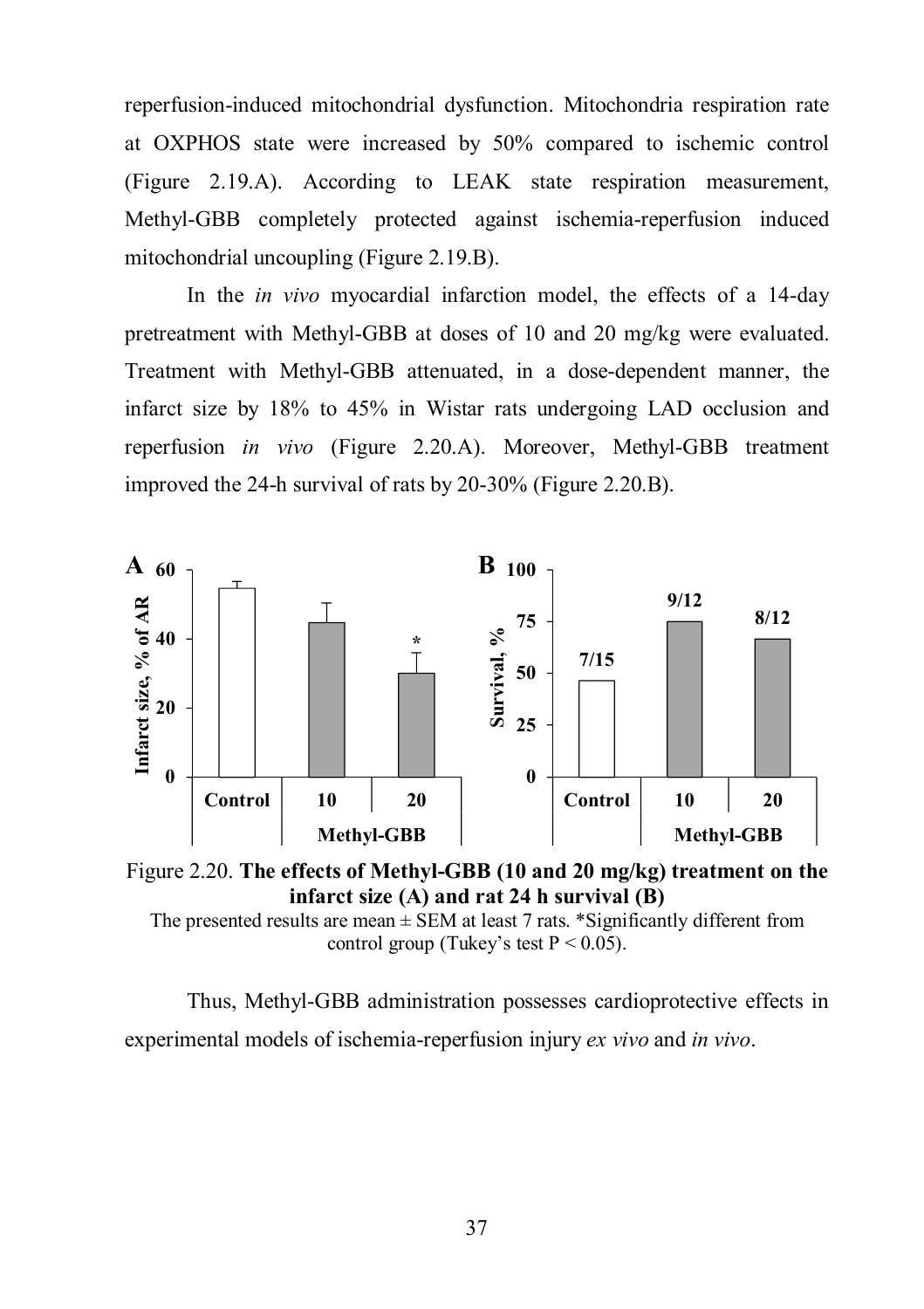#### **3. DISCUSSION**

The present thesis describes the association of cardiac energy metabolism pattern with the outcome of cardiac ischemia-reperfusion injury, the role of long-chain acyl-carnitines in the regulation of energy metabolism, and the reduction of L-carnitine availability as a strategy for the regulation of acyl-carnitine availability. First, the fed and fasted nutritional states were used to determine the cardiac energy metabolism pattern association with the outcome of cardiac ischemia-reperfusion injury. Second, the role of long-chain acyl-carnitines in the regulation of energy metabolism pattern in the heart was determined. Third, different potential strategies were compared to determine the most effective tool for reducing L-carnitine and acyl-carnitine availability. Fourth, the effects of a leading compound on cardiac energy metabolism and ischemia-reperfusion injury were studied.

### **3.1. The association of cardiac energy metabolism pattern with the outcome of ischemia-reperfusion injury**

We have shown that in the healthy control and diabetic hearts, the infarct size is significantly smaller in the fed state compared to the fasted state. In the fed state, the heart tissues oxidise more glucose and less palmitate than in the fasted state as a result of activated insulin signalling pathway-induced expression of glucose metabolism genes and reduced inhibitory activity of activated FAs. FA overloading in the fasted state leads to an uncoupling of mitochondrial oxidative phosphorylation and energy dissipation. Our results demonstrate that *cardiac recovery from ischemia-reperfusion injury is improved in the fed state* due to enhanced glucose and lactate oxidation and lower load of FAs.

There is abundant evidence that increased glucose oxidation is protective against myocardial infarction-induced cell damage (*Hafstad*, 2007;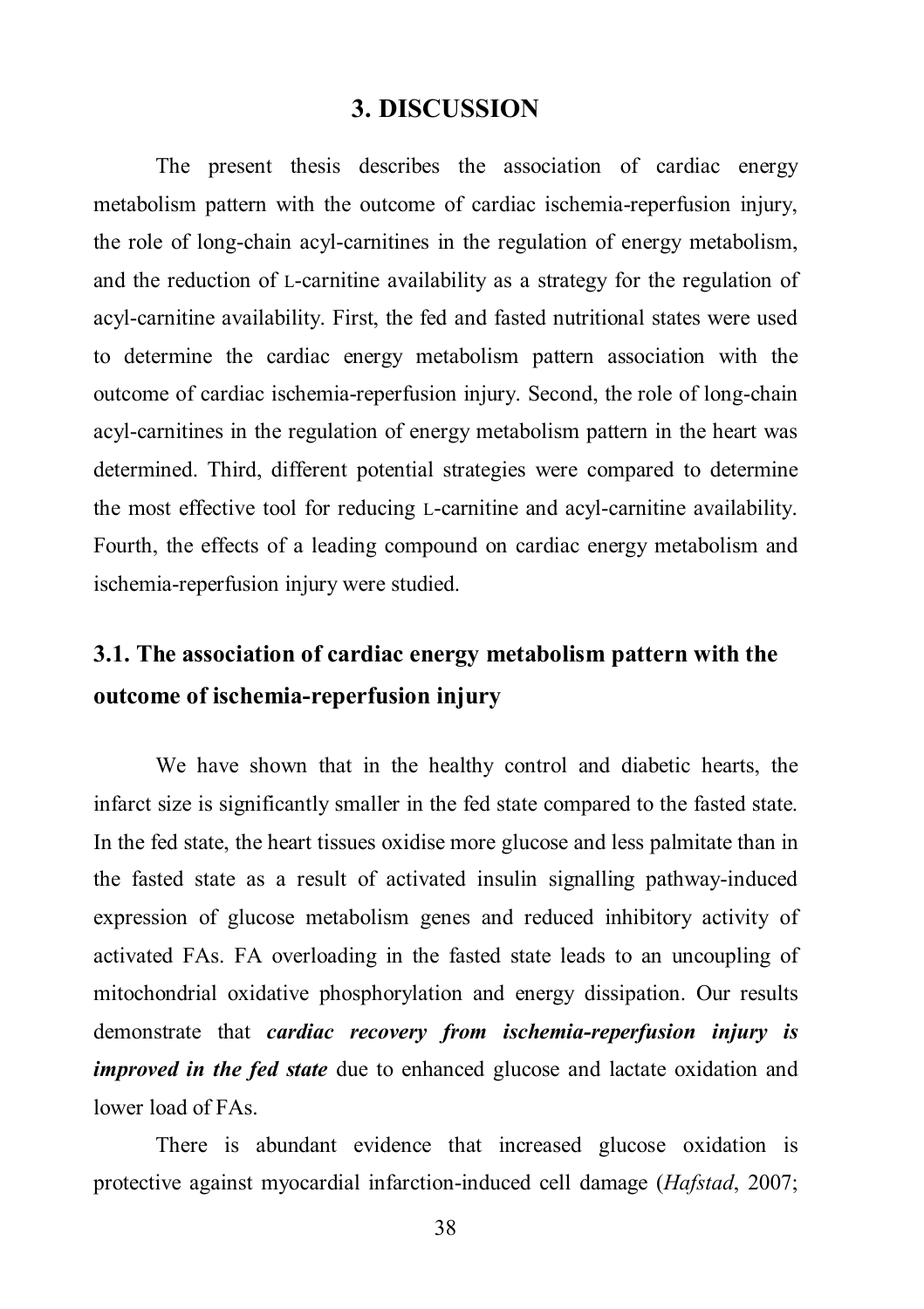*Liu*, 1996; *Ussher*, 2012). In the fasted state, the oxidation of glucose, lactate and pyruvate contributes to less than 5% of produced ATP, which leads to a marked heart tissue damage in cases of myocardial infarction. In the fed state, significantly increased glucose oxidation ensures better survival in ischemic conditions and improved recovery in reperfusion. The increases in glucose, lactate and pyruvate oxidation rates depend on insulin signalling rather than on circulating glucose and lactate concentrations. Insulin signalling influences glucose transport and metabolism by altering gene expression and enzyme activities. Similarly, FA oxidation is partially down-regulated in hearts isolated from fed rats. Insulin-activated pathways induce inhibition of FA metabolism, resulting in significantly lower concentrations of activated long-chain FAs in the heart and mitochondria. As a result, in the fed state, there is a lower risk of mitochondrial damage by FAs in cases of myocardial infarction.

In line with previous studies (*Mjos*, 1971; *Simonsen*, 1978), we also observed that high FA flux in the fasted state leads to reduced cardiac efficiency. Increased oxidation of FAs in the fasted state results in higher oxygen requirement, which increases the risk of heart damage under hypoxiarelated conditions. Overall, these results provide additional evidence that FAs is a less-effective energy substrate and that high FA load increases the risk for permanent heart damage and the possibility of lethal cardiovascular events.

Although preoperative fasting is mandatory for adults to prevent perioperative complications, this fasting could also cause hypoglycaemiarelated effects (*Awad*, 2012; *Ljungqvist*, 2009; *van Hoorn*, 2005). A growing body of data on the interplay between glucose and FA metabolism during acute myocardial infarction supports the need for heart-specific glucose metabolismstimulating agents (*Diks*, 2005; *Luttikhold*, 2013; *van den Brom*, 2013; *van Hoorn*, 2005). GIK infusion has long been suggested for myocardial protection (*Sievers*, 1966), although the results of clinical trials are controversial (*Grossman*, 2013; *Zhao*, 2010). The present results suggest that, in subjects in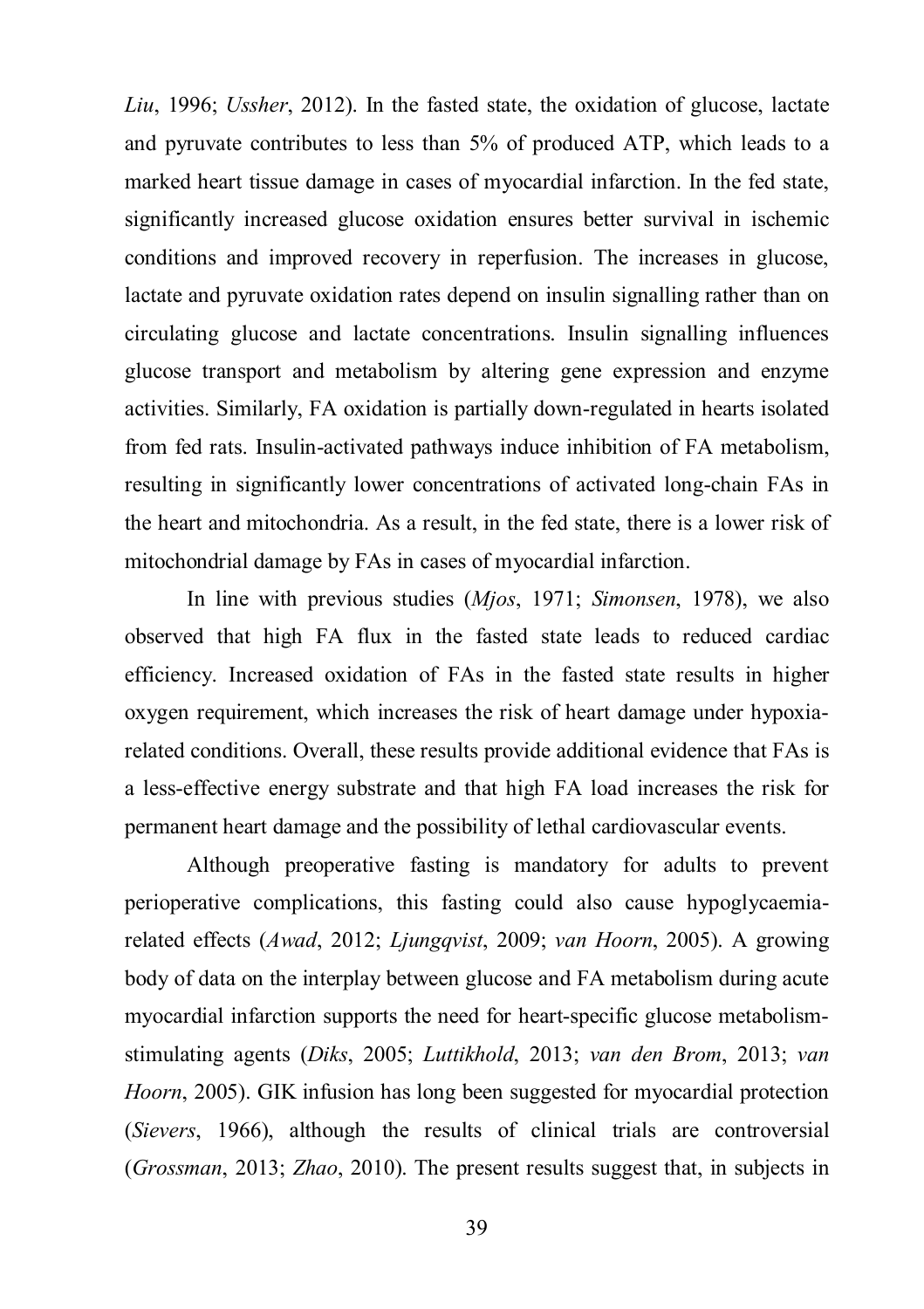the postprandial state, concentrations of glucose and insulin are already relatively high, and the possibilities for inducing additional increases in glucose oxidation by insulin and glucose infusion are very limited. Thus, protective effects could be expected only if the GIK is administered in the fasted state. In addition, the improvement of the clinical outcome can be achieved when GIK administration is started within the first hours after the onset of symptoms of acute coronary syndrome (*Grossman*, 2013). Thus, in case of symptoms of cardiovascular event during fasting the intake of foods or beverages rich in carbohydrates could be potentially life-saving.

Obesity-induced insulin resistance is an important risk factor for cardiovascular diseases (*Bhat*, 2013; *Lavie*, 2009). Therefore, long-term low calorie diets are beneficial for preventing diabetes and cardiovascular complications. However, acute extreme fasting or starving could result in low plasma glucose concentrations, which can trigger cardiovascular events. Moreover, an increased FA availability in the fasted state enhances the severity of cardiovascular events. In low-carbohydrate diets, low plasma glucose levels or even hypoglycaemia are observed in the postprandial state. Our results demonstrate that it is important to suggest for high-risk patients to avoid very low-carbohydrate diets and prolonged fasting periods.

In conclusion, our results suggest that glucose and lactate oxidation is important for the survival of ischemic hearts, and even overnight fastinginduced hypoglycaemia and increased FA load could trigger cardiovascular events, such as angina pectoris and arrhythmias.

### **3.2. The role of long-chain acyl-carnitines in the regulation of cardiac energy metabolism**

We examined whether the availability of activated FAs determines the energy metabolism pattern in cardiac mitochondria. Our results demonstrate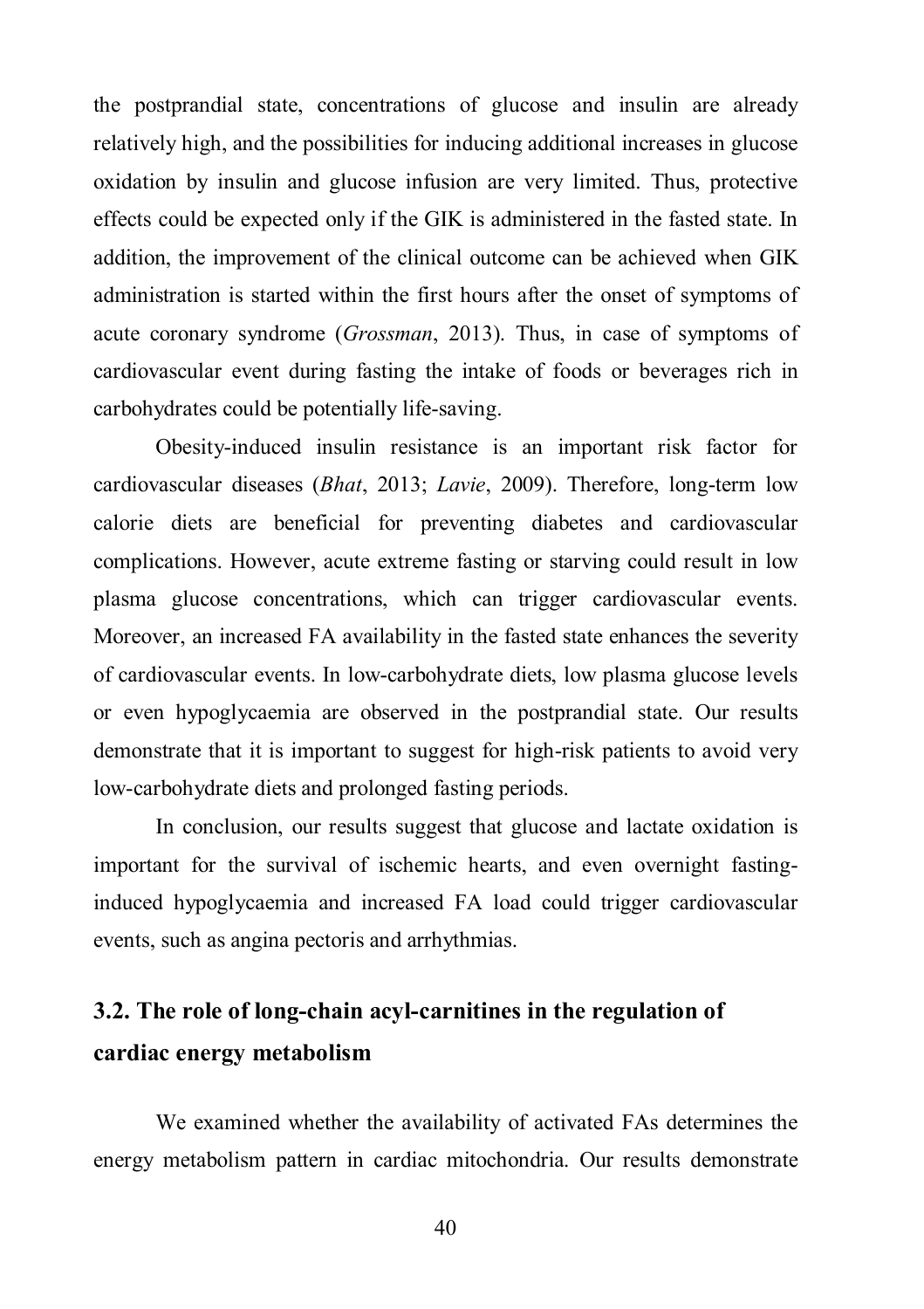that FA and glucose intermediates compete for metabolic pathways not only in the heart (Randle cycle), but also in the cardiac mitochondria. In cardiac mitochondria, energy metabolism is mainly driven by the availability of substrates, particularly the long-chain acyl-carnitines. Moreover, the increase in long-chain acyl-carnitine concentration induces the reduction of glucose oxidation in the heart. Taken together, our results provide evidence that the rate of acyl-carnitine production determines the energy metabolism pattern in cardiac mitochondria and subsequently in the heart. Furthermore, the increase in long-chain acyl-carnitine concentration can contribute to the development of insulin resistance.

The energy metabolism pattern in the heart is mainly determined by the availability of energy substrates in plasma and insulin signalling (*Lopaschuk*, 2010; *Randle*, 1998). Nevertheless, according to the results of present study, the concentrations of the most prominent intracellular energy substrates, lactate and long-chain FAs, did not differ between the fed and fasted states in cardiac tissues. In contrast, the content of activated long-chain FAs was significantly increased in both plasma and cardiac tissues in the fasted state compared to fed state. In addition, the physiological content of long-chain acylCoAs in the heart is too low to have an impact on glucose metabolism. Meanwhile, the content of long-chain acyl-carnitines is 29 times higher than the content of long-chain acylCoAs and it is sufficient to determine the energy metabolism pattern in cardiac tissues.

Substrate competition experiments demonstrated that neither lactate nor pyruvate has a major impact on long-chain FA oxidation at physiological concentrations. In accordance with a previous study (*Yoshida*, 2007), we demonstrated that lactate fails to inhibit FA oxidation in isolated cardiac mitochondria at physiological concentrations. In addition, pyruvate could only significantly reduce FA oxidation at supraphysiological concentration (15 mM). Therefore, the physiological content of pyruvate found in cardiac cells (*Brooks*,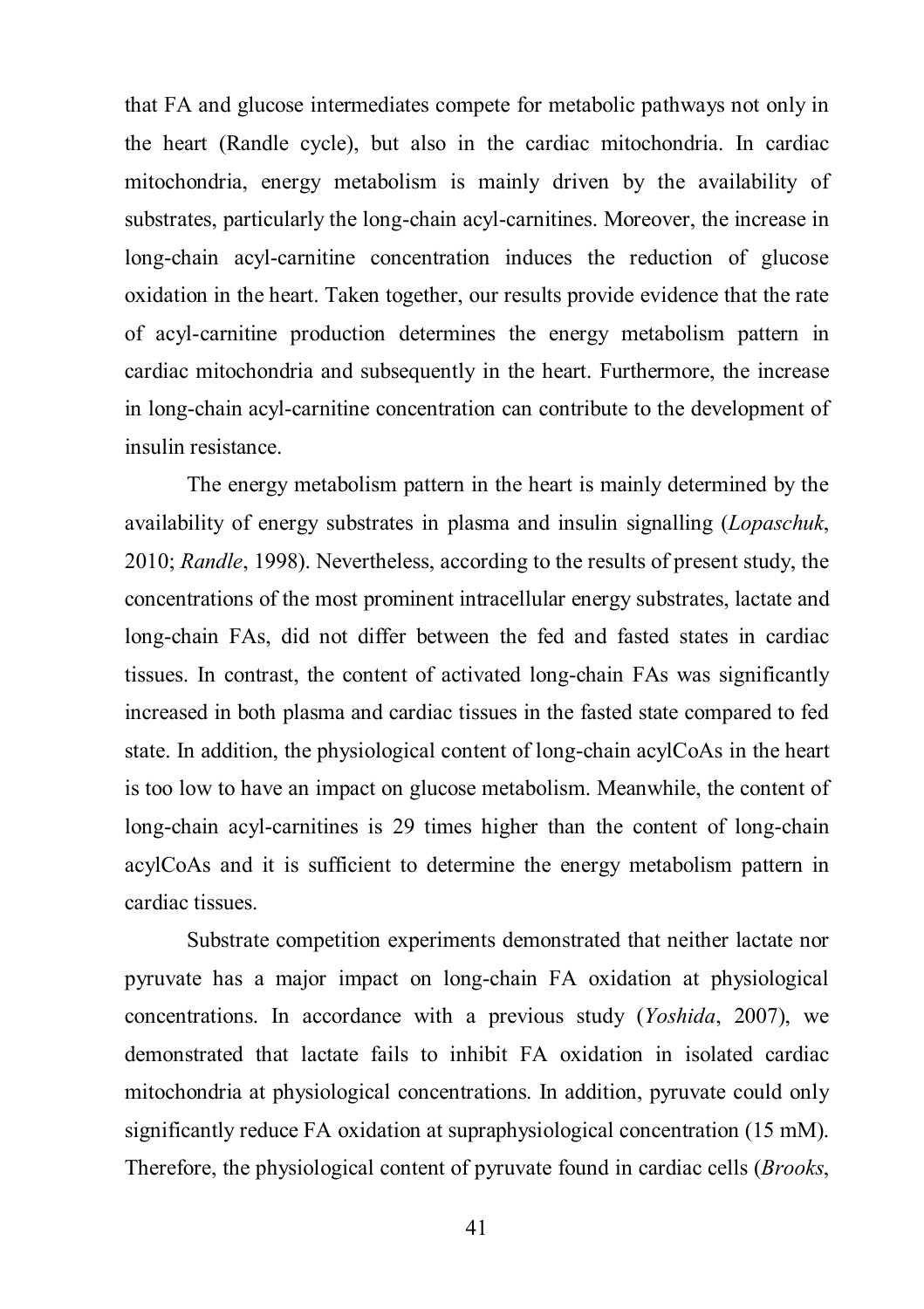1999; *Zhao*, 2008) is too low to have any effect on FA metabolism. Meanwhile, the physiological content of long-chain acyl-carnitines in cardiac tissue is sufficient to effectively reduce the oxidation of pyruvate and lactate in cardiac mitochondria and subsequently glucose utilization in the heart. Taken together, the present results suggest that *the content of long-chain acyl-carnitines determines the rates of pyruvate and lactate metabolism in mitochondria, but not vice versa.* 

The development of insulin resistance has been linked to the incomplete FA oxidation and subsequent accumulation of FA metabolites (*Bell*, 2010; *Koves*, 2005, 2008; *Muoio*, 2012). In addition, it has been demonstrated that FA-induced impairment in glucose metabolism in L6 myotubes occurs only in the presence of carnitine (*Koves*, 2008). These data indicate that acyl-carnitines can contribute to the development of insulin resistance, however, thus far no direct evidence has been provided. In the present study, we have demonstrated that palmitoyl-carnitine effectively reduces glucose (pyruvate-lactate) utilization in mitochondria, isolated rat heart and *in vivo*. These results link the development of insulin resistance to the increased availability of long-chain acyl-carnitines. Moreover, it has been demonstrated that activated long-chain FAs induce mitochondrial dysfunction (*Koves*, 2008; *Tominaga*, 2008) and the reduction of long-chain acyl-carnitine content in mitochondria can be beneficial to protect against ischemia-reperfusion injury (*Liepinsh*, 2013a). The present findings indicate that targeting the availability of long-chain acyl-carnitines could serve as a new strategy for the treatment of insulin resistance.

Taken together our results provide evidence that long-chain acyl-carnitine content orchestrates the interplay between the metabolism of glucose (pyruvate-lactate) and long-chain FAs in cardiac mitochondria and heart. Furthermore, the mitochondrial accumulation of long-chain acyl-carnitines impairs glucose metabolism.

42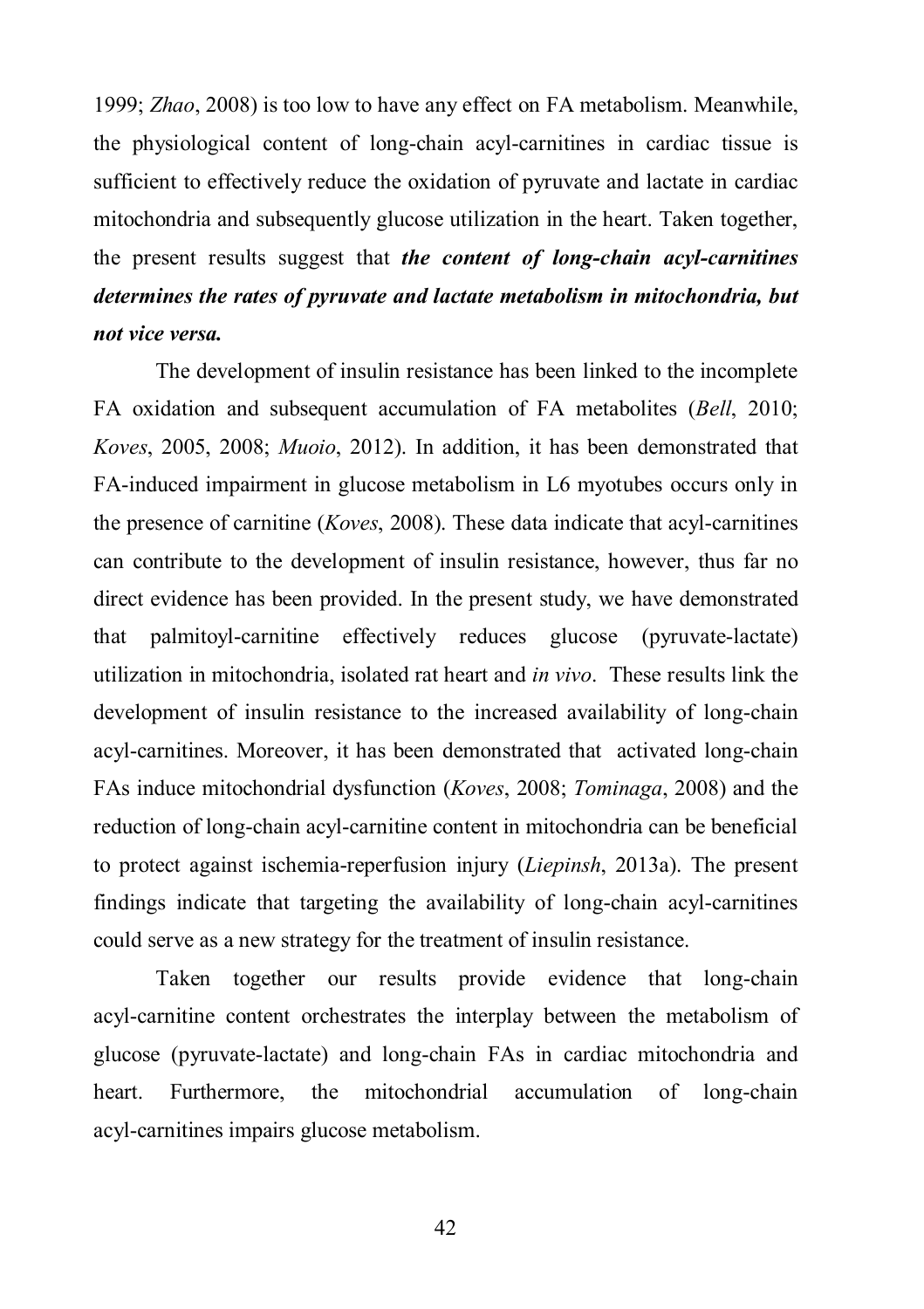# **3.3. The reduction of L-carnitine availability as a cardioprotective drug target**

# **3.3.1. The effects of pivalate treatment on cardiac energy metabolism and ischemia-reperfusion injury**

The present study examined the effects of short-term, high-dose sodium pivalate treatment on cardiac energy metabolism. Our results demonstrate that in addition to decreased CPT I-dependent FA oxidation, treatment with sodium pivalate impairs pyruvate metabolism in cardiac mitochondria. As a result the overall energy metabolism in the heart can be disturbed.

The shift from long-chain fatty acid metabolism to glucose utilization is cardioprotective. Thus, a decrease in fatty acid metabolism through malonylCoA inhibition (*Ussher*, 2009) or the administration of meldonium, an inhibitor of L-carnitine biosynthesis and transport (*Kuka*, 2012; *Liepinsh*, 2006), has been proven to be cardioprotective against ischemia-reperfusion injury. Sodium pivalate does not induce a sufficient decrease in L-carnitine concentration to reduce CPT I activity in L-carnitine-dependent manner as the K<sup>m</sup> value of heart CPT I for L-carnitine is significantly lower (*McGarry*, 1983) than the measured concentration of L-carnitine in the pivalate treated heart. Therefore, in contrast to meldonium, pivalate decreases CPT I-dependent longchain FA metabolism independently of decreased L-carnitine concentration. Moreover, despite the reduction of free L-carnitine content in cardiac tissues and CPT I activity, no changes in cardiac long-chain acyl-carnitine content have been observed after treatment with sodium pivalate (*Broderick*, 1995).

Previously, it has been shown that pivalate treatment depletes the mitochondrial free CoA content in hepatocytes due to the formation of pivaloylCoA (*Ruff*, 1991). Moreover, the decrease in acetyl-carnitine content in various tissues, including heart was observed after the treatment with pivalate (*Broderick*, 1995; *Kato*, 2012; *Nakajima*, 1999). Our results obtained in cardiac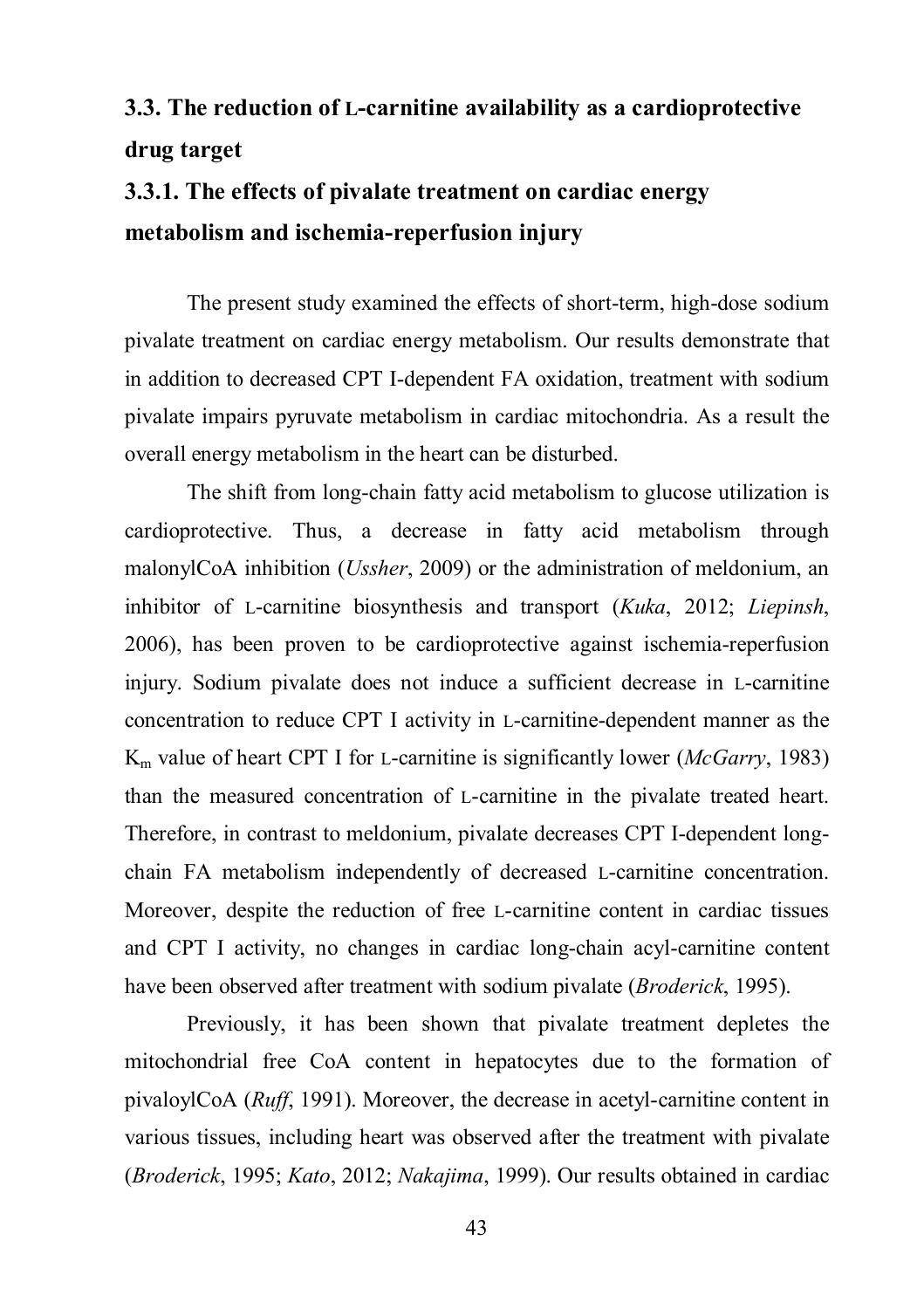mitochondria are in agreement with the previously mentioned observations because the CrAT activity was significantly decreased. CrAT modulates the acetylCoA/free CoA ratio (*Zammit*, 2009), and it has been shown to regulate the myocardial substrate supply with respect to metabolic demand (*Schroeder*, 2012). The accumulation of acetylCoA and the decrease in free CoA content is known to decrease PDH complex activity (*Stanley*, 2005) and it can explain the observed decrease in mitochondrial respiration with pyruvate and malate. Thus, unlike meldonium, pivalate inhibits both FA and pyruvate metabolism and depletes CoA content, and thus it does not induce a metabolic shift and lacks any cardioprotective effect.

In conclusion, present findings indicate that pivalate induces changes in the L-carnitine homeostasis without affecting cardiac functionality, although pivalate or its metabolites directly impair mitochondrial energy metabolism. Thus, pivalate is not an appropriate tool to reduce the availability of L-carnitine and acyl-carnitines.

## **3.3.2. The effects of BBOX and OCTN2 inhibitors on L-carnitine availability and cardiac ischemia-reperfusion injury**

.

Since BBOX and OCTN2 represent two approaches for reduction of L-carnitine availability, the effects of 50 compounds on L-carnitine formation by BBOX and OCTN2-mediated L-carnitine transport were tested, and the cardioprotective activity of selected compounds was evaluated. We found a number of compounds with inhibitory activity in the low µM range, and several of the tested compounds were found to be relatively selective inhibitors of either BBOX or OCTN2. Thus, these compounds could be used to compare BBOX and OCTN2 as molecular drug targets to reduce L-carnitine content and to protect the heart against ischemia-reperfusion induced myocardial infarction.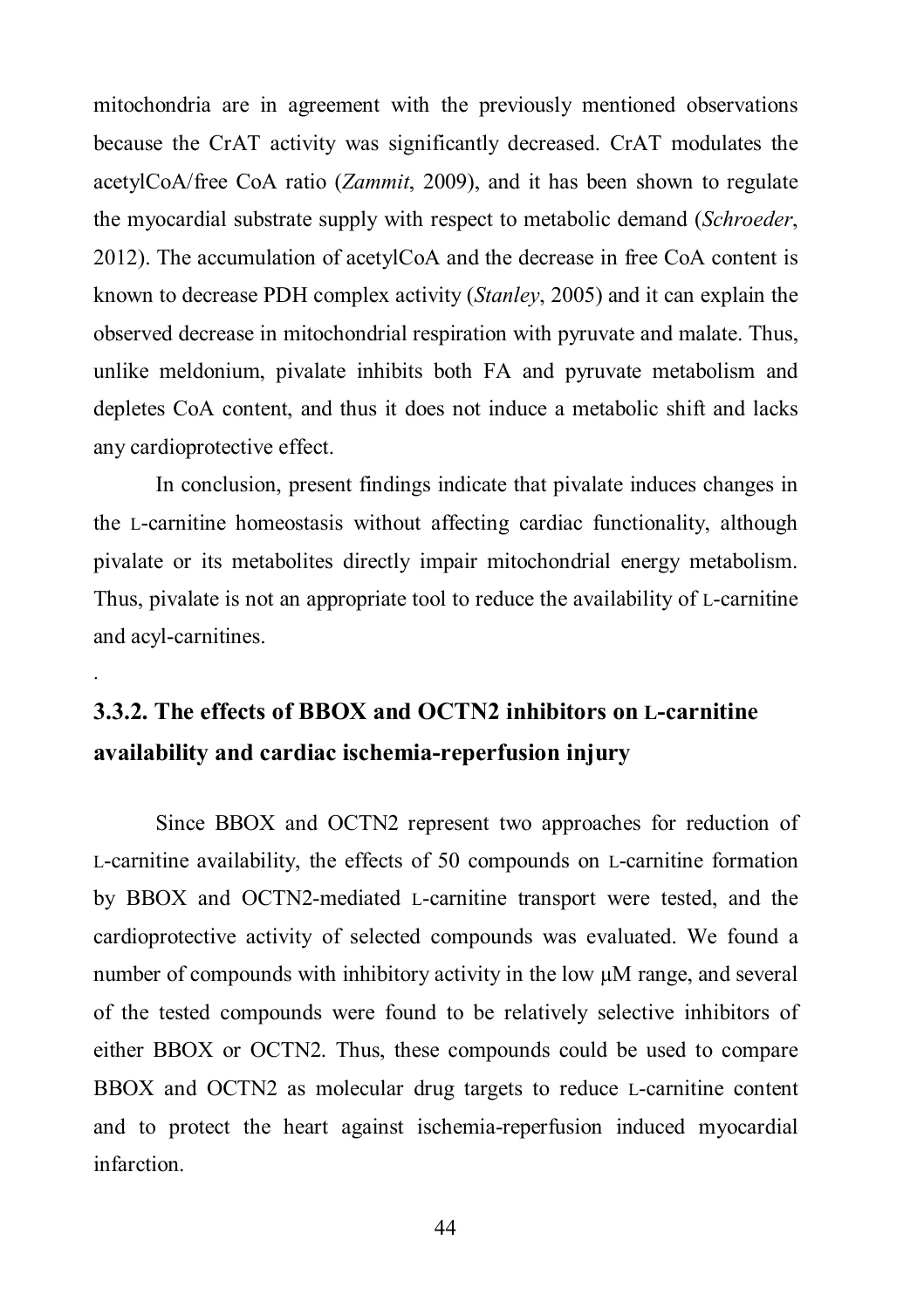A small fraction of the total L-carnitine content circulates in the blood because the OCTN2-mediated reabsorption capacity of L-carnitine is limited to 50 µM (*Pochini*, 2013). In addition, OCTN2 is widely expressed in tissues and maintains a high tissue concentration of L-carnitine. Therefore, to induce significant changes in the L-carnitine content in the heart and other tissues, long-term simultaneous inhibition of OCTN2-dependent L-carnitine transport in tissues and reabsorption in the kidneys is necessary. After 14 days of treatment by OCTN2 inhibitors induced a significant reduction in the L-carnitine content in the cardiac tissues, and the inhibition of OCTN2  $(IC_{50}$  values) strongly correlated with the reduction of L-carnitine content in the heart. In comparison, selective inhibitors of BBOX after long-term treatment at the same dose reduced L-carnitine in the cardiac tissues by only 20%. Overall, *selective inhibitors of OCTN2 more effectively decrease the availability of L-carnitine in the cardiac tissues compared to the inhibitors of BBOX.*

The decrease in L-carnitine cardiac content protects cardiac mitochondria against an overload of long-chain acyl-carnitines (*Liepinsh*, 2013a), and in case of meldonium 14 days of treatment are required to induce the cardioprotective effect in the heart (*Liepinsh*, 2006). Previously, it has been demonstrated that it is necessary to reduce L-carnitine content in the heart by at least 60% to decrease L-carnitine-dependent FA metabolism and concomitantly stimulate glucose metabolism (*Kuka*, 2012; *Liepinsh*, 2008, 2009, 2013a). In the present study, only treatment with the most potent OCTN2 inhibitor Chloro-GBB induced a significant reduction in the myocardial infarct size in the rat heart. In comparison, the less potent inhibitor Dimethyl-GBB did not significantly reduce infarct size at the same dose. This can be explained by an insufficient reduction of L-carnitine content in the heart. Treatment by potent inhibitors of BBOX did not induce any significant changes in L-carnitine content in the cardiac tissues and therefore did not protect against the myocardial infarction. Thus*, the inhibition of OCTN2, compared to the*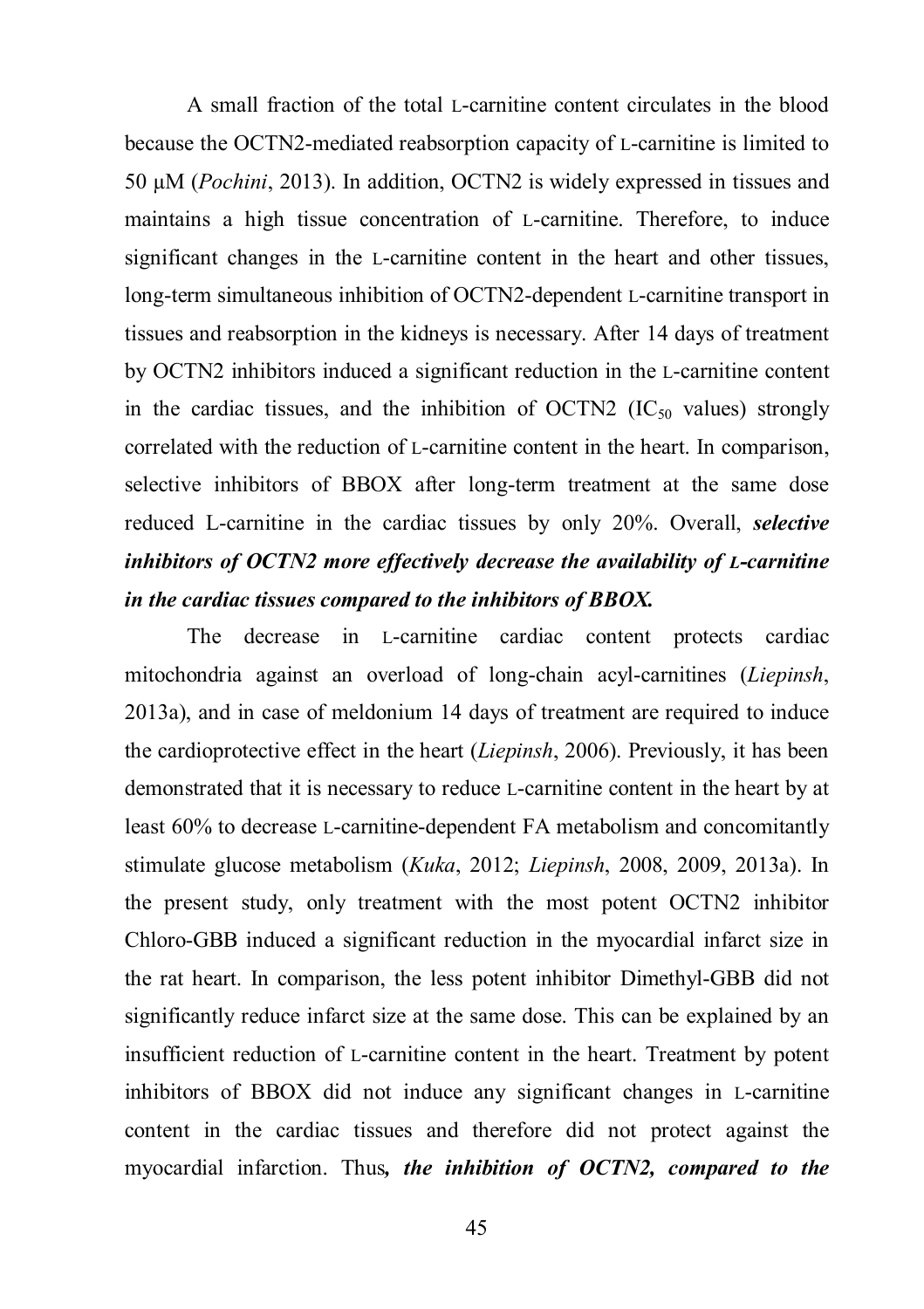### *inhibition of BBOX, is a far more effective approach to decrease L-carnitine content and to reduce infarct size in the heart.*

### **3.4. The reduction of L-carnitine availability as a tool to prevent acyl-carnitine accumulation and achieve cardioprotection**

This study demonstrates that Methyl-GBB, a novel inhibitor of BBOX and OCTN2, protects myocardium from ischemia and reperfusion induced damage in the isolated rat heart and *in vivo* setups. Methyl-GBB effectively reduces content of acyl-carnitines in heart and mitochondria, limits FA oxidation and in turn stimulates glucose oxidation in the cardiac tissues by lowering L-carnitine availability. Despite these significant changes in cardiac metabolism, no evidence of cardiac dysfunction was observed. Different approaches have been used to partially inhibit FA oxidation and switch energy metabolism from FA to glucose oxidation (*Dyck*, 2004; *Kantor*, 2000; *Lopaschuk*, 1989). CPT I is considered to be a rate-limiting enzyme for FA transport into mitochondria and is often targeted to achieve the inhibition of FA metabolism (*Bentebibel*, 2006; *Lopaschuk*, 1989; *Unger*, 2005). In addition to the direct inhibition of CPT I or to an increase in malonylCoA content, a decrease in L-carnitine concentration in cardiac tissues was found to be one of the most effective ways to decrease the activity of CPT I. For a long time, the only non-toxic and effective compound that decreased the concentration of L-carnitine and in turn had protective effects against cardiovascular diseases was meldonium (*Dambrova*, 2002; *Schürch*, 2010). In comparison, newly synthesized Methyl-GBB is a 10- to 20-times more potent inhibitor of BBOX and OCTN2, and it is more effective in reducing the L-carnitine concentration in tissues. Thus, at a dose 20 times lower than a dose of meldonium, Methyl-GBB induced a similar L-carnitine-lowering effect in the cardiac tissues.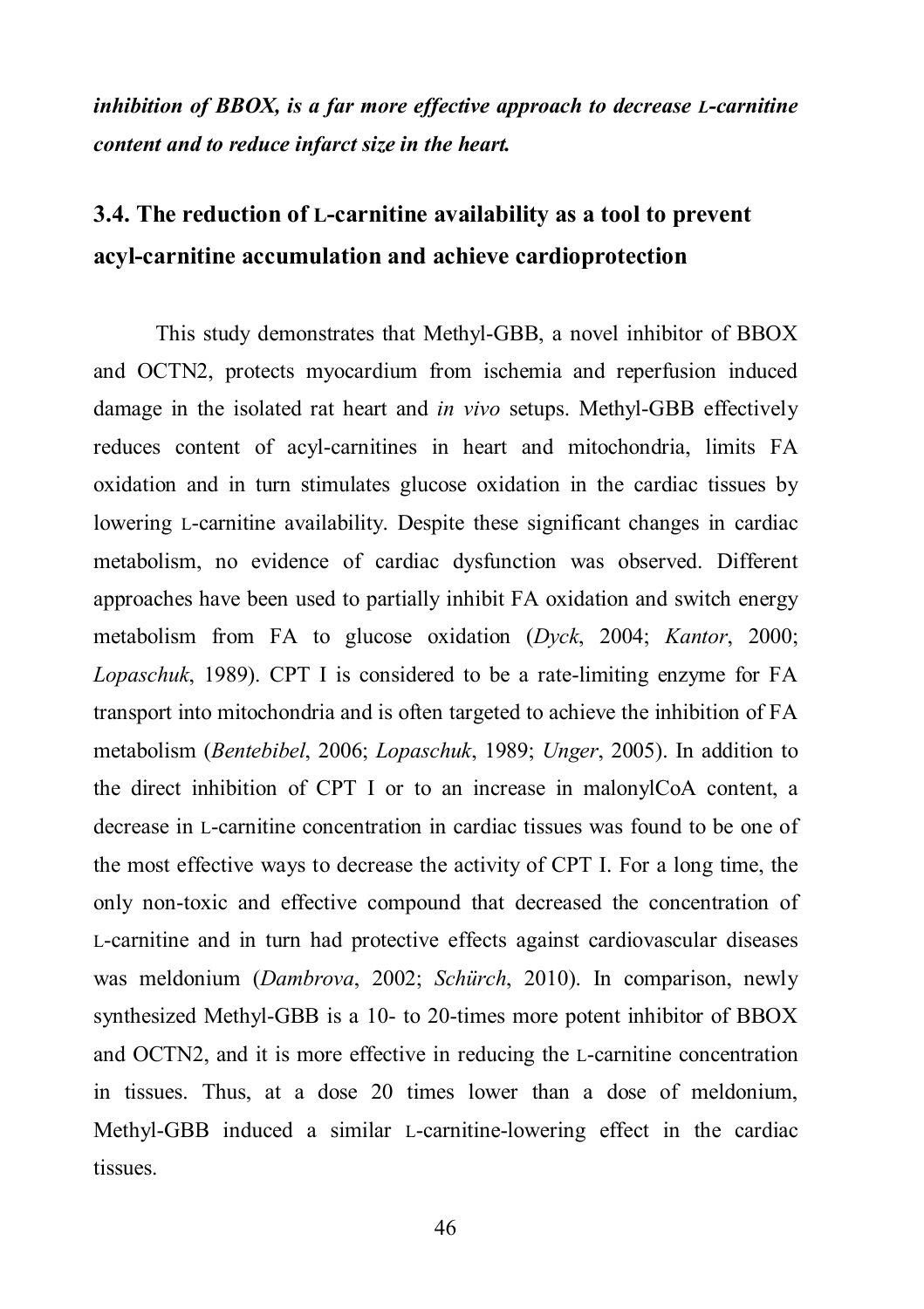As it has been demonstrated previously, the cardioprotective effects of meldonium depend on a decreased L-carnitine content in the heart tissues (*Kuka*, 2012). In the present study, the time-dependent reduction in L-carnitine content correlated with the cardioprotective effect induced by Methyl-GBB; nevertheless, we observed some significant differences between the actions of Methyl-GBB and meldonium. After only 7 days of treatment, Methyl-GBB reached the same maximal infarct size-limiting effect induced by meldonium, while after 14 days of treatment with Methyl-GBB, the size of the infarcted area in an isolated heart model was 2-times smaller compared to the meldonium treated hearts. The effect of Methyl-GBB on limiting the infarct size was also confirmed in an *in vivo* myocardial infarction model. Similar to the effects observed in isolated hearts, the effects of limiting the infarct size induced by Methyl-GBB in the *in vivo* model were almost 2-times better than the effects induced by meldonium (*Sesti*, 2006). In addition, Methyl-GBB treatment improved rat survival at 24 h after myocardial infarction *in vivo*. Overall, *Methyl-GBB is more potent cardioprotective agent than meldonium.*

Treatment with Methyl-GBB induced a decrease in L-carnitine availability and production of acyl-carnitines and it reduced palmitate oxidation in isolated mitochondria and peroxisomes and in isolated hearts. The main advantage of this pharmacological approach is the reduction of direct damage by the long-chain acyl-carnitines on mitochondria in an ischemic heart. In contrast, the metabolism of FAs in Methyl-GBB-treated hearts was not decreased in reperfusion. Thus, while the protection against long-chain acyl-carnitine accumulation-induced damage is beneficial in ischemia when the oxygen supply is limited, the activation of FA metabolism in reperfusion would help to restore energy production in the heart.

Enhanced glucose oxidation is beneficial during ischemia because of the reduced proton production and less oxygen spent per ATP produced (*Ussher*, 2012). In this study we also observed that *after Methyl-GBB treatment the*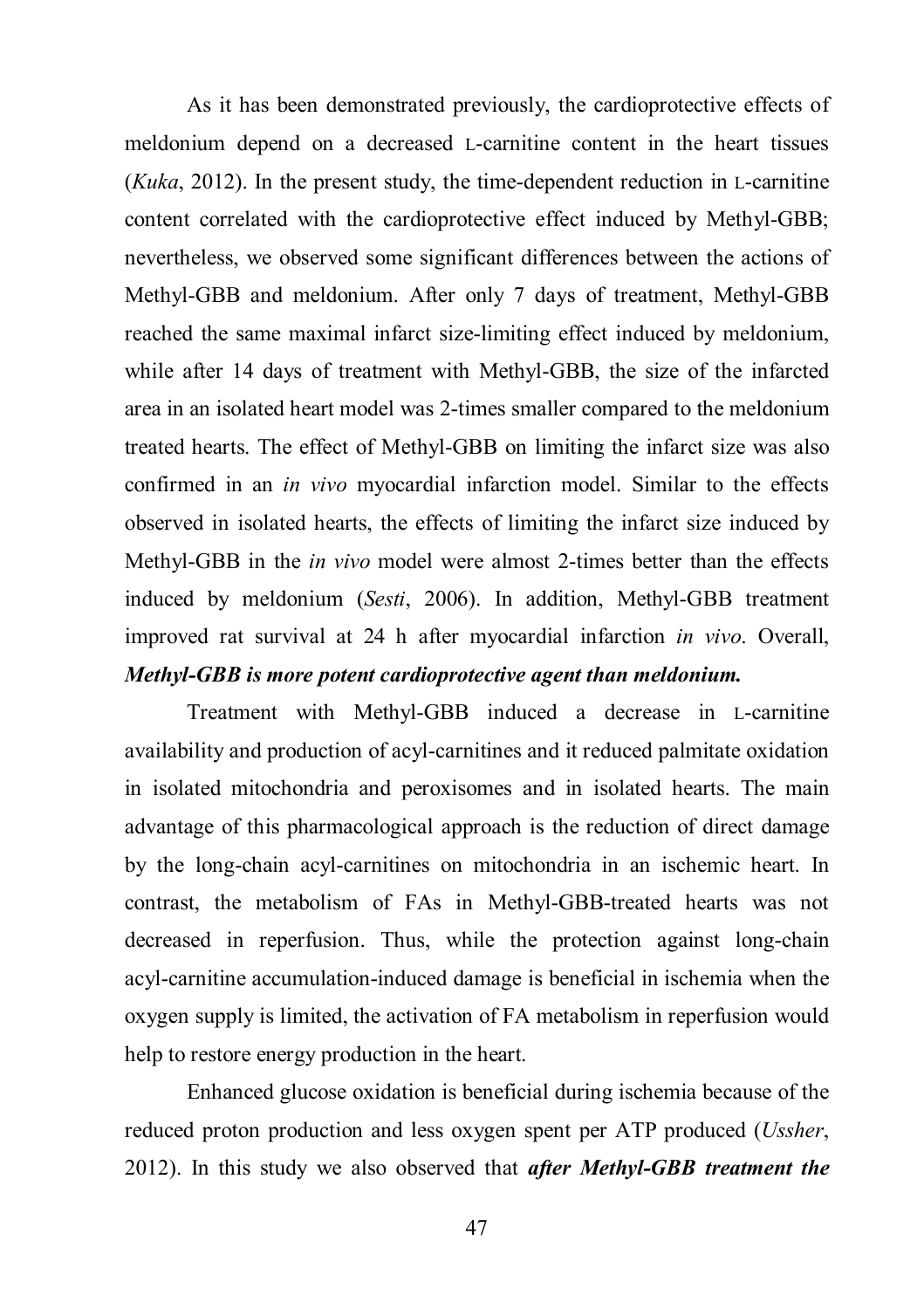*decreased content of long-chain acyl-carnitines and inhibited FA oxidation in turn induced stimulation of glucose oxidation in the heart*. These results suggest that reduced infarct size is at least partially associated with significantly stimulated glucose and lactate oxidation.

In conclusion, these results demonstrate that Methyl-GBB treatment leads to cardioprotection and improves animal survival by limiting FA oxidation and facilitating glucose metabolism.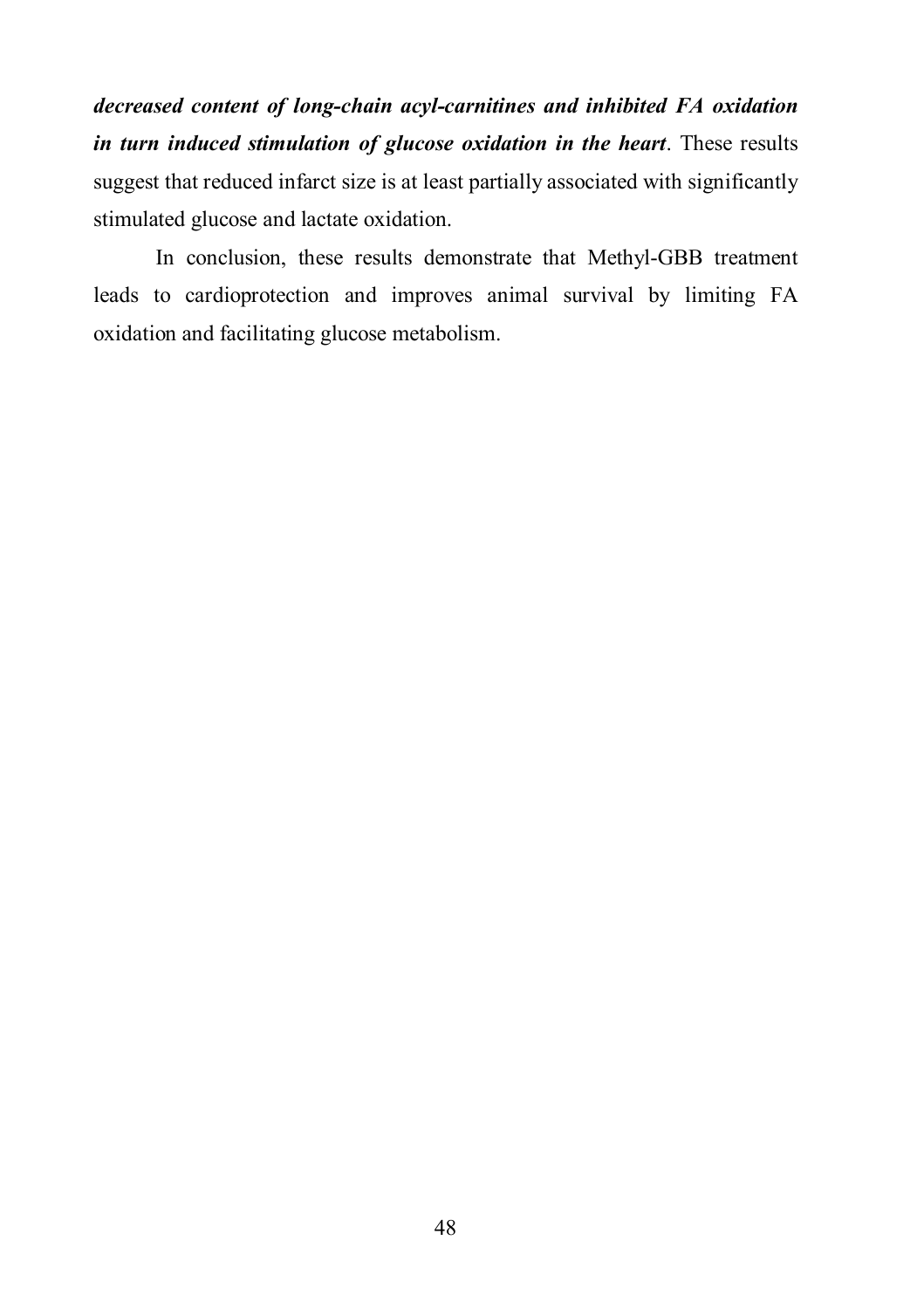### **4. CONCLUSIONS**

- 1. Cardiac ischemia-reperfusion injury is less severe in the fed state due to enhanced glucose and lactate oxidation and a lower load of FAs.
- 2. The long-chain acyl-carnitine concentration orchestrates the interplay between the metabolism of glucose (pyruvate/lactate) and long-chain FAs in cardiac mitochondria and the heart. In addition, the accumulation of long-chain acyl-carnitines impairs glucose metabolism.
- 3. Sodium pivalate induces changes in L-carnitine homeostasis without affecting cardiac functionality, although pivalate or its metabolites can directly impair mitochondrial energy metabolism. Thus, pivalate is not an appropriate pharmacological tool to reduce the availabilities of L-carnitine and acyl-carnitines.
- 4. The selective inhibition of OCTN2 compared with that of BBOX is a far more effective approach for decreasing the L-carnitine concentration and inducing cardioprotective effects.
- 5. Methyl-GBB, a novel inhibitor of BBOX and OCTN2, effectively reduces the concentrations of acyl-carnitines in the heart and mitochondria and limits FA oxidation, thereby stimulating glucose oxidation in heart tissues by lowering L-carnitine availability. Methyl-GBB treatment leads to cardioprotection and improved survival after myocardial infarction.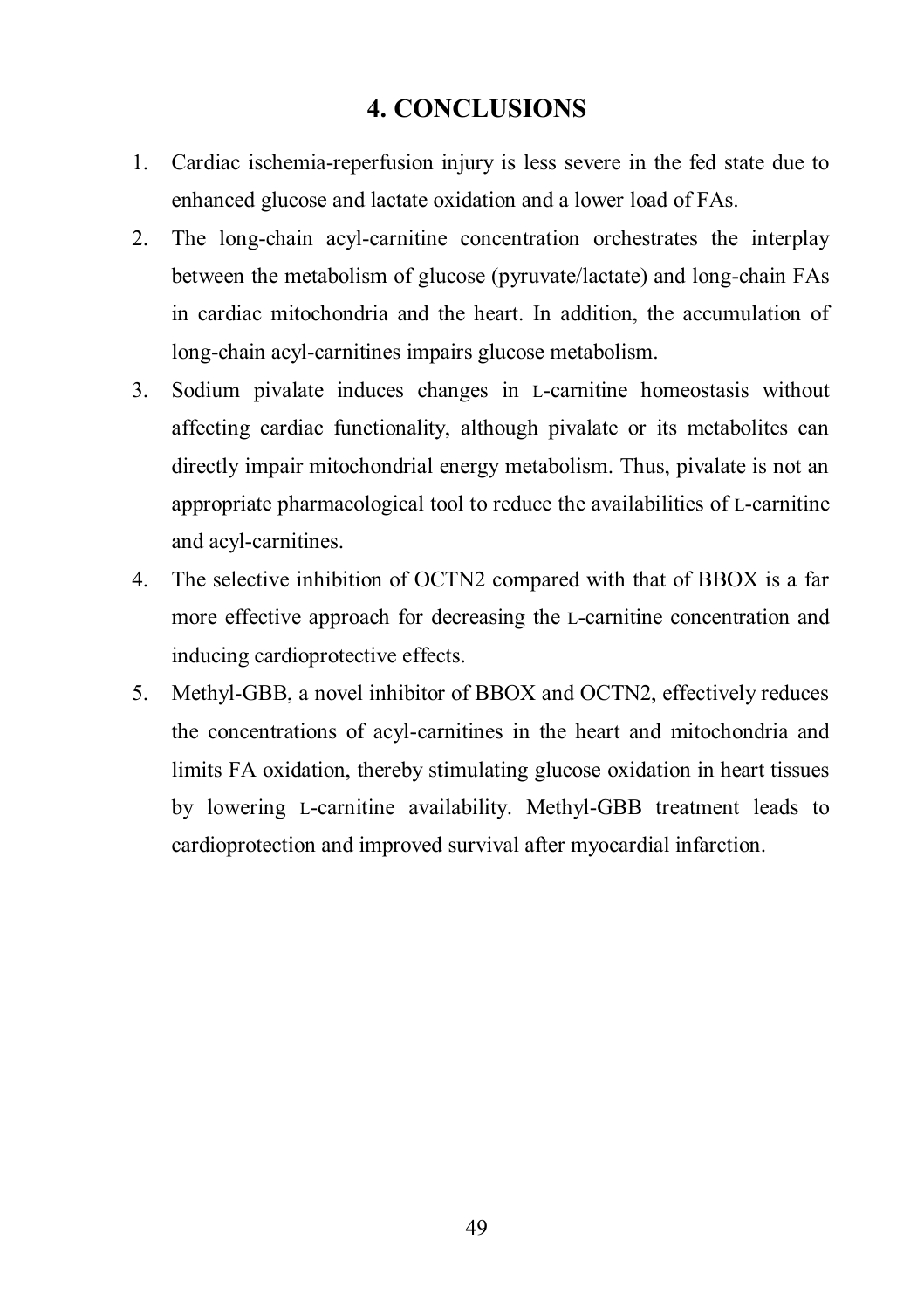### **5. APPROBATION OF THE STUDY – PUBLICATIONS AND THESIS**

Doctoral thesis is based on following SCI publications:

- 1. Kuka J, Makrecka M, Grinberga S, Pugovics O, Liepinsh E, Dambrova M. A short-term high-dose administration of sodium pivalate impairs pyruvate metabolism without affecting cardiac function. *Cardiovascular Toxicology*, **2012**, 12(4):298–303.
- 2. Liepinsh E, Makrecka M, Kuka J, Makarova E, Vilskersts R, Cirule H, Sevostjanovs E, Grinberga S, Pugovics O, Dambrova M. The heart is better protected against myocardial infarction in the fed state compared to the fasted state. *Metabolism*, **2014**, 63(1):127–136.
- 3. Makrecka M, Kuka J, Volska K, Antone U, Sevostjanovs E, Cirule H, Grinberga S, Pugovics O, Dambrova M, Liepinsh E. Long-chain acylcarnitine content determines the pattern of energy metabolism in cardiac mitochondria. *Molecular and Cellular Biochemistry*, **2014**, 395  $(1-2):1-10.$
- 4. Tars K, Leitans J, Kazaks A, Zelencova D, Liepinsh E, Kuka J, Makrecka M, Lola D, Andrianovs V, Gustina D, Grinberga S, Liepinsh E, Kalvinsh I, Dambrova M, Loza E, Pugovics O. Targeting Carnitine Biosynthesis: Discovery of New Inhibitors against γ-Butyrobetaine Hydroxylase. *Journal of Medicinal Chemistry*, **2014**, 57(6):2213–2236.
- 5. Liepinsh E, Makrecka M, Kuka J, Cirule H, Makarova E, Sevostjanovs E, Grinberga S, Vilskersts R, Lola D, Loza E, Stonans I, Pugovics O, Dambrova M. Selective inhibition of OCTN2 is more effective than inhibition of Gamma-butyrobetaine dioxygenase to decrease the availability of L-carnitine and to reduce myocardial infarct size. *Pharmacological Research*, **2014**, 85:33–38.
- 6. Liepinsh E, Makrecka-Kuka M, Kuka J, Vilskersts R, Makarova E, Cirule H, Loza E, Lola D, Grinberga S, Pugovics O, Kalvinsh I, Dambrova M. Inhibition of L-carnitine biosynthesis and transport by methyl-γ-butyrobetaine decreases fatty acid oxidation and protects against myocardial infarction. *British Journal of Pharmacology,* **2015,** 172(5):1319–1332*.*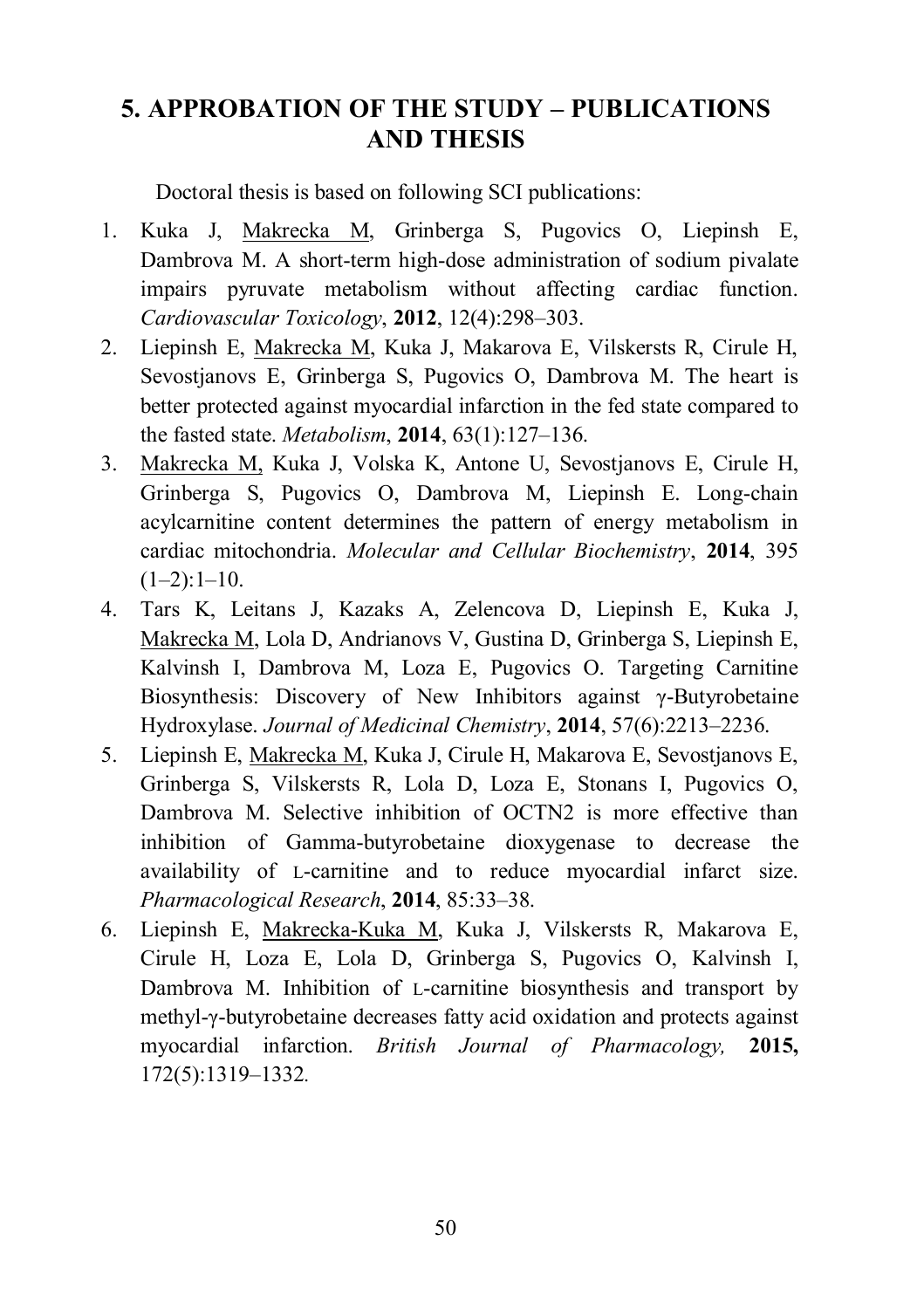Results are reported in the following international conferences:

- 1. Dambrova M, Makrecka M, Kuka J, Vilskersts R, Liepinsh E. Discovery of a novel regulator of cardiac energy metabolism, cardioprotective drug methyl-GBB. *The 17th World Congress of Basic and Clinical Pharmacology (WCP2014)*, Cape Town, South Africa, July 13–18, 2014. Basic & Clinical Pharmacology & Toxicology, 115 (Suppl. 1), p.19.
- 2. Liepinsh E, Makrecka M, Kuka J, Antone U, Dambrova M. The heart is better protected against myocardial infarction in the fed state compared to the fasted state: role of insulin, glucose and fatty acids. *The 17th World Congress of Basic and Clinical Pharmacology (WCP2014)*, Cape Town, South Africa, July 13-18, 2014. Basic & Clinical Pharmacology & Toxicology, 115 (Suppl. 1), p.49.
- 3. Makrecka-Kūka M. Acyl-carnitines as a druggable target in mitochondria. *Balticum Organicum Syntheticum (BOS-2014) pre-conference round table "New Therapeutic Targets: Chemistry and Biology"*, Malpils, Latvia, July 3–4, **2014**.
- 4. Makrecka M, Kuka J, Volska K, Dambrova M, Liepinsh E. The accumulation of long-chain acyl-carnitines determines the severity of cardiac ischemia-reperfusion injury. *SHVM 2014 Twelfth annual scientific sessions - Strategies for recovering metabolic homeostasis and ventricular function in the diseased heart,* Tromso, Norway, June 24–27, **2014,** Book of Abstracts, p. 43.
- 5. Kuka J, Makrecka M, Dambrova M, Liepinsh E. Contents of long-chain acyl-carnitines determine the pattern of energy metabolism in the heart. *SHVM 2014 Twelfth annual scientific sessions - Strategies for recovering metabolic homeostasis and ventricular function in the diseased heart*, Tromso, Norway, June 24‒27, **2014**, Book of Abstracts, p. 37.
- 6. Liepinsh E, Makrecka M, Kuka J, Dambrova M. The heart is better protected against myocardial infarction in the fed state. *The 29th Congress of the Federation of the International Danube Symposia on Diabetes mellitus,* Jurmala, Latvia, June 24–28, **2014**. Book of Abstracts, p. 37.
- 7. Makrecka M, Volska K, Kuka J, Liepinsh E, Dambrova M. The accumulation of long-chain acyl-carnitines is a major cause of mitochondrial damage during ischaemia. *MiP 2013, 9th MiPconference - Comparative Mitochondrial Physiology*, Obergurgl, Austria, September 23–27, **2013**, Book of Abstracts, p.72.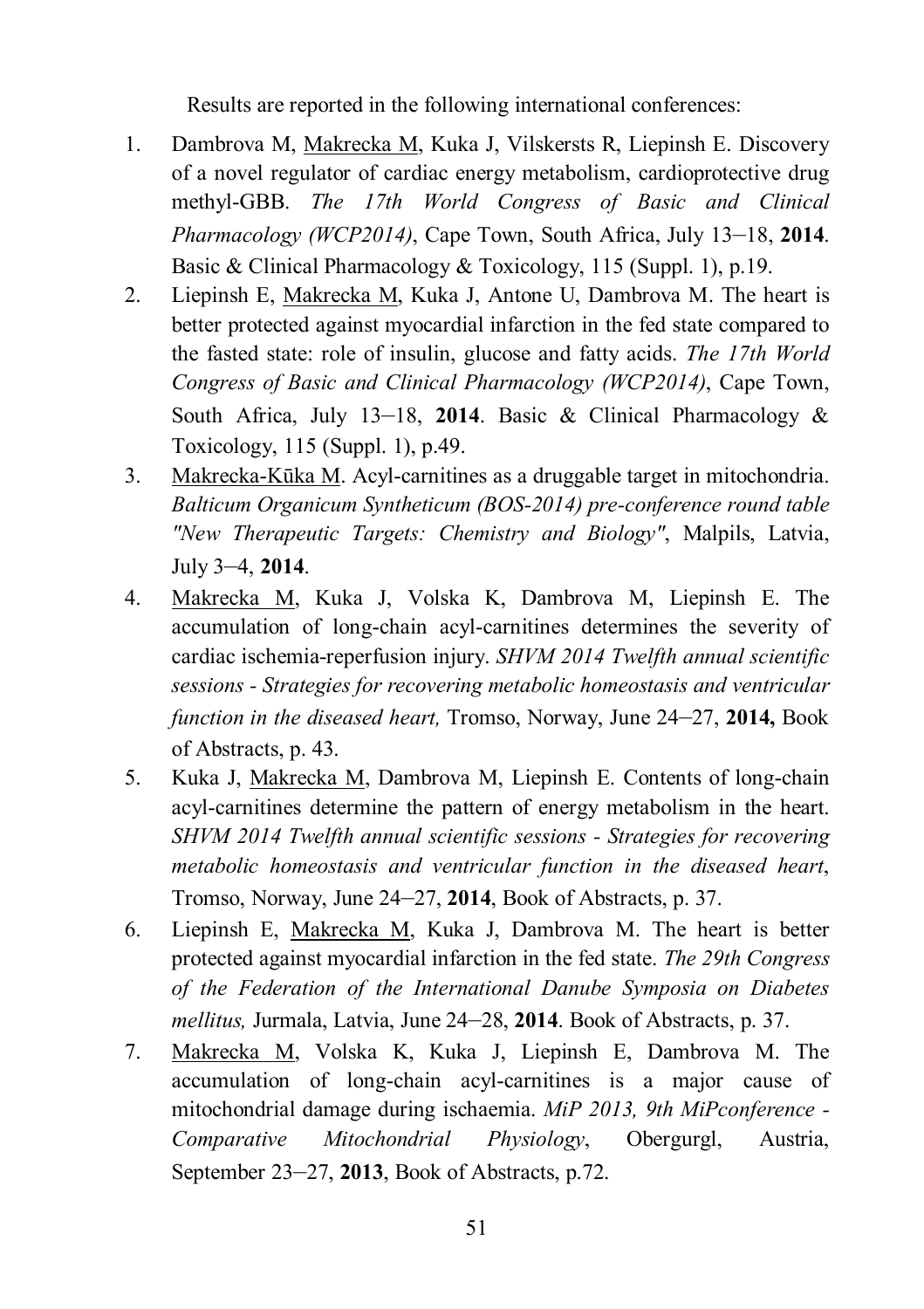- 8. Makrecka M, Kuka J, Sevostjanovs E, Liepinsh E, Dambrova M. Activated insulin signalling and reduction in fatty acid load determine the protection against myocardial infarction in the fed state, *ESC Basic Science Summer School, Sophia Antipolis, France, June 16–20, 2013,* Abstract Nr. P33.
- 9. Kuka J, Makrecka M, Liepinsh E, Dambrova M. The severity of ischemia reperfusion damage is determined by the changes in metabolism pattern of energy substrates in mitochondria. *British Atherosclerosis Society and the British Cardiovascular Society Spring Meeting 2013*, Londona, UK, June 3‒4, **2013,** Abstract Nr.258.
- 10. Dambrova M, Kuka J, Makrecka M, Liepinsh E. The tissue damage in cardiac ischemia-reperfusion injury is reduced under the fed state cellular energy metabolism. *48th EASD Congress*, Berlin, Germany, October 1–5, **2012**, Abstract Nr.1256, Diabetologia (2012) 55: [Suppl1]S1-S538. S509.
- 11. Skapare E, Kuka J, Makrecka M, Liepinsh E, Dambrova M. The regulation of energy metabolism in isolated rat heart during ischemiareperfusion, *HypoxiaNet (COST action TD0901)*, "Sensing Hypoxia in the Cell and the Organism", Essen, Germany, September 20–23, 2012, Programme & Abstracts, P. 87.
- 12. Makrecka M, Kuka J, Liepinsh E, Dambrova M. Reduced availability of L-carnitine protects cardiac mitochondria against fatty acid-induced stress. *FEBS Workshop & MiP Summer "Mitochondrial Biochemistry, Physiology and Pathology"*, Cambridge, UK, July 7–13, 2012, Abstracts, P.59.
- 13. Kuka J, Makrecka M, Liepinsh E, Dambrova M. The role of glucose and fatty acid metabolism on the outcome of cardiac ischemia-reperfusion injury, *SHVM 2012 Tenth annual scientific sessions - Cardiac metabolism in hypertrophy and failure*, Oxford, June 24–27, 2012, Programme & Abstracts, P.96.
- 14. Kuka J, Makrecka M, Vavers E, Dambrova M. The effect of sodium pivalate on mitochondrial energy metabolism in the rat heart, *International Conference in Pharmacology*, Riga, Latvia, April 20–21, **2012**, Abstract book, P.47.
- 15. Makrecka M, Kuka J, Liepinsh E, Dambrova M. The ischemic damage of rat heart in fed and fasted states. *International Conference in Pharmacology*, Riga, Latvia, April 20‒21, **2012**, Abstract book, P.51.
- 16. Makrecka M, Kuka J, Liepinsh E, Dambrova M. The regulation of mitochondrial energy metabolism by L-carnitine lowering agents in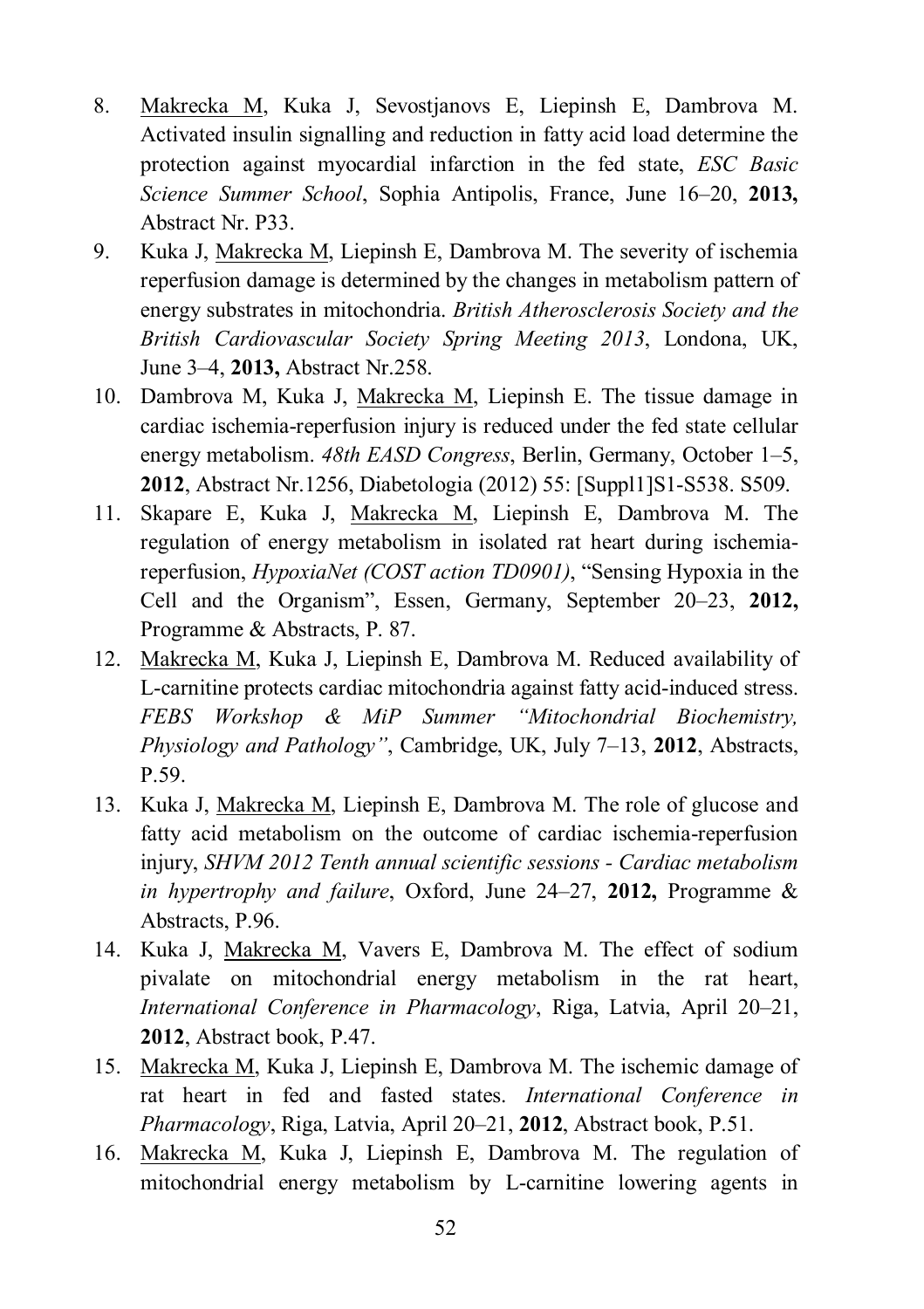ischemia-reperfusion injury. *The British Society for Cardiovascular Research Autumn meeting 2011*, London, UK, September 5‒6, **2011**, Abstracts, P.20.

17. Makrecka M, Kuka J, Liepinsh E, Maurina B, Dambrova M. The effects of L-carnitine lowering agents on mitochondrial energy metabolism, *6th Baltic Sea Region Conference in Medical Sciences,* Riga, Latvia, April 29‒May 1, **2011**, Abstract book, P.28.

Results are reported in following local conferences:

- 1. Makrecka-Kūka M. L-karnitīna sistēmas loma enerģijas metabolisma regulācijā un kardioprotekcijā, *Latvijas Farmaceitu biedrības 20 gadu jubilejas konference*, Rīga, Latvija, 22.novembris, **2014**.
- 2. Makrecka M, Kūka J, Voļska K, Liepiņš E, Dambrova M. Garķēžu acilkarnitīnu loma enerģijas metabolisma regulācijā un sirds išēmijasreperfūzijas bojājuma attīstībā, *RSU 2014. gada zinātniskā konference, Latvijas iedzīvotāju veselību apdraudošo eksogēno un endogeno faktoru izpēte*, Rīga, Latvija, 10.‒11. aprīlis, **2014**, Tēzes, 70.lpp.
- 3. Voļska K, Makrecka M. Substrātu pieejamības ietekme uz enerģijas metabolismu sirds mitohondrijos, *RSU 63. studentu zinātniskā konference*, Rīga, Latvija, 9. aprīlis, **2014**, Tēzes, 24.lpp.
- 4. Makrecka M, Kūka J, Vilšķērsts R, Liepinš E, Dambrova M. Sirds išēmijas-reperfūzijas bojājums pēc ēšanas un tukšā dūšā: pētījumi žurku eksperimentālajos modeļos. *RSU 2013. gada zinātniskā konference*, *Latvijas iedzīvotāju veselību apdraudošo eksogēno un endogeno faktoru izpēte*, Rīga, Latvija, 21.‒22. marts, **2013,** Tēzes, 86.lpp
- 5. Voļska K, Makrecka M. Taukskābju metabolītu bojājošā ietekme uz mitohondriju funkcionalitāti. *RSU 62. studentu zinātniskā konference, Bāzes priekšmetu sekcija,* Rīga, Latvija, 20. marts, **2013**, Tēzes, 67.lpp.
- 6. Makrecka M, Kūka J, Vāvers E, Liepinš E, Dambrova M. Dažādu enerģijas substrātu pieejamības ietekme uz sirds funkcionālajiem rādītājiem, *RSU 2012. gada zinātniskā konference, Veselības traucējumu radīto funkcionālo ierobežojumu klīniskā epidemioloģija Latvijā*, Rīga, Latvija, 29.‒30. marts, **2012**, Tēzes, 324.lpp.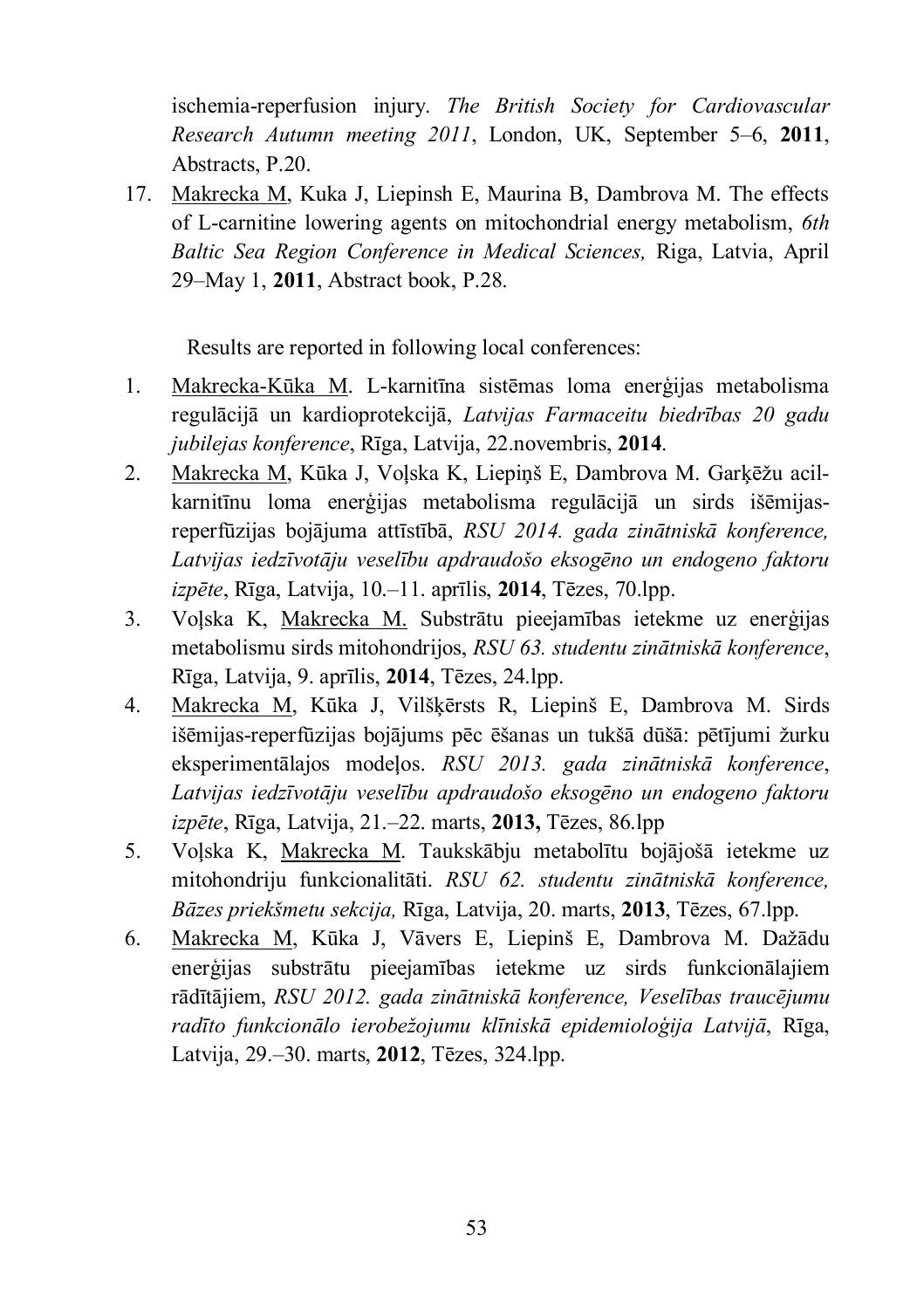### **REFERENCES**

- 1. Awad S., Stephens F., Shannon C., Lobo D.N. Perioperative perturbations in carnitine metabolism are attenuated by preoperative carbohydrate treatment: Another mechanism by which preoperative feeding may attenuate development of postoperative insulin resistance // Clinical nutrition (Edinburgh, Scotland), 2012; 31(5): 717–720.
- 2. Bell J.A., Reed M.A., Consitt L.A., et al. Lipid partitioning, incomplete fatty acid oxidation, and insulin signal transduction in primary human muscle cells: effects of severe obesity, fatty acid incubation, and fatty acid translocase/CD36 overexpression // The Journal of clinical endocrinology and metabolism, 2010; 95(7): 3400–3410.
- 3. Bentebibel A., Sebastián D., Herrero L., et al. Novel effect of C75 on carnitine palmitoyltransferase I activity and palmitate oxidation // Biochemistry, 2006; 45(14): 4339–4350.
- 4. Bhat S.L., Abbasi F.A., Blasey C., et al. Beyond fasting plasma glucose: the association between coronary heart disease risk and postprandial glucose, postprandial insulin and insulin resistance in healthy, nondiabetic adults // Metabolism: clinical and experimental, 2013; 62(9): 1223–1226.
- 5. Blachnio-Zabielska A.U., Koutsari C., Jensen M.D. Measuring long-chain acylcoenzyme A concentrations and enrichment using liquid chromatography/tandem mass spectrometry with selected reaction monitoring // Rapid communications in mass spectrometry, 2011; 25(15): 2223–2230.
- 6. Broderick T.L., Christos S.C., Wolf B.A., et al. Fatty acid oxidation and cardiac function in the sodium pivalate model of secondary carnitine deficiency // Metabolism: clinical and experimental, 1995; 44(4): 499–505.
- 7. Brooks G.A., Dubouchaud H., Brown M., et al. Role of mitochondrial lactate dehydrogenase and lactate oxidation in the intracellular lactate shuttle // Proceedings of the National Academy of Sciences of the United States of America, 1999; 96(3): 1129–1134.
- 8. Campbell S.E., Tandon N.N., Woldegiorgis G., et al. A novel function for fatty acid translocase (FAT)/CD36: Involvement in long chain fatty acid transfer into the mitochondria // Journal of Biological Chemistry, 2004; 279: 36235–36241.
- 9. Dambrova M., Liepinsh E., Kalvinsh I. Mildronate: cardioprotective action through carnitine-lowering effect // Trends in cardiovascular medicine, 2002; 12(6): 275–279.
- 10. Dambrova M., Cirule H., Svalbe B., et al. Effect of inhibiting carnitine biosynthesis on male rat sexual performance // Physiology & behavior, 2008; 95(3): 341–347.
- 11. Degrace P., Demizieux L., Gresti J., et al. Fatty acid oxidation and related gene expression in heart depleted of carnitine by mildronate treatment in the rat // Molecular and cellular biochemistry, 2004; 258(1-2): 171–182.
- 12. Diks J., van Hoorn D.E.C., Nijveldt R.J., et al. Preoperative fasting: an outdated concept? // Journal of parenteral and enteral nutrition, 2005; 29(4): 298–304.
- 13. Dyck J.R.B., Cheng J.-F., Stanley W.C., et al. Malonyl coenzyme a decarboxylase inhibition protects the ischemic heart by inhibiting fatty acid oxidation and stimulating glucose oxidation // Circulation research, 2004; 94(9): e78–84.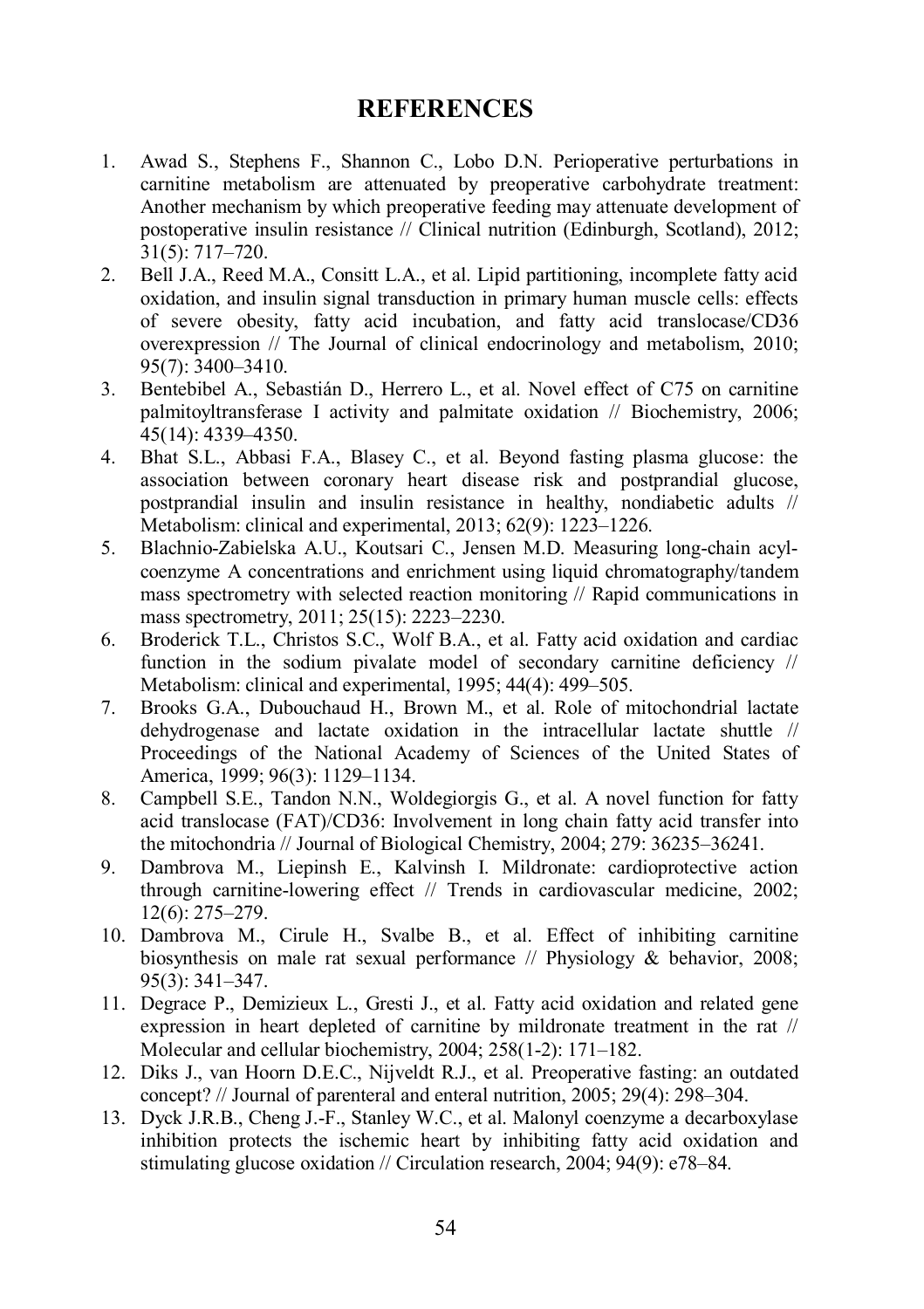- 14. Fillmore N., Mori J., Lopaschuk G.D. Mitochondrial fatty acid oxidation alterations in heart failure, ischaemic heart disease and diabetic cardiomyopathy // British Journal of Pharmacology, 2014; 171(8): 2080-2090.
- 15. Go A.S., Mozaffarian D., Roger V.L., et al. Heart disease and stroke statistics-- 2014 update: a report from the American Heart Association // Circulation, 2014;  $129(3)$ : e $28 - 292$ .
- 16. Grossman A.N., Opie L.H., Beshansky J.R., et al. Glucose-insulin-potassium revived: current status in acute coronary syndromes and the energy-depleted heart // Circulation, 2013; 127(9): 1040–1048.
- 17. Hafstad A.D., Khalid A.M., How O.-J., et al. Glucose and insulin improve cardiac efficiency and postischemic functional recovery in perfused hearts from type 2 diabetic (db/db) mice // American journal of physiology. Endocrinology and metabolism, 2007; 292(5): E1288–1294.
- 18. Jaswal J.S., Keung W., Wang W., et al. Targeting fatty acid and carbohydrate oxidation--a novel therapeutic intervention in the ischemic and failing heart // Biochimica et biophysica acta, 2011; 1813(70): 1333–1350.
- 19. Jaudzems K., Kuka J., Gutsaits A., et al. Inhibition of carnitine acetyltransferase by mildronate, a regulator of energy metabolism // Journal of enzyme inhibition and medicinal chemistry, 2009; 24(6): 1269–1275.
- 20. Kantor P.F., Lucien A., Kozak R. and Lopaschuk G.D. The antianginal drug trimetazidine shifts cardiac energy metabolism from fatty acid oxidation to glucose oxidation by inhibiting mitochondrial long-chain 3-ketoacyl coenzyme A thiolase // Circulation research, 2000; 86(5): 580–588.
- 21. Kato S., Maeda Y., Nakajima Y., et al. Tissue specificity of pivaloylcarnitine and short-chain acylcarnitine profiles after administration of pivalate-containing antibiotics in rat // Nagoya Med J, 2012; 52: 171–183.
- 22. Koves T.R., Li P., An J., et al. Peroxisome proliferator-activated receptor-gamma co-activator 1alpha-mediated metabolic remodeling of skeletal myocytes mimics exercise training and reverses lipid-induced mitochondrial inefficiency // The Journal of biological chemistry, 2005; 280(39): 33588–33598.
- 23. Koves T.R., Ussher J.R., Noland R.C., et al. Mitochondrial overload and incomplete fatty acid oxidation contribute to skeletal muscle insulin resistance // Cell metabolism, 2008; 7(1): 45–56.
- 24. Kuka J., Vilskersts R., Cirule H., et al. The Cardioprotective Effect of Mildronate is Diminished After Co-Treatment With L-Carnitine // Journal of Cardiovascular Pharmacology and Therapeutics, 2012; 17(2): 215-222.
- 25. Lavie C.J., Milani R. V, Ventura H.O. Obesity and cardiovascular disease: risk factor, paradox, and impact of weight loss // Journal of the American College of Cardiology, 2009; 53(21): 1925–1932.
- 26. Liepinsh E., Vilskersts R., Loca D., et al. Mildronate, an inhibitor of carnitine biosynthesis, induces an increase in gamma-butyrobetaine contents and cardioprotection in isolated rat heart infarction // Journal of cardiovascular pharmacology, 2006; 48(6): 314–319.
- 27. Liepinsh E., Vilskersts R., Skapare E., et al. Mildronate decreases carnitine availability and up-regulates glucose uptake and related gene expression in the mouse heart // Life Sciences, 2008; 83(17-18): 613–619.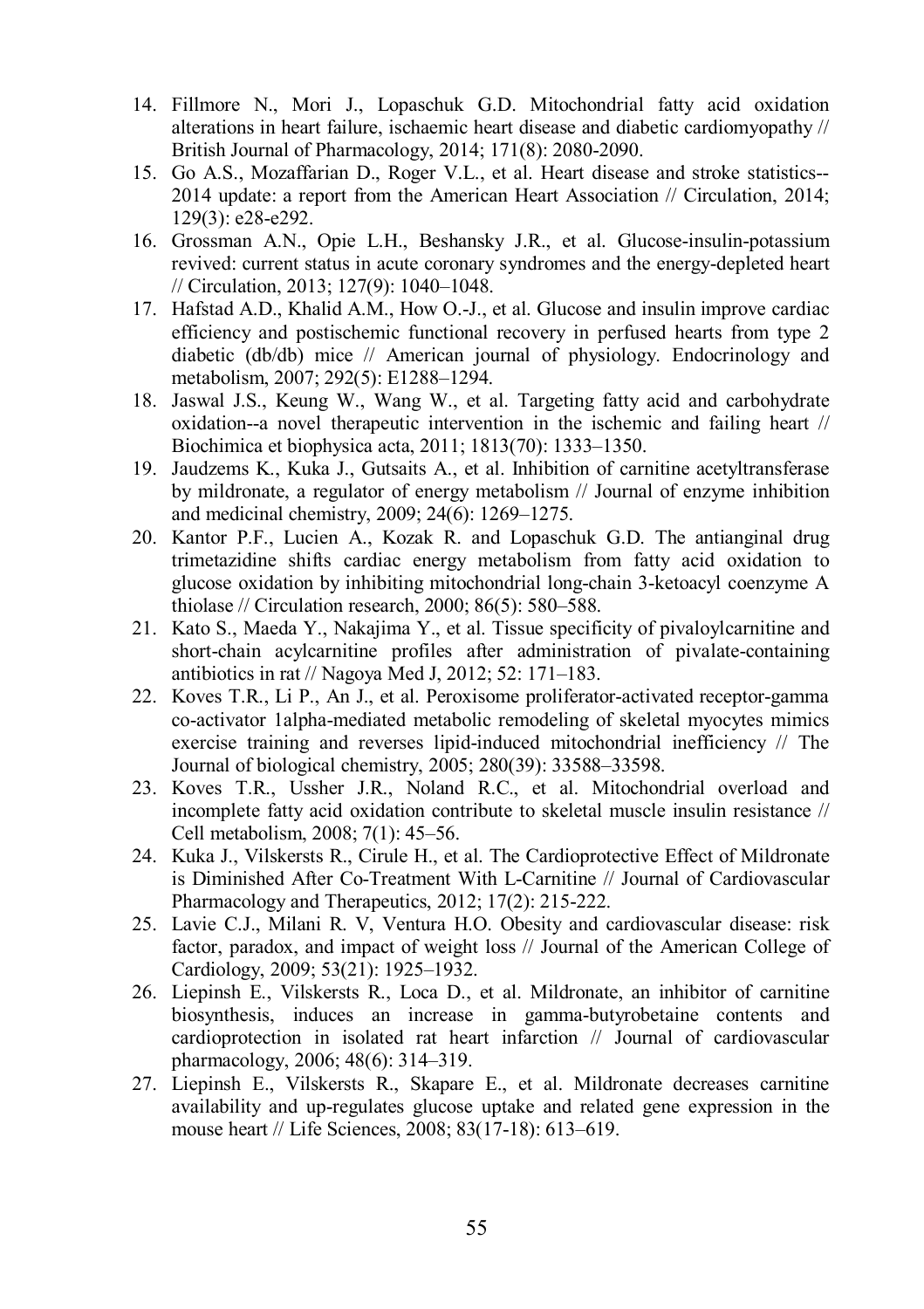- 28. Liepinsh E., Vilskersts R., Zvejniece L., et al. Protective effects of mildronate in an experimental model of type 2 diabetes in Goto-Kakizaki rats // British journal of pharmacology, 2009; 157(8): 1549–1556 .
- 29. Liepinsh E., Skapare E., Svalbe B., et al. Anti-diabetic effects of mildronate alone or in combination with metformin in obese Zucker rats // European Journal of Pharmacology, 2011; 658(2-3): 277–283.
- 30. Liepinsh E., Skapare E., Kuka J., et al. Activated peroxisomal fatty acid metabolism improves cardiac recovery in ischemia-reperfusion // Naunyn-Schmiedeberg's Archives of Pharmacology, 2013a; 386(6): 541–550.
- 31. Liepinsh E., Kuka J., Dambrova M. Troubleshooting digital macro photography for image acquisition and the analysis of biological samples // Journal of pharmacological and toxicological methods, 2013b; 67(2): 98–106.
- 32. Liu B., Clanachan A.S., Schulz R., Lopaschuk G.D. Cardiac efficiency is improved after ischemia by altering both the source and fate of protons // Circulation research, 1996; 79(5): 940–948.
- 33. Ljungqvist O. Modulating postoperative insulin resistance by preoperative carbohydrate loading // Best practice  $\&$  research. Clinical anaesthesiology, 2009; 23(4): 401–409.
- 34. Lopaschuk G.D., Barr R.L. Measurements of fatty acid and carbohydrate metabolism in the isolated working rat heart // Molecular and cellular biochemistry, 1997; 172(1-2): 137–147.
- 35. Lopaschuk G.D., McNeil G.F., McVeigh J.J. Glucose oxidation is stimulated in reperfused ischemic hearts with the carnitine palmitoyltransferase 1 inhibitor, Etomoxir // Molecular and cellular biochemistry, 1989; 88(1-2): 175–179.
- 36. Lopaschuk G.D., Ussher J.R., Folmes C.D.L., et al. Myocardial fatty acid metabolism in health and disease // Physiological reviews, 2010; 90(1): 207–258.
- 37. Luttikhold J., Oosting A., van den Braak C.C.M., et al. Preservation of the gut by preoperative carbohydrate loading improves postoperative food intake // Clinical nutrition (Edinburgh, Scotland), 2013; 32(4): 556–561.
- 38. McGarry J.D., Mills S.E., Long C.S., Foster D.W. Observations on the affinity for carnitine, and malonyl-CoA sensitivity, of carnitine palmitoyltransferase I in animal and human tissues. Demonstration of the presence of malonyl-CoA in nonhepatic tissues of the rat // The Biochemical journal, 1983; 214(1): 21–28.
- 39. Mjos O.D. Effect of free fatty acids on myocardial function and oxygen consumption in intact dogs  $\frac{\pi}{2}$  The Journal of clinical investigation, 1971; 50(7): 1386–1389.
- 40. Moran A.E., Forouzanfar M.H., Roth G., et al. The Global Burden of Ischemic Heart Disease in 1990 and 2010: The Global Burden of Disease 2010 Study // Circulation, 2014; 129(14):1493–1501.
- 41. Muoio D.M., Neufer P.D. Lipid-induced mitochondrial stress and insulin action in muscle // Cell metabolism, 2012; 15(5): 595–605.
- 42. Nakajima H., Inoue F., Kizaki Z., et al. Carnitine import to isolated hepatocytes and synthesis are accelerated in pivalate-treated rats // The Journal of nutrition, 1999; 129(9): 1688–1691.
- 43. Nichols M., Townsend N., Scarborough P., Rayner M. Cardiovascular disease in Europe: Epidemiological update // European Heart Journal, 2013; 34(39): 3028- 3034.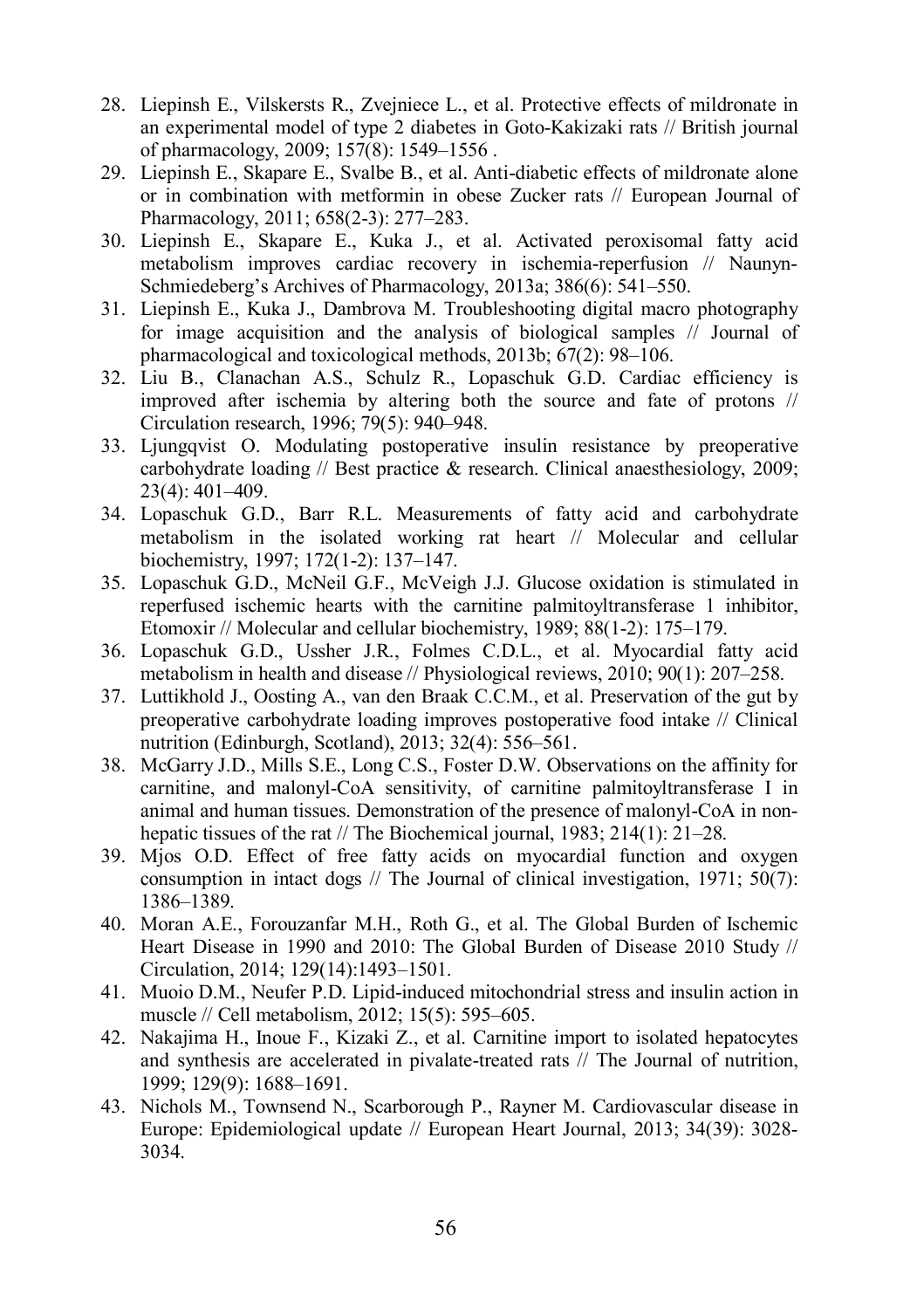- 44. Nowbar A.N., Howard J.P., Finegold J.A., et al. 2014 Global geographic analysis of mortality from ischaemic heart disease by country, age and income: Statistics from World Health Organisation and United Nations // International Journal of Cardiology, 2014; 174(2): 293–298.
- 45. Pochini L., Scalise M., Galluccio M., Indiveri C. OCTN cation transporters in health and disease: role as drug targets and assay development // Journal of biomolecular screening, 2013; 18(8): 851–867.
- 46. Randle P.J. Regulatory interactions between lipids and carbohydrates: The glucose fatty acid cycle after 35 years // Diabetes/Metabolism Reviews, 1998; 14(4):263- 283.
- 47. Ruff L.J., Brass E.P. Metabolic effects of pivalate in isolated rat hepatocytes // Toxicology and applied pharmacology, 1991; 110(2): 295–302.
- 48. Schroeder M.A., Atherton H.J., Dodd M.S., et al. The cycling of acetyl-coenzyme A through acetylcarnitine buffers cardiac substrate supply: a hyperpolarized 13C magnetic resonance study // Circulation. Cardiovascular imaging, 2012; 5(2): 201– 209.
- 49. Schürch R., Todesco L., Novakova K., et al. The plasma carnitine concentration regulates renal OCTN2 expression and carnitine transport in rats // European journal of pharmacology, 2010; 635(1-3): 171–176.
- 50. Sesti C., Simkhovich B.Z., Kalvinsh I., Kloner R.A. Mildronate, a novel fatty acid oxidation inhibitor and antianginal agent, reduces myocardial infarct size without affecting hemodynamics // Journal of cardiovascular pharmacology, 2006; 47(3): 493–499.
- 51. Sievers J., Lindh J., Johansson B.W., Karnell J. Acute myocardial infarction treated by glucose-insulin-potassium (GIK) infusion // Cardiologia, 1966; 49(4): 239–247.
- 52. Simonsen S., Kjekshus J.K. The effect of free fatty acids on myocardial oxygen consumption during atrial pacing and catecholamine infusion in man // Circulation, 1978; 58(3 Pt 1): 484–491.
- 53. Stanley W.C., Recchia F.A., Lopaschuk G.D. Myocardial substrate metabolism in the normal and failing heart // Physiological reviews, 2005; 85(3): 1093–1129.
- 54. Tars K., Rumnieks J., Zeltins A., et al. Crystal structure of human gammabutyrobetaine hydroxylase // Biochemical and biophysical research communications, 2010; 398(4): 634–639.
- 55. Tars K., Leitans J., Kazaks A., et al. Targeting carnitine biosynthesis: discovery of new inhibitors against γ-butyrobetaine hydroxylase // Journal of medicinal chemistry, 2014; 57(6): 2213–2236.
- 56. Tominaga H., Katoh H., Odagiri K., et al. Different effects of palmitoyl-Lcarnitine and palmitoyl-CoA on mitochondrial function in rat ventricular myocytes // American journal of physiology. Heart and circulatory physiology, 2008; 295(1): H105–H112.
- 57. Unger S.A., Kennedy J.A., McFadden-Lewis K., et al. Dissociation between metabolic and efficiency effects of perhexiline in normoxic rat myocardium // Journal of cardiovascular pharmacology, 2005; 46(6): 849–855.
- 58. Ussher J.R., Lopaschuk G.D. Targeting malonyl CoA inhibition of mitochondrial fatty acid uptake as an approach to treat cardiac ischemia/reperfusion // Basic research in cardiology, 2009; 104(2): 203–210.